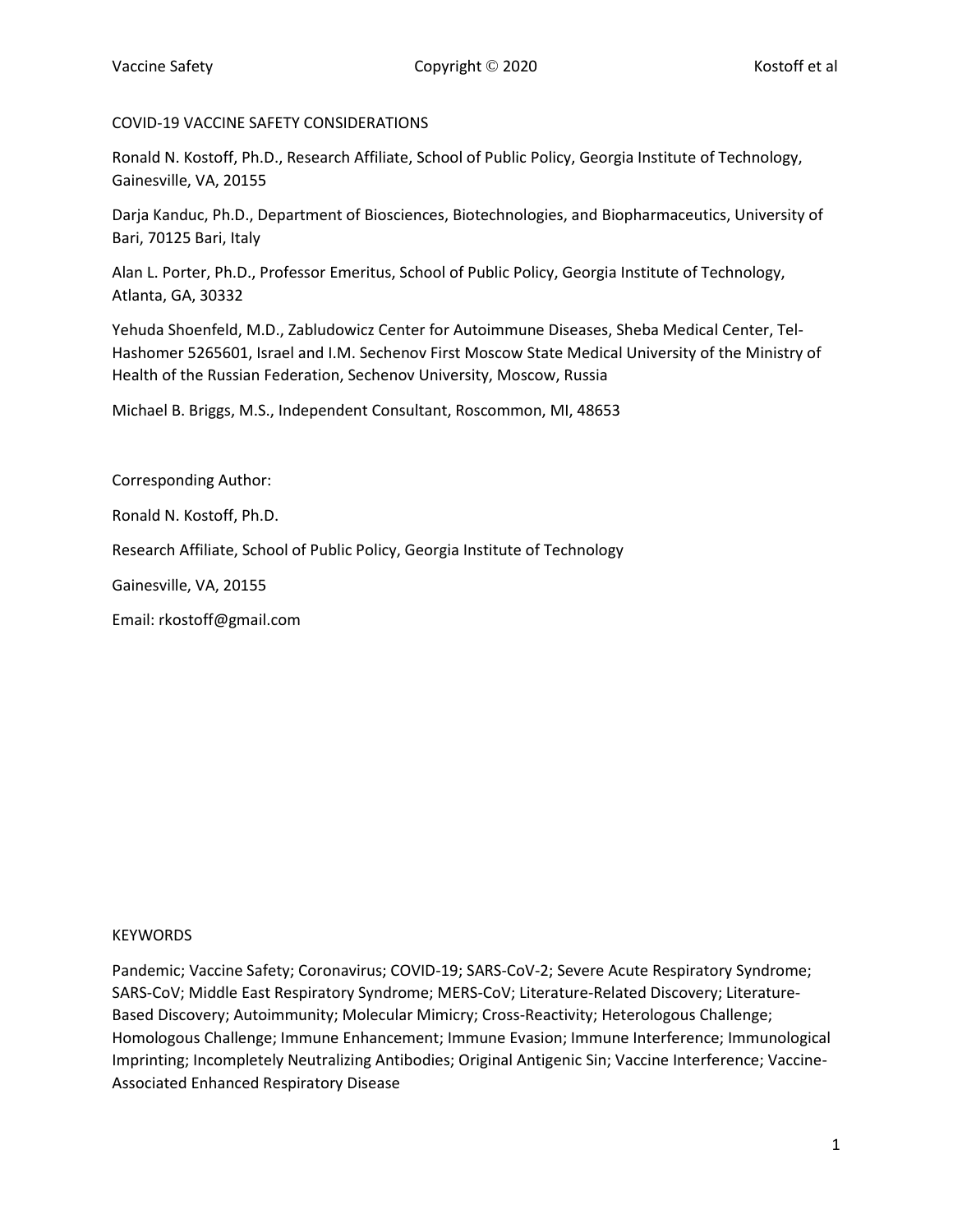#### <span id="page-1-0"></span>**ABSTRACT**

The SARS-CoV-2 pandemic has produced global health and economic adverse impacts. The main measures being taken to control the spread of SARS-CoV-2 and of the virus-associated diseases (COVID-19) are conceptually those that were taken to control the spread of SARS-CoV in the previous coronavirus-driven pandemic of 2002-2003: good hygiene, facemasks, and quarantine (lockdown). The difference is the larger scale of these measures for SARS-CoV-2.

A degraded/dysfunctional immune system appears to be the main determinant of serious/fatal reaction to viral infection (for COVID-19, SARS, and influenza alike). There are four major approaches being employed or considered presently to augment or strengthen the immune system, in order to reduce adverse effects of viral exposure. The three approaches that are focused mainly on augmenting the immune system are based on the concept that pandemics can be controlled/prevented while maintaining the immune-degrading lifestyles followed by much of the global population. The fourth approach is based on identifying and introducing measures aimed at strengthening the immune system intrinsically in order to minimize future pandemics.

Specifically, the four measures are: 1) restricting exposure to virus; 2) providing reactive/tactical treatments to reduce viral load; 3) developing vaccines to prevent, or at least attenuate, the infection; 4) strengthening the immune system intrinsically, by a) identifying those factors that contribute to degrading the immune system, then eliminating/reducing them as comprehensively, thoroughly, and rapidly as possible, and b) replacing the eliminated factors with immune-strengthening factors.

A previous monograph [1] focused mainly on strengthening the immune system intrinsically, and secondarily on vaccine-related issues. It identified many hundreds of factors that contribute to weakening the immune system, as well as measures that can strengthen it.

The present monograph focuses on vaccine safety. A future COVID-19 vaccine appears to be the treatment of choice at the national/international level globally. Vaccine development has been accelerated to achieve this goal in the relatively near-term, and questions have arisen whether vaccine safety has been/is being/will be compromised in pursuit of a shortened vaccine development time.

In addition to identifying short-term adverse vaccine effects, the present monograph identifies potential mid-and long-term adverse vaccine effects that cannot be identified in short-term tests characteristic of vaccine efficacy testing. To ensure vaccine safety, long-term testing under real-life conditions (exposures to multiple toxic stimuli) is required. There is an incompatibility between the accelerated vaccine development times being pursued by government and industry and the long times required for validation of vaccine safety.

In summary, it is difficult to see how safe COVID-19 vaccines can be developed and fully tested for safety on development time scales of one or two years, as proposed presently. The only real protection against a future COVID-19 pandemic or any other viral pandemic is the one that was demonstrated to work in the SARS, MERS, and COVID-19 pandemic, and in the annual influenza pandemics: a healthy immune system capable of neutralizing incoming viruses as nature intended.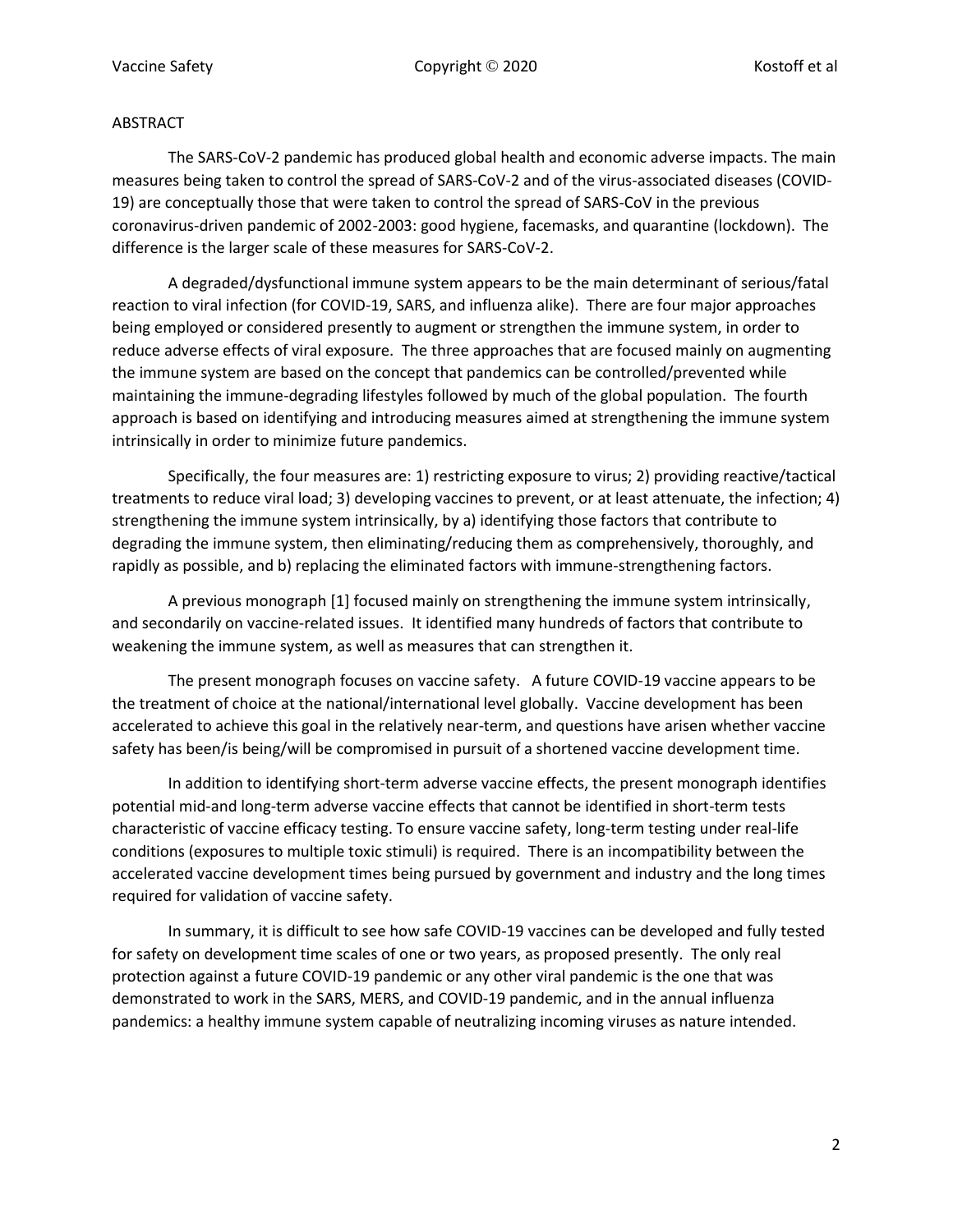# <span id="page-2-0"></span>**CITATION TO DOCUMENT**

Kostoff RN, Kanduc D, Porter AL, Shoenfeld Y, Briggs MB. COVID-19 Vaccine Safety Considerations. Georgia Institute of Technology. 2020. PDF. http://hdl.handle.net/1853/63710

# COPYRIGHT AND CREATIVE COMMONS LICENSE

# **COPYRIGHT**

<span id="page-2-1"></span>Copyright © 2020 by Ronald N. Kostoff, Darja Kanduc, Alan L. Porter, Yehuda Shoenfeld, Michael B. Briggs.

Printed in the United States of America; First Printing, 2020

# **CREATIVE COMMONS LICENSE**

<span id="page-2-2"></span>This work can be copied and redistributed in any medium or format provided that credit is given to the original author. For more details on the CC BY license, see: http://creativecommons.org/licenses/by/4.0/

This work is licensed under a Creative Commons Attribution 4.0 International License<http://creativecommons.org/licenses/by/4.0/>.

# **DISCLAIMERS**

<span id="page-2-3"></span>The views in this document are solely those of the authors, and do not represent the views of the Georgia Institute of Technology, the University of Bari, or the Sheba Medical Center.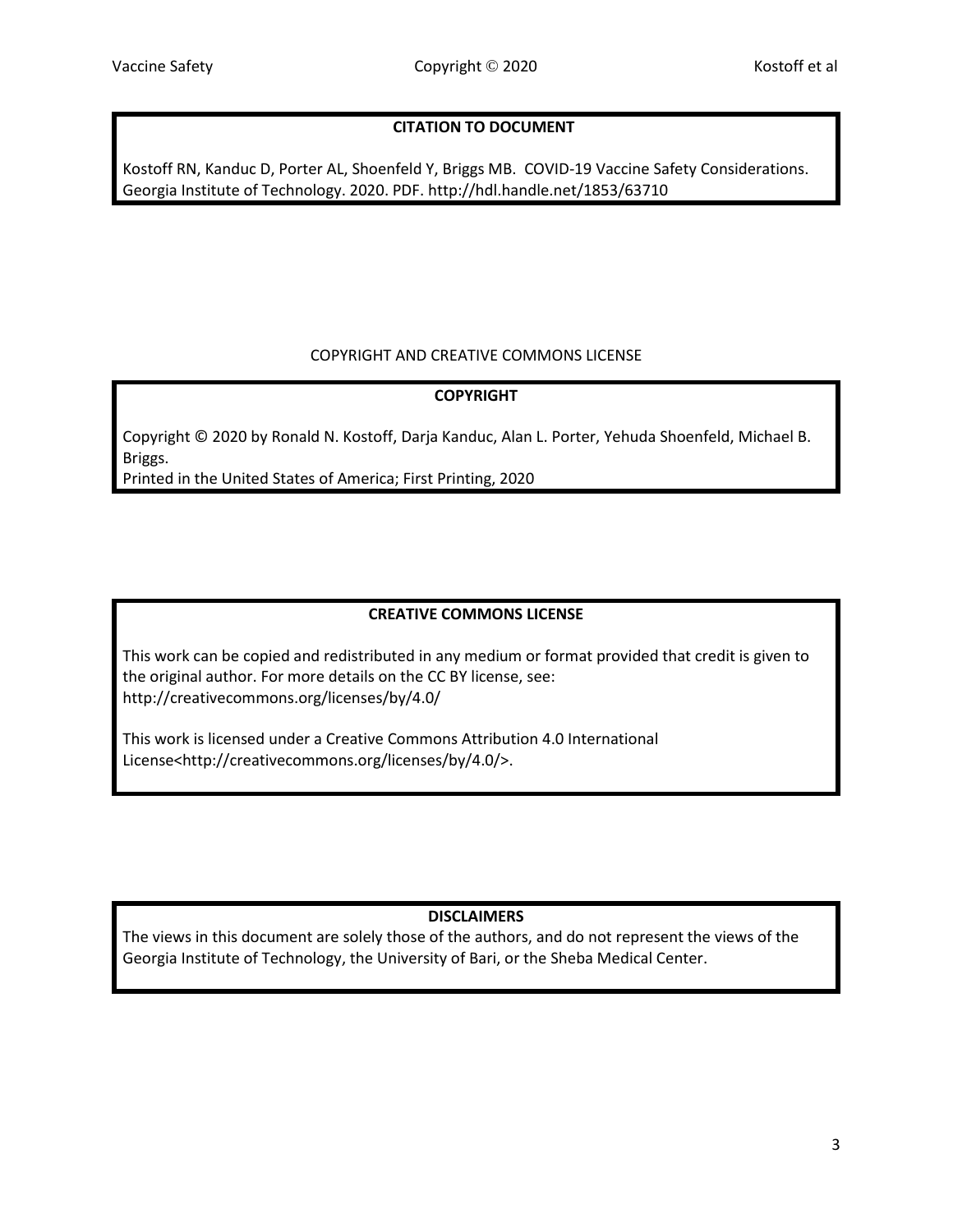### TABLE OF CONTENTS

<span id="page-3-0"></span>[TITLE/AUTHORS/AFFILIATIONS](#page-0-0)

**[KEYWORDS](#page-0-1)** 

**[ABSTRACT](#page-1-0)** 

[CITATION TO DOCUMENT](#page-2-0)

**[COPYRIGHT](#page-2-1)** 

[CREATIVE COMMONS LICENSE](#page-2-2)

**[DISCLAIMERS](#page-2-3)** 

[TABLE OF CONTENTS](#page-3-0)

Chapter 1 – [Introduction](#page-3-1)

[1A. Background](#page-4-0)

[1B. Treatments](#page-4-1)

[1B1. Tactical Treatments](#page-5-0)

[1B2. Strategic Treatments](#page-5-1)

[1B3. Reactive Tactical vs Proactive Strategic Treatments](#page-5-2)

[1C. Structure of Monograph](#page-6-0)

Chapter 2 – [Methodology](#page-7-0)

Chapter 3 – [Results and Conclusions](#page-8-0)

[3A. Overview](#page-8-1)

[3B. Past Coronavirus Vaccine Development History](#page-8-2)

[3C. Challenges for Successful Vaccine Development](#page-9-0)

[3C1. Overview](#page-9-1)

[3C2. Potential Mechanistic Adverse Effects from Vaccines](#page-10-0)

3C3. Potential Short- [and Long-Term Diseases resulting from Vaccines](#page-26-0)

[3C4. Time Required for Credible COVID-19 Vaccine Safety Studies](#page-28-0)

3C5. Molecular mimicry and the invalid genetic basis of vaccine pre-clinical tests: the new vaccinology scenario for designing safe and effective vaccines.

Chapter 4 – [References](#page-30-0)

<span id="page-3-1"></span>Appendix 1 - Vaccine Bibliography - [Short and Long-Term Vaccine Impacts](#page-40-0)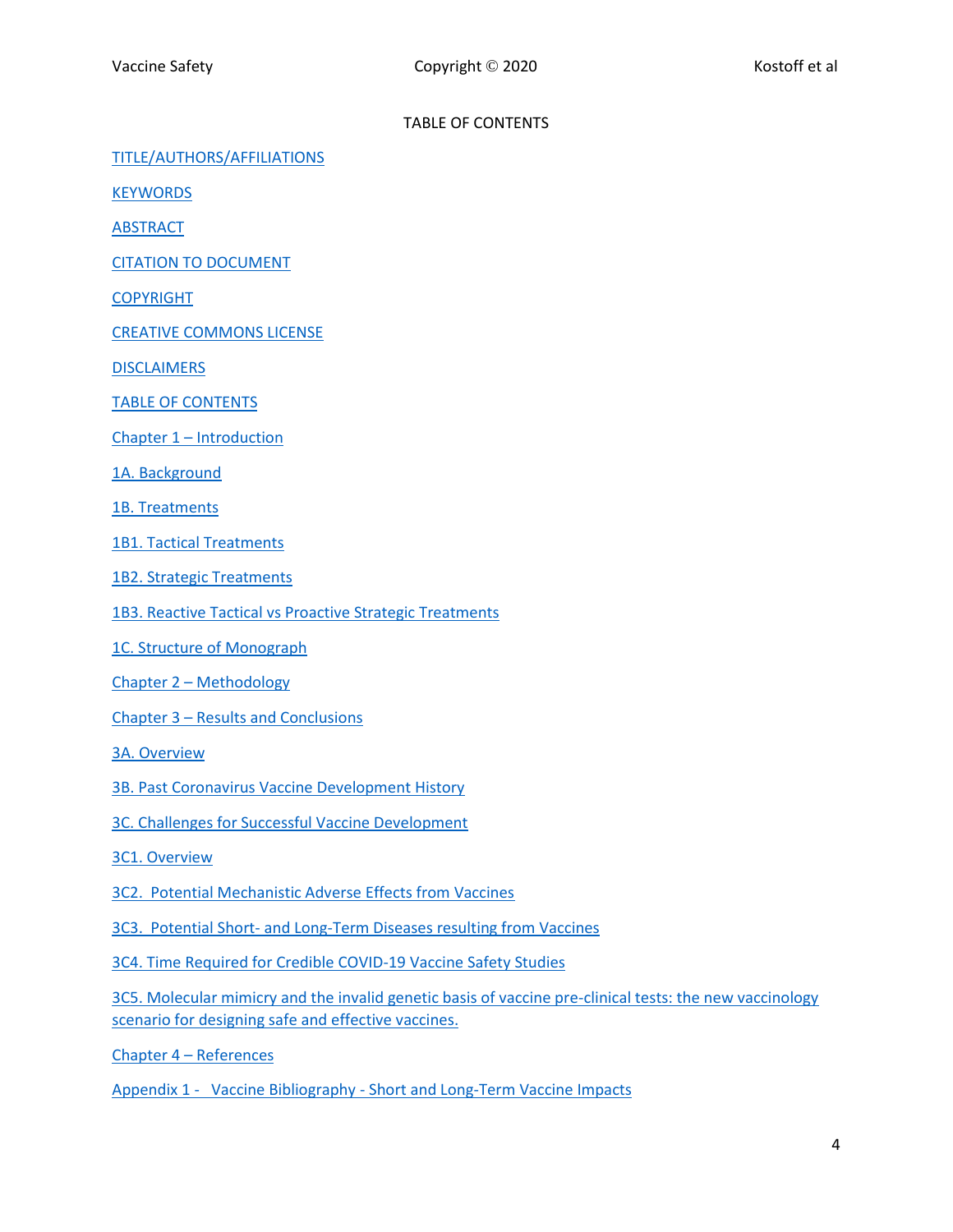#### Chapter 1 – Introduction

### <span id="page-4-0"></span>1A. Background

Over the past two decades, there have been at least three major coronavirus-based infectious disease outbreaks/epidemics/pandemics: Severe Acute Respiratory Syndrome (SARS), 2002-2003; Middle East Respiratory Syndrome (MERS), starting in 2012; COVID-19, starting in December 2019. There are a number of similarities among these three infectious diseases, including abnormal values of selected biomarkers (e.g., neutrophils, lymphocytes, albumin, CRP, TNF-alpha, etc.), pulmonary inflammation, pulmonary damage. The most important similarity among these infectious diseases is the demographic affected most severely. This demographic tends to be the elderly, with comorbidities and degraded/dysfunctional immune systems, and others with degraded/dysfunctional immune systems [2- 12]. While there is some decline in the immune system with age, comorbidity is a stronger predictor of impaired immunity than chronological age in older adults [13-14].

There are also similarities between COVID-19 and influenza: "Both (COVID-19 and influenza) cause fever, cough, body aches and fatigue; sometimes vomiting and diarrhea; can be mild or severe, even fatal in rare cases; can result in pneumonia" [15]. Additionally, "Neither virus is treatable with antibiotics, which only work on bacterial infections; both are treated by addressing symptoms, such as reducing fever; severe cases may require hospitalization and support such as mechanical ventilation" [15]. Both COVID-19 and influenza share the demographic affected most severely, as well.

The main measures being taken to control the spread of the SARS-CoV-2 coronavirus (the virus mainly associated with COVID-19) are conceptually those that were taken to control the spread of the SARS-CoV coronavirus in 2002-2003: good hygiene and quarantine (lockdown). The difference is the scale of these measures. Currently, many countries are on lockdown (at different levels of severity), restricting many activities and businesses that involve gatherings of large numbers of people in close proximity. As of mid-September, 2020, it is unknown how long these restrictions will be in place.

### <span id="page-4-1"></span>1B. Treatments

There are myriad efforts being pursued to develop treatments and preventative measures for COVID-19. Some of these will now be outlined.

If treatments are defined as a set of actions that improve health, then (at least) two types of treatments are possible. The first type can be defined as positive treatments. They can be sub-divided into high-tech treatments and low-tech treatments. The high-tech are the classical treatments where drugs (or supplements) and/or radiation and/or surgery are implemented, and symptoms are alleviated. These high-tech positive treatments are basically a reactive tactical response to abnormal markers of health. They can be applied for the short-term (e.g., antibiotics for bacterial infections, antivirals for viral infections, etc.), or for the long-term (e.g., statins, blood thinners, antihypertensives, etc.). The low-tech treatments involve dietary, sleep, and other behavioral changes shown to impact the immune system positively (see section A4-C of our previous COVID-19 monograph [1] for a bibliography of lowtech immune system strengthening factors). For long-term benefit, these low-tech treatments need to be maintained indefinitely. On average, the high-tech treatments have greater risk than the low-tech treatments.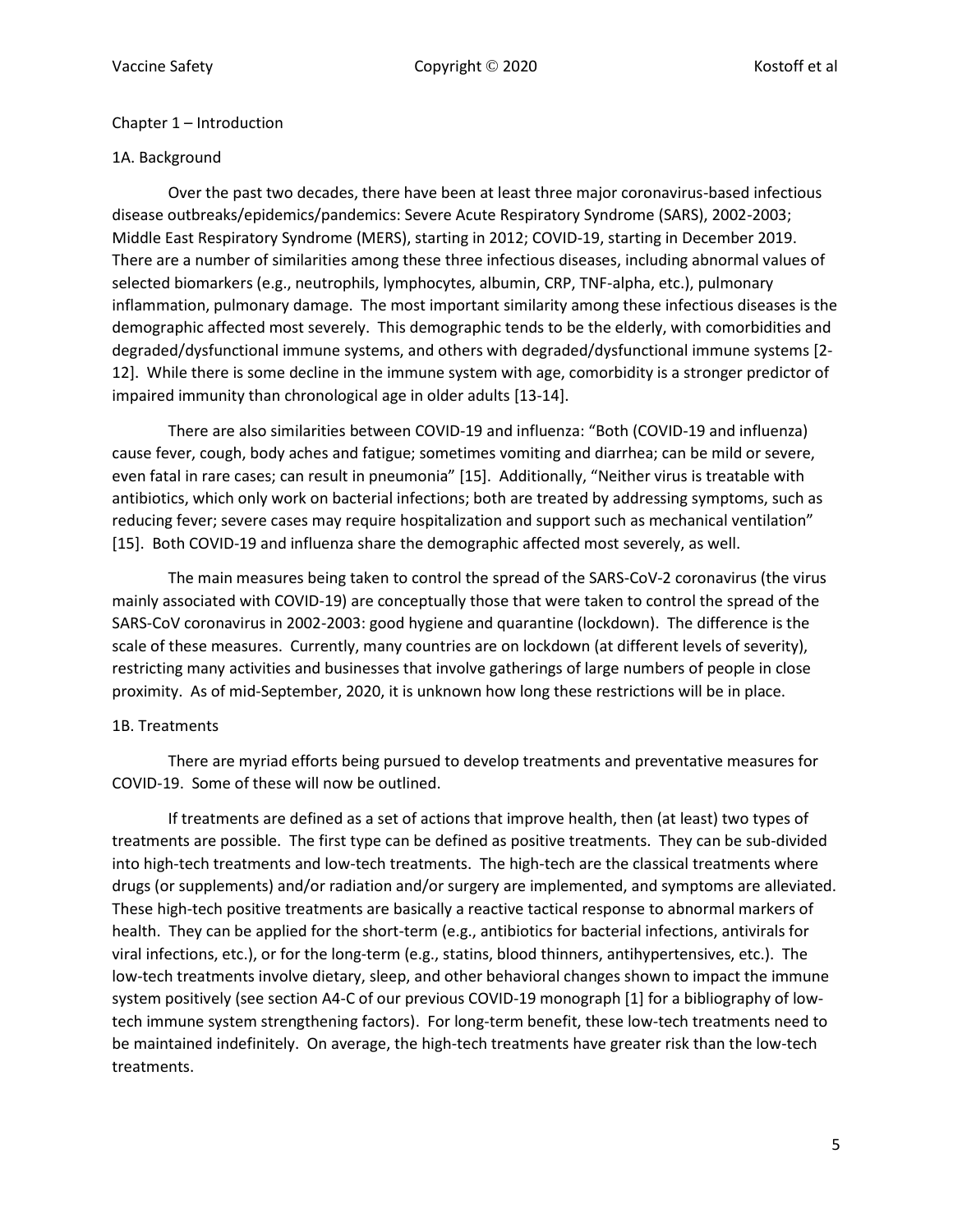The second type can be defined as negative-negative treatments, where those factors that contribute to disease are first identified and then removed. The name derives from the mathematics world, where a negative of a negative is a positive. These negative-negative treatments are basically a proactive strategic response to abnormal markers of health, and typically involve long-term changes in lifestyle and harmful exposures for improved health.

### <span id="page-5-0"></span>1B1. Tactical Treatments

Much of the effort to help the most vulnerable COVID-19 demographic at this time has been searching for, and experimenting with, treatments that were/are used to combat other (mainly) viral diseases (aka repurposed treatments). These treatments include, but are not limited to:

Actemra/Tocilizumab; Avigan/Favipiravir; Azithromycin; Baricitinib/Olumiant; Bevacizumab/Avastin; Calquence/Acalabrutinib; Chloroquine; Colcrys/Colchicine; Convalescent Plasma; EIDD-2801; Fingolimod/Gilenya; Galidesivir; Hydroxychloroquine; Ilaris/Canakinumab; Ivermectin; Jakafi/Ruxolitinib; Kaletra/Lopinavir/Ritonavir; Kevzara/Sarilumab; Kineret/Anakinra; Leronlimab; Mavrilimumab; Methylprednisolone; Olumiant/Baricitinib; Otezla/Apremilast; Remdesivir; Tamiflu/Oseltamivir; Umifenovir/Arbidol; Xeljanz/Tofacitinib [16-18].

Other novel treatments could be identified using our Literature-Related Discovery and Innovation (LRDI)-based treatment repurposing methodology [19].

## <span id="page-5-1"></span>1B2. Strategic Treatments

Strategic treatments were the focus of our previous COVID-19 monograph [1]. Their identification is a two-step process. First, markers of immune system health (ranging from specific biomarkers to more general descriptors) are selected. Second, those substances (e.g., smoking, excess alcohol, pesticides, etc.) behaviors (e.g., sedentary lifestyle, substance abuse, etc.), and other toxic stimuli that degrade the levels of these markers (i.e., lead to immune dysfunction, immunotoxicity, immunosuppression, etc.) are then identified and recommended for elimination. The strategic treatments identified in the previous monograph are those contained within the immune system core literature. Additional novel strategic treatments could also be identified using our LRDI-based treatment repurposing methodology [19].

### <span id="page-5-2"></span>1B3. Reactive Tactical vs Proactive Strategic Treatments

The reactive tactical treatment approach for countering infections from viral exposure improves biomarker levels and reduces symptoms (if successful), but ordinarily does little to improve the body's resistance to disease. For viral infections, the tactical treatments will do little to strengthen the degraded/dysfunctional immune (and other) system. After tactical treatments for one viral infection, people with degraded/dysfunctional immune systems will again be vulnerable to serious infectious consequences from exposure to the next harmful virus they encounter.

The proactive strategic treatment approach will strengthen the immune (and other) system by removing those critical factors that contribute to disease and a degraded/dysfunctional immune system (unless irreversible damage has been done to the immune system, or individuals possess congenital or other hereditary damage to their immune system). These strategic treatments tend to require longterm adherence by their recipients. In turn, these recipients of strategic treatments will be less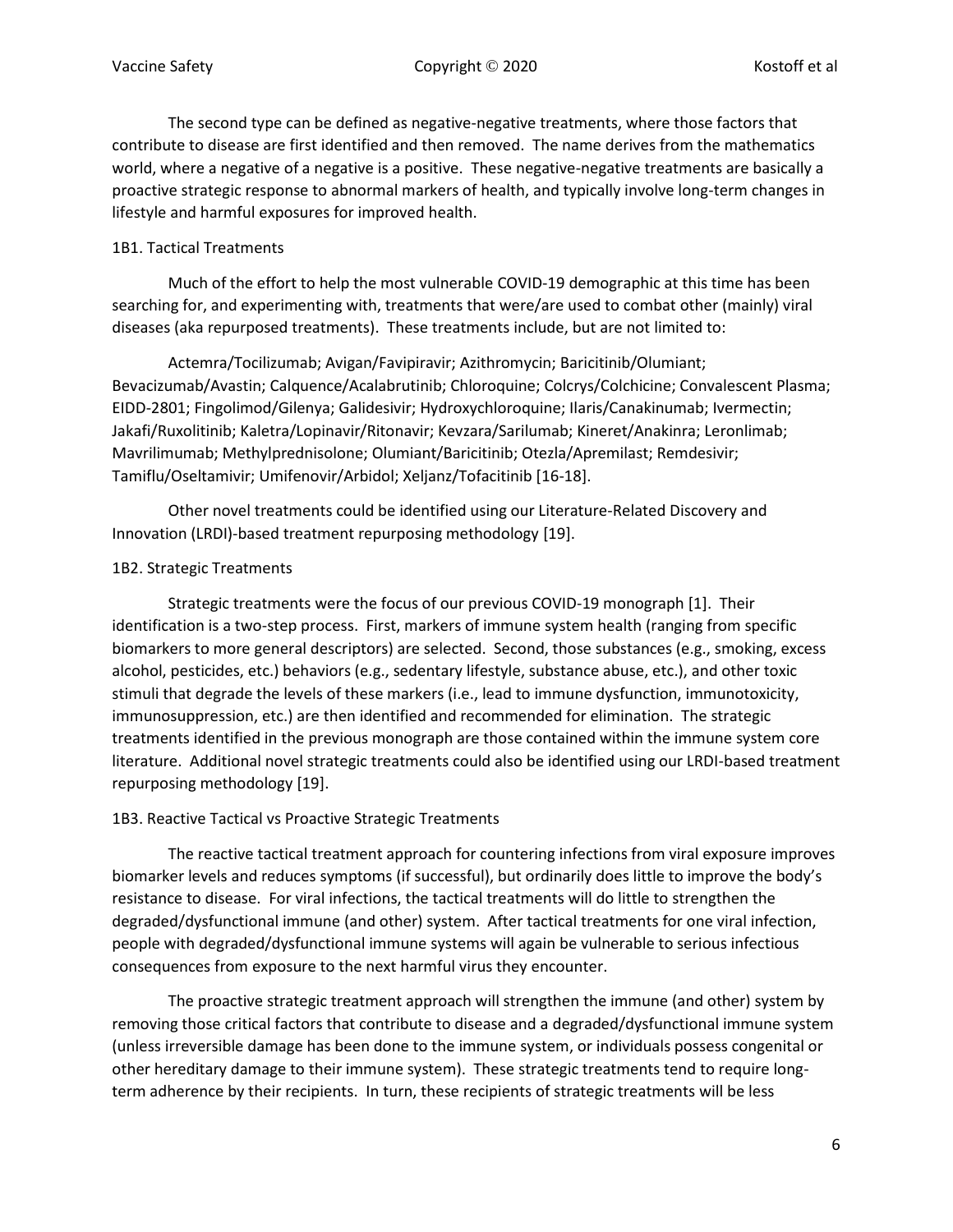vulnerable to infection from exposure to the next pathogenic virus they encounter (SARS-CoV-2 or otherwise). Like many healthy people who were exposed to SARS-CoV and SARS-CoV-2, these people who follow the (typically) long-term proactive strategic treatment regimen successfully may not even be aware they have been exposed to, or infected by, the coronavirus. The only indication of their infection will be coronavirus antibodies in their serum.

## <span id="page-6-0"></span>1C. Structure of Monograph

The remainder of this monograph is structured as follows. [Chapter 2](#page-7-0) overviews the methodology used to identify potential safety issues in successful COVID-19 vaccine development. [Chapter 3](#page-8-0) presents the potential safety issues that need to be addressed before a commercial vaccine can be viewed as intrinsically safe. [Chapter 4](#page-30-0) contains the references for the present study. Appendix  $1$ provides a short bibliography of vaccine adverse effects.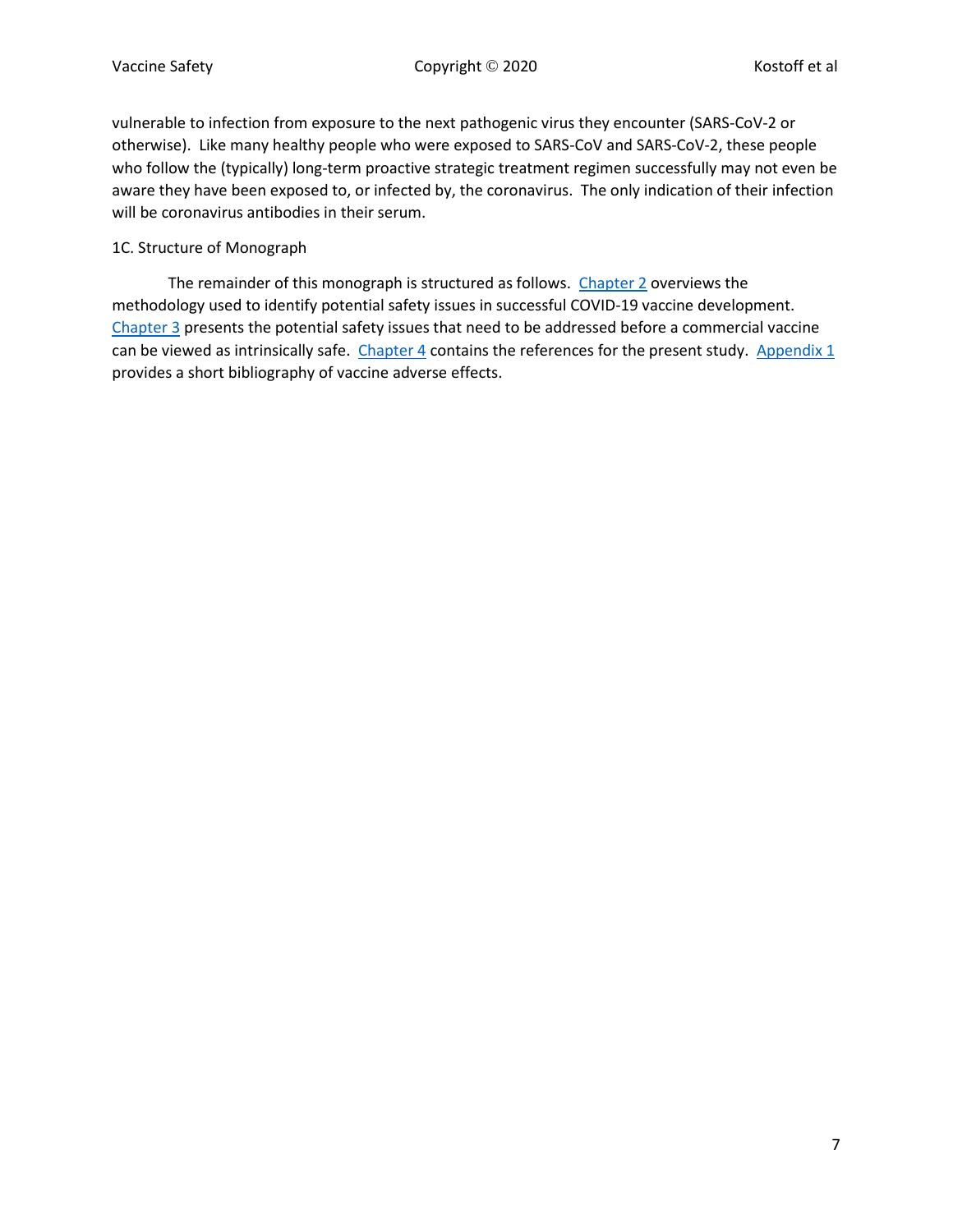### <span id="page-7-0"></span>Chapter 2 – Methodology

A hybrid methodology was used to identify references showing potential long-term adverse effects of vaccines and vaccine/infection-induced mechanisms that could contribute to these adverse effects. Based on reading myriad vaccine adverse effects review articles, terms showing mechanisms were extracted (e.g., antibody-dependent enhancement, viral interference, route of infection, original antigenic sin, etc), and used as a Medline query to retrieve potentially relevant articles. These articles were read, and the most relevant ones extracted. Their titles were entered into the Web of Science, and the citation network was explored (citing papers, cited papers, papers that shared common references, etc). Those records were read, and the most relevant ones extracted for this monograph.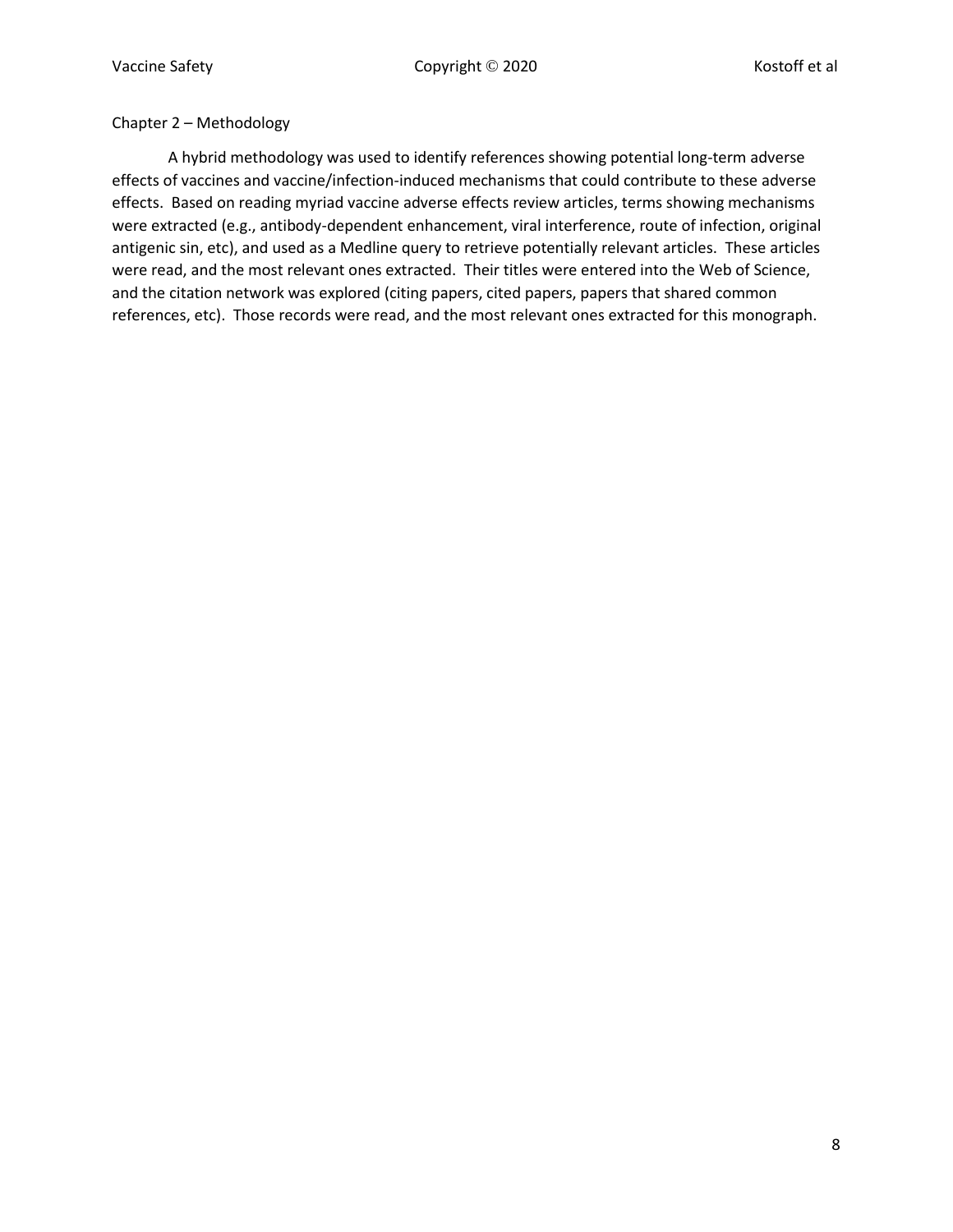### <span id="page-8-0"></span>Chapter 3 – Results and Conclusions

#### <span id="page-8-1"></span>3A. Overview

The main body of our previous COVID-19 monograph [1] addressed the first type of strategic treatment: 1) identification and removal of factors contributing to weakening the immune system (see section A4-A of the previous monograph [1] for a table of these contributing factors), and 2) identification and addition of factors contributing to strengthening the immune system (see section A4- C of the previous monograph [1] for a bibliography of low-tech immune system strengthening factors). The present chapter addresses the second type of strategic treatment: development and implementation of a COVID-19 vaccine. The prospects for such a vaccine will be addressed from three criteria perspectives: development time, efficacy, and safety.

Calina et al. evaluated the ongoing approaches to COVID-19 vaccine development, and stated: "Normally, the period of development of a vaccine is 12‑15 years" [20]. Against this backdrop, SARS-CoV-2 vaccines are targeted for accelerated development, safety testing, manufacturing, and distribution by an order of magnitude [21-22]. Each of the accelerated steps listed in this reference has drastically reduced the time required from normal development.

### <span id="page-8-2"></span>3B. Past Coronavirus Vaccine Development History

There have been two prior coronavirus pandemics in the 21st century: SARS in 2002-2003, and MERS starting in 2012. Vaccine development for each started/accelerated during the height of each pandemic. What have been the results of these prior coronavirus vaccine development efforts?

According to a comprehensive 2019 article on MERS vaccine development [23], "To date, there is no specific treatment proven effective against this viral disease. In addition, no vaccine has been licensed to prevent MERS-CoV infection thus far ... In general, the potential vaccine candidates can be classified into six types: viral vector-based vaccine, DNA vaccine, subunit vaccine, nanoparticle-based vaccine, inactivated-whole virus vaccine and live-attenuated vaccine"

According to a comprehensive 2020 article on SARS and MERS vaccine development [24], "As of April 2020, no vaccine is commercially available for these coronavirus strains". The rationale for lack of a vaccine is given by the following: "Reasons for the lack of commercial and effective vaccines for SARS and MERS are varied. In the case of MERS, it is likely that the vaccine development was delayed because of the scarcity of suitable and cost-effective small animal models during pre-clinical experimentation. In addition, it is probable that a vaccine has not been delivered because of the low interest in investing in a vaccine for a disease that has produced relatively low and geographically centralized cases (compared with other more global and persistent infectious diseases such as influenza, HIV and tuberculosis). This last factor might have also contributed to the lack of a vaccine for SARS, in the sense that it was considered pointless to continue investing in a vaccine for a disease whose cases ceased to be reported in 2004."

While interest in a vaccine may have waned after the SARS pandemic seemed to have terminated, research on such a vaccine persisted. References in the above article showed SARS vaccine research continued for a decade or more after the pandemic had ended [25-26].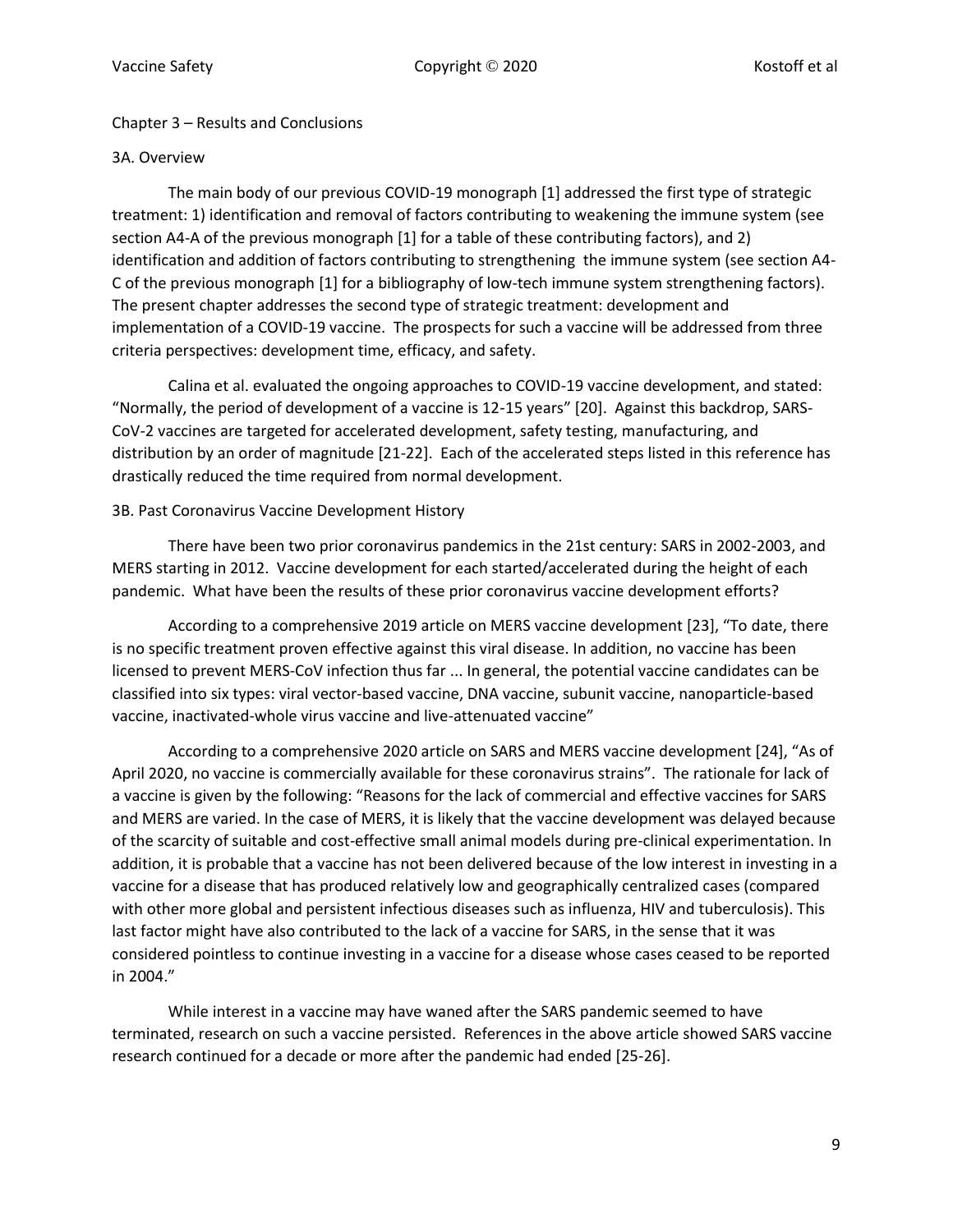Based on the experiences with SARS and MERS, successful vaccine development was not achieved after about a decade of research, or even more. That does not bode well for COVID-19 coronavirus vaccine development/safety testing/distribution for the one-year timescales being projected.

<span id="page-9-0"></span>3C. Challenges for Successful Vaccine Development

#### <span id="page-9-1"></span>3C1. Overview

The main challenges facing successful coronavirus vaccine development can be summarized as time to development, efficacy of the vaccine and, most importantly, safety of the vaccine. A complementary perspective on some of the problems listed in [20] can be stated as follows:

"First, although the virus's spike protein is a promising immunogen for protection, optimizing antigen design is critical to ensure optimal immune response. Debate continues over the best approach — for example, targeting the full-length protein or only the receptor-binding domain.

Second, preclinical experience with vaccine candidates for SARS and the Middle East respiratory syndrome (MERS) have raised concerns about exacerbating lung disease, either directly or as a result of antibody-dependent enhancement. Such an adverse effect may be associated with a type 2 helper T-cell (Th2) response. Hence, testing in a suitable animal model and rigorous safety monitoring in clinical trials will be critical" [27].

Numerous mid- and longer-term potential adverse effects from vaccines have been identified. Their themes are summarized initially, followed by excerpts from specific cited references

1) Antibody-Dependent Enhancement (where enhanced virus entry and replication in a number of cell types is enabled by antibodies);

-1a) Intrinsic Antibody-Dependent Enhancement (where nonneutralizing antibodies raised by natural infection with one virus may enhance infection with a different virus)

-1b) Immune Enhancement (enhancement of secondary infections via immune interactions)

-1c) Cross-reactivity (an antibody raised against one specific antigen has a competing high affinity toward a different antigen.)

-1d) Cross-Infection Enhancement (infection enhancement of one virus by antibodies from another virus)

2) Vaccine-associated Virus Interference (where vaccinated individuals may be at increased risk for other respiratory viruses because they do not receive the non-specific immunity associated with natural infection);

3) Vaccine-Associated Imprinting Reduction (where vaccinations could also reduce the benefits of 'imprinting', a protection conferred upon children who experienced infection at an early age);

4) Non-Specific Vaccine Effects on Immune System (where previous infections can alter an individual's susceptibility to unrelated diseases);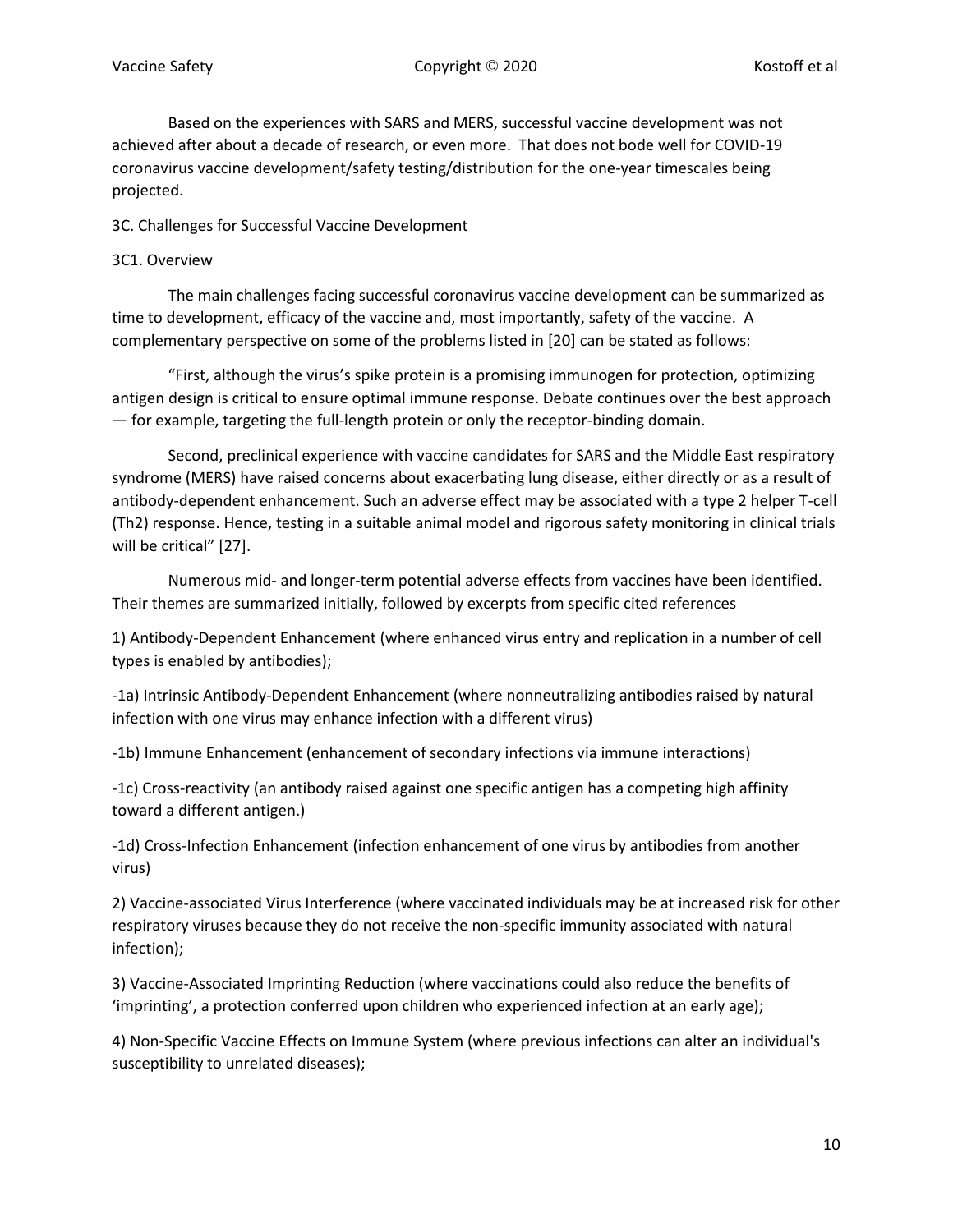5) Impact of Infection Route on Immune System (where immune protection can be influenced by the route of exposure/delivery);

6) Impact of Combinations of Toxic Stimuli (where people are exposed over their lifetime to myriad toxic stimuli that may impact the influence of any vaccine);

7) Antigenic Distance Hypothesis (negative interference from prior season's influenza vaccine (v1) on the current season's vaccine (v2) protection may occur when the antigenic distance is small between v1 and v2 (v1 ≈ v2) but large between v1 and the current epidemic (e) strain (v1 ≠ e).)

8) Bystander Activation (activation of T cells specific for an antigen X during an immune response against antigen Y)

9) Gut Microbiota (Impact of gut microbial composition on vaccine response)

10) Homologous Challenge Infection Enhancement (the strain of challenge virus used in the testing assay is very closely related to the seed virus strain used to produce the vaccine that a subject received)

11) Immune Evasion (evasion of host response to viral infection)

12) Immune Interference (interference from circulating antibody to the vaccine virus)

-12a) Original antigenic sin (propensity of the body's immune system to preferentially utilize immunological memory based on a previous infection when a second slightly different version of that foreign entity (e.g. a virus or bacterium) is encountered.)

13) Prior Influenza Infection (effects of prior influenza infection on severity of future disease symptoms)

14) Timing between Viral Exposures (elapsed time between viral exposures)

15) Vaccine-Associated Enhanced Respiratory Disease (where vaccination enhances respiratory disease)

16) Chronic Immune Activation (continuous innate immune responses)

Each of these effects will now be addressed in more detail.

<span id="page-10-0"></span>3C2. Potential Mechanistic Adverse Effects from Vaccines

3c2a. Antibody-Dependent Enhancement (where enhanced virus entry and replication in a number of cell types is enabled by antibodies)

"preclinical experience with vaccine candidates for SARS and the Middle East respiratory syndrome (MERS) have raised concerns about exacerbating lung disease, either directly or as a result of antibody-dependent enhancement. Such an adverse effect may be associated with a type 2 helper T-cell (Th2) response. Hence, testing in a suitable animal model and rigorous safety monitoring in clinical trials will be critical" [27].

"Examples of vaccine-induced enhancement of susceptibility to virus infection or of aberrant viral pathogenesis have been documented for infections by members of different virus families. Several mechanisms, many of which still are poorly understood, are at the basis of this phenomenon … Certain experimental lentiviral vaccines even proved to be counterproductive: they rendered vaccinated subjects more susceptible to infection rather than protecting them. For vaccine-induced enhanced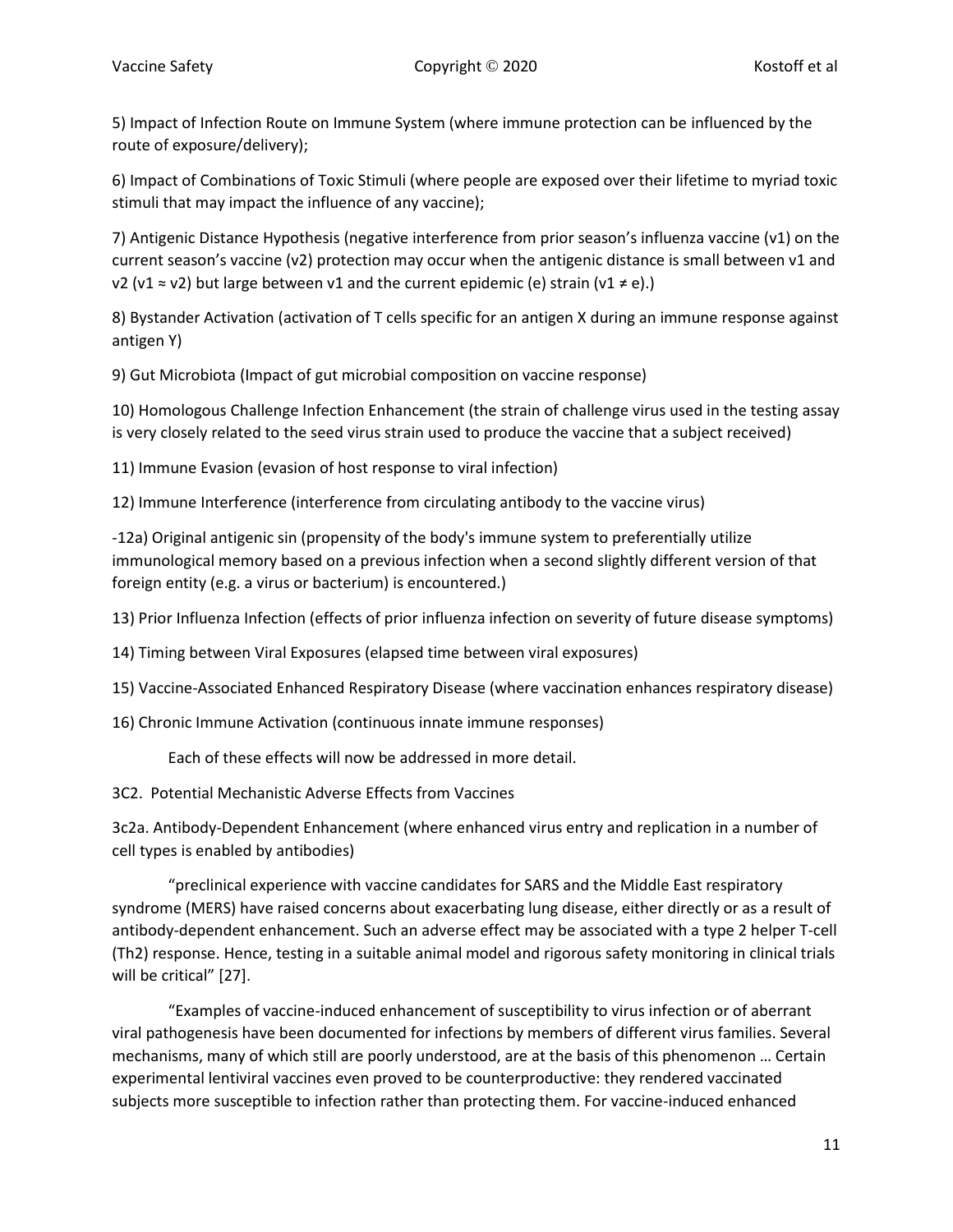susceptibility to infection with certain viruses like feline coronavirus, Dengue virus, and feline immunodeficiency virus, it has been shown that antibody-dependent enhancement (ADE) plays an important role … Consequently, vaccine-induced enhancement has been a major stumble block in the development of certain flavi-, corona-, paramyxo-, and lentivirus vaccines. Also recent failures in the development of a vaccine against HIV may at least in part be attributed to induction of enhanced susceptibility to infection" [28].

"for a number of viral pathogens, under certain conditions, antibodies provide an attractive means of enhanced virus entry and replication in a number of cell types. Known as antibody-dependent enhancement (ADE) of infection, the phenomenon occurs when virus-antibody immunocomplexes interact with cells bearing complement or Fc receptors, promoting internalization of the virus and increasing infection. Frequently associated with exacerbation of viral disease, ADE of infection presents a major obstacle to the prevention of viral disease by vaccination and is thought to be partly responsible for the adverse effects of novel antiviral therapeutics such as intravenous immunoglobulins." [29].

"Previous studies have shown that the immunization of mice with inactivated whole SARS- CoV, the immunization of rhesus macaques with MVA- encoded S protein and the immunization of mice with DNA vaccine encoding full- length S protein could induce ADE or eosinophil- mediated mmunopathology to some extent, possibly owing to low quality and quantity of antibody production. Additionally, we need to consider whether a vaccine is safe and effective in aged hosts.

For instance, double- inactivated SARS-CoV vaccine failed to induce neutralizing antibody responses in aged mice. Furthermore, although an alum- adjuvanted double- inactivated SARS- CoV vaccine elicited higher antibody titres in aged mice, it skewed the IgG subclass toward IgG1 instead of IgG2, which was associated with a T helper 2 (TH2)- type immune response, enhanced eosinophilia and lung pathology." [30]. Also, see [31-33].

"Under certain circumstances, a viral infection or vaccination may result in a subverted immune system, which may lead to an exacerbated illness. Clinical evidence of enhanced illness by preexisting antibodies from vaccination, infection or maternal passive immunity is available for several viruses and is presumptively proposed for other viruses…..It has been confirmed that certain infection- and/or vaccine-induced immunity could exacerbate viral infectivity in Fc receptor- or complement bearing cellsmediated mechanisms." [34].

3C2a1. Intrinsic Antibody-Dependent Enhancement (where nonneutralizing antibodies raised by natural infection with one virus may enhance infection with a different virus)

"Preexisting antibodies may enhance viral infections. In dengue, nonneutralizing antibodies raised by natural infection with one of four dengue viruses (DENVs) may enhance infection with a different virus by a process we term "intrinsic antibody-dependent enhancement" (iADE). In addition, nonprotective antibodies raised by formalin-inactivated respiratory syncytial virus (RSV) and measles virus vaccines have led to enhanced disease during breakthrough infections. Infections under iADE conditions not only facilitate the process of viral entry into monocytes and macrophages but also modify innate and adaptive intracellular antiviral mechanisms, suppressing type 1 interferon (IFN) production and resulting in enhanced DENV replication." [35].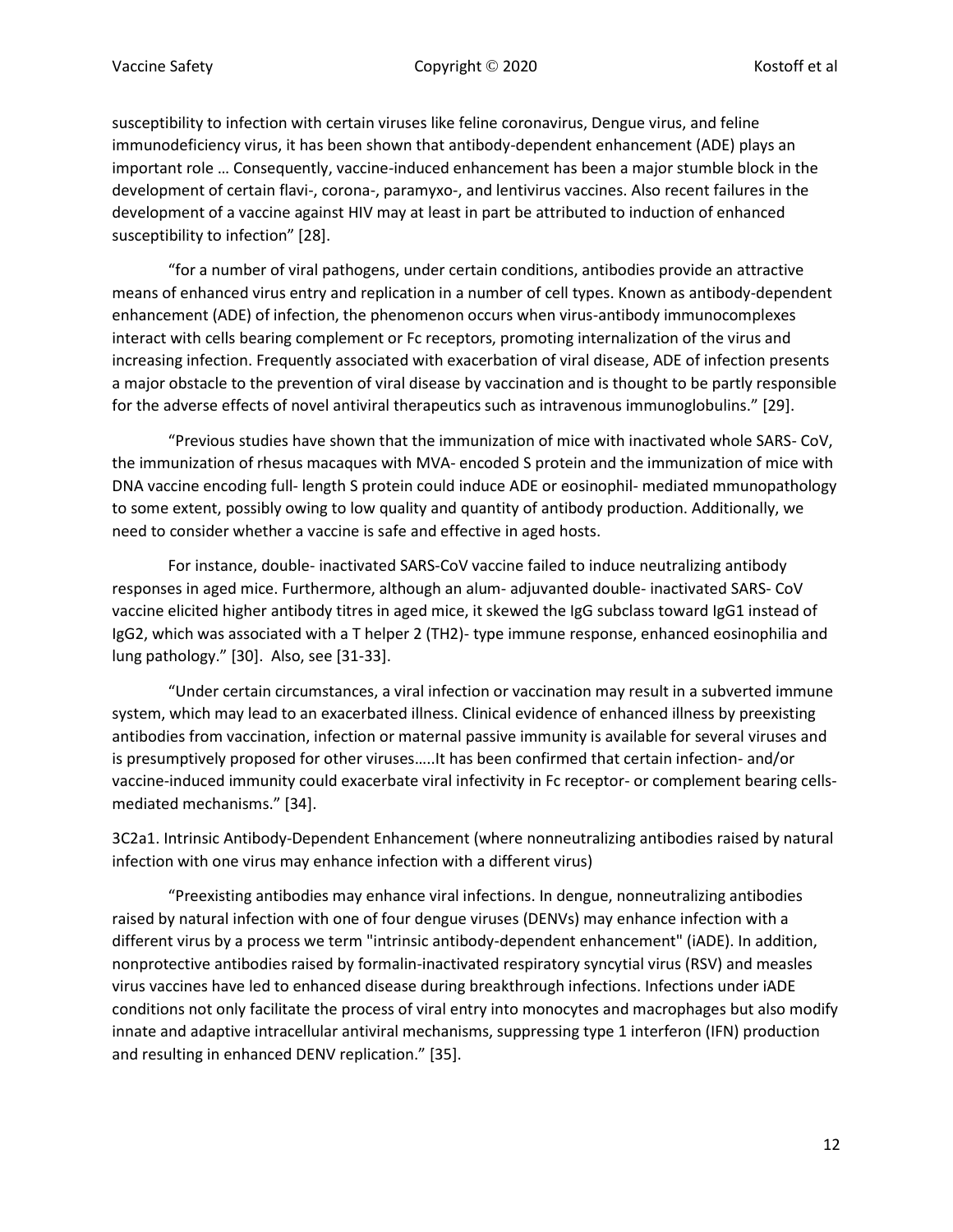"Using an adjuvanted and an unadjuvanted double-inactivated SARS-CoV (DIV) vaccine, we demonstrate an eosinophilic immunopathology in aged mice comparable to that seen in mice immunized with the SARS nucleocapsid protein, and poor protection against a nonlethal heterologous challenge…..In the absence of alum, DIV vaccine performed poorly in young animals challenged with lethal homologous or heterologous strains. In contrast, DIV vaccines (both adjuvanted and unadjuvanted) performed poorly in aged-animal models. Importantly, aged animals displayed increased eosinophilic immune pathology in the lungs and were not protected against significant virus replication. These data raise significant concerns regarding DIV vaccine safety and highlight the need for additional studies of the molecular mechanisms governing DIV-induced eosinophilia and vaccine failure, especially in the more vulnerable aged-animal models of human disease." [36].

"Dengue provides the most abundant example in human medicine and the greatest human illness burden caused by the phenomenon of intrinsic antibody-dependent infection enhancement (iADE). In this immunopathological phenomenon infection of monocytes or macrophages using infectious immune complexes suppresses innate antiviral systems, permitting logarithmic intracellular growth of dengue virus. The four dengue viruses evolved from a common ancestor yet retain similar ecology and pathogenicity, but although infection with one virus provides short-term cross-protection against infection with a different type, millions of secondary dengue infections occur worldwide each year. When individuals are infected in the virtual absence of cross-protective dengue antibodies, the dengue vascular permeability syndrome (DVPS) may ensue." [37].

"These symptoms are the result of uncontrolled immune activation. Macrophages and dendritic cells are the main target of dengue virus (DENV) and the cellular source of cytokines associated with this immune activation. Macrophages and dendritic cells express several innate immune receptors that have been implicated in DENV immune activation, of which, CLEC5A, RIG-I and MDA5 are most important. Notably, activation of these receptors have profound effects on adaptive immune responses against DENV. This review will focus on how innate immune receptors drive DENV immune activation by inducing inflammatory cytokines and by activating adaptive immune responses." [38].

"Antibody-dependent enhancement (ADE) of dengue virus infection has been proposed as the early mechanism underlying DHF/DSS. Dengue cross-reactive antibodies raised following a first dengue infection combine with a second infecting virus to form infectious immune complexes that enter Fcreceptor-bearing cells. This results in an increased number of infected cells and increased viral output per cell. At the late illness stage, high levels of cytokines, possibly the result of T cell elimination of infected cells, result in vascular permeability, leading to shock and death." [39].

"Epidemiologic and observational studies demonstrate that the majority of severe dengue cases, dengue hemorrhagic fever and dengue shock syndrome (DHF/DSS), occurs predominantly in either individuals with cross-reactive immunity following a secondary heterologous infection or in infants with primary DENV infections born from dengue-immune mothers, suggesting that B-cell-mediated and antibody responses impact on disease evolution. We demonstrate here that B cells play a pivotal role in host responses against primary DENV infection in mice…..In addition, we show that poly and monoclonal anti-DENV-specific antibodies can sufficiently increase viral replication through a suppression of early innate antiviral responses and enhance disease manifestation, so that a mostly non-lethal illness becomes a fatal disease resembling human DHF/DSS. Finally, treatment with intravenous immunoglobulin containing anti-DENV antibodies confirmed the potential enhancing capacity of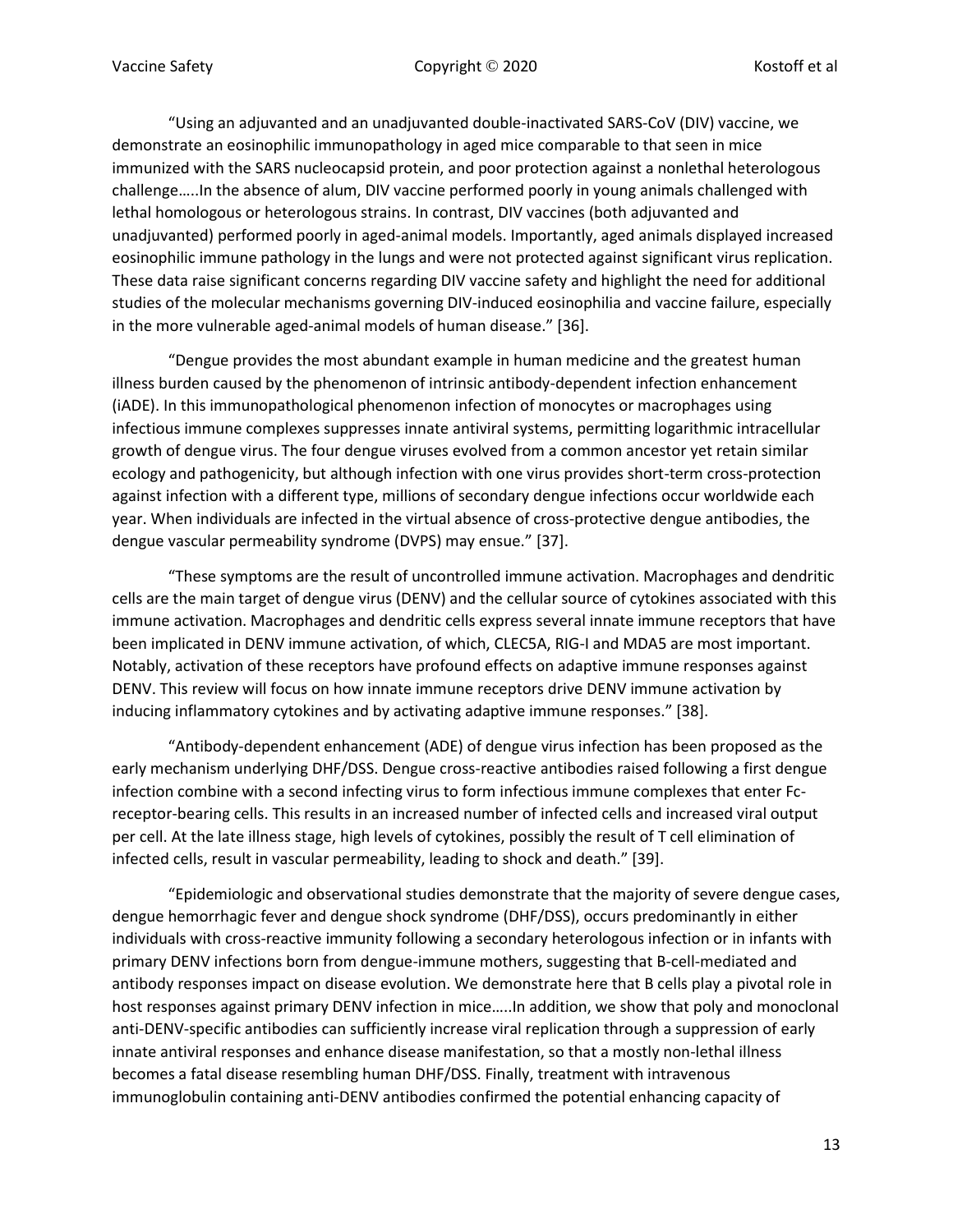subneutralizing antibodies to mediate virus infection and replication and induce severe disease manifestation of DENV-infected mice. Thus, our results show that humoral responses unleashed during DENV infections can exert protective or pathological outcomes and provide insight into the pathogenesis of this important human pathogen." [40].

"2. Antibody-mediated enhancement of SARS-CoV infection with anti-SARS-CoV Spike immuneserum was observed in vitro. 3. Antibody-mediated infection of SARS-CoV triggers entry into human haematopoietic cells via an FcgammaR-dependent and ACE2-, pH-, cysteine-protease-independent pathways. 4. The antibody-mediated enhancement phenomenon is not a mandatory component of the humoral immune response elicited by SARS vaccines, as pure neutralising antibody only could be obtained. 5. Occurrence of immune-mediated enhancement of SARS-CoV infection raises safety concerns regarding the use of SARS-CoV vaccine in humans and enables new ways to investigate SARS pathogenesis (tropism and immune response deregulation)." [41].

3C2a2. Immune Enhancement (enhancement of secondary infections via immune interactions)

"To determine whether this strategy could be transposed to another animal model, and by extension, to humans, we have evaluated the efficacy of adenoviral vectors in a natural model of AIDS, infection of the cat by the feline immunodeficiency virus (FIV)…..Six weeks after the second administration, cats were challenged by the intraperitoneal route with the homologous strain, and viral burden in plasma was followed by quantitative RT-PCR. Immunisation with FIV antigens did not afford protection. Rather, viral RNA was detected at earlier time points in cats immunised against Gag than in cats immunised with a vector expressing an irrelevant antigen. Such immune-mediated enhancement did not appear to have a long-range impact on viral set point or inversion of the CD4(+)/CD8(+) ratio. Thus, in the feline AIDS model pre-existing immunity against a viral antigen exacerbated acute phase infection." [42].

"The dengue viruses exist as four antigenically distinct serotypes. These four serotypes cocirculate and interact with each other through multiple immune-mediated mechanisms. Though the majority of previous efforts to understand the transmission dynamics of dengue have assumed identical characteristics for these four serotypes, empirical data suggests that they differ from one another in important ways. Here, we examine dynamics and persistence in models that do not assume symmetry between the dengue viruses. We find that for serotype transmission rates that are only slightly asymmetric, increased transmissibility of secondary infections through immune enhancement increases the persistence of all dengue viruses in opposition to findings in symmetric models. We identify an optimal magnitude of immune enhancement that maximizes the probability of persistence of all four serotypes. In contrast to other pathogen systems where heterogeneity between serotypes in transmissibility facilitates competitive exclusion…..here we find that in the presence of Antibody Dependent Enhancement (ADE) heterogeneity can increase the persistence of multiple serotypes of dengue." [43].

"Increasing evidence points to host Th17 inflammatory responses as contributing to the severe lung pathology and mortality of lower respiratory tract infections from coronaviruses. This includes host inflammatory and cytokine responses to COVID-19 caused by the SARS-2 coronavirus (SARS CoV2). From studies conducted in laboratory animals, there are additional concerns about immune enhancement and the role of potential host immunopathology resulting from experimental human COVID-19 vaccines. Here we summarize evidence suggesting there may be partial overlap between the underlying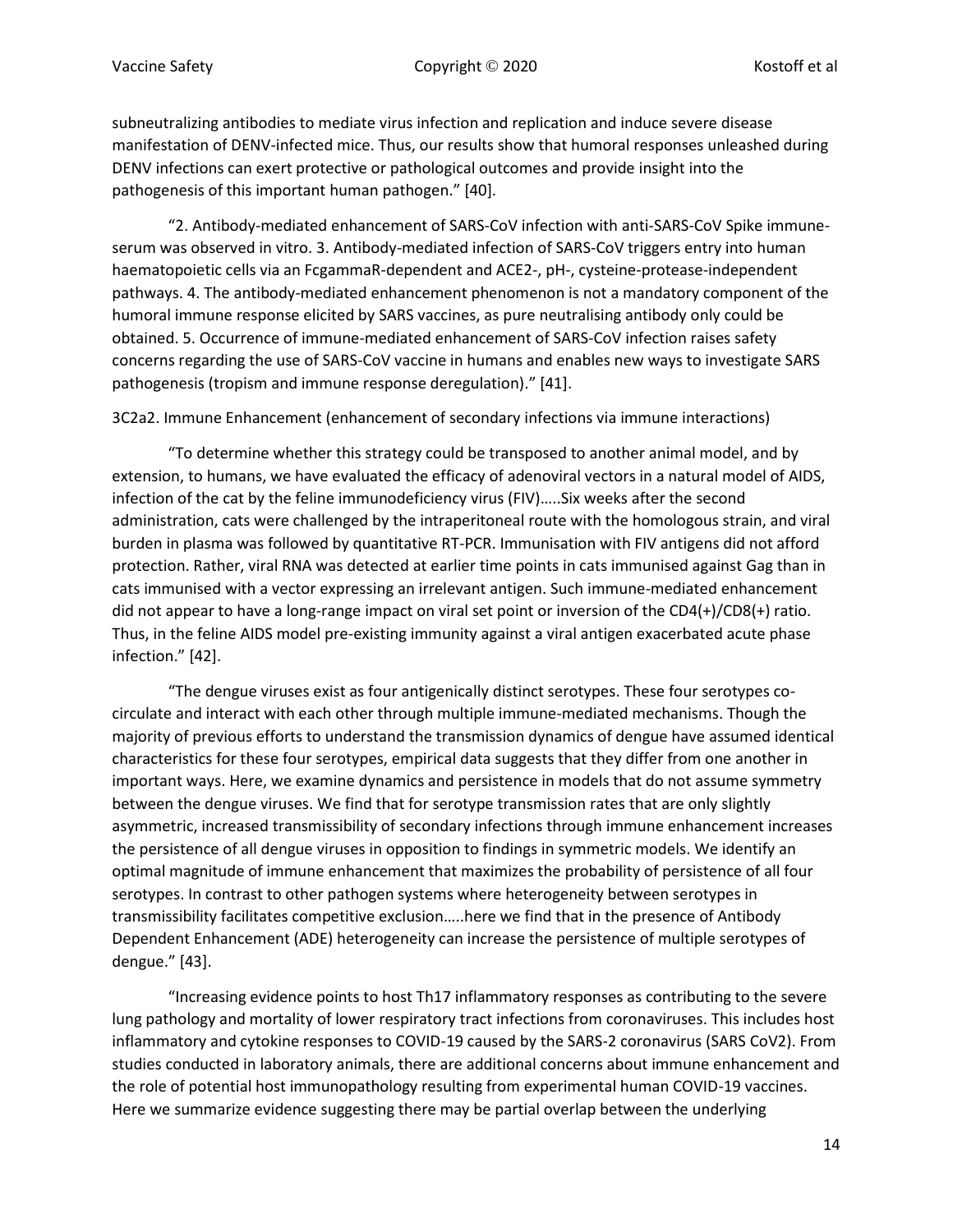immunopathologic processes linked to both coronavirus infection and vaccination, and a role for Th17 in immune enhancement and eosinophilic pulmonary immunopathology. Such findings help explain the link between viral-vectored coronavirus vaccines and immune enhancement and its reduction through alum adjuvants. Additional research may also clarify links between COVID-19 pulmonary immunopathology and heart disease." [44].

"Here, an African green monkey (AGM) model was used to elucidate immune mechanisms that facilitate viral clearance but may also contribute to persistent lung inflammation following SARS-CoV infection. During primary infection, SARS-CoV replicated in the AGM lung for up to 10 days. Interestingly, lung inflammation was more prevalent following viral clearance, as leukocyte numbers peaked at 14 days postinfection (dpi) and remained elevated at 28 dpi compared to those of mock-infected controls. Lung macrophages but not dendritic cells were rapidly activated, and both cell types had high activation marker expression at late infection time points…..In SARS-CoV homologous rechallenge studies, 11 of the 12 animals were free of replicating virus at day 5 after rechallenge. However, incidence and severity of lung inflammation was not reduced despite the limited viral replication upon rechallenge. Evaluating the role of antibodies in immune protection or potentiation revealed a progressive increase in anti-SARS-CoV antibodies in lung and serum that did not correlate temporally or spatially with enhanced viral replication. This study represents one of the first comprehensive analyses of lung immunity, including changes in leukocyte populations, lung-specific cytokines, and antibody responses following SARS-CoV rechallenge in AGMs." [45].

3C2a3. Cross-reactivity (an antibody raised against one specific antigen has a competing high affinity toward a different antigen.)

The potential of cross-reactivity having adverse impact in a coronavirus environment is sufficiently serious to merit more detailed discussion in section 3C5.

"our own findings that 21 out of 50 tissue antigens had moderate to strong reactions with the SARS-CoV-2 antibodies are a sufficiently strong indication of cross-reaction between SARS-CoV-2 proteins and a variety of tissue antigens beyond just pulmonary tissue, which could lead to autoimmunity against connective tissue and the cardiovascular, gastrointestinal, and nervous systems." [46].

Concern has been raised that using the full SARS-CoV-2 protein as a vaccine antigen (as is done for myriad vaccines) could lead to cross-reactivity-induced autoimmune disease. "before considering a protein as a vaccine antigen, special care should be taken in analyzing the sequence of tissue crossreactive epitopes in order to avoid possible future side effects…..we feel that our own findings that 21 out of 50 tissue antigens had moderate to strong reactions with the SARS-CoV-2 antibodies are a sufficiently strong indication of cross-reaction between SARS-CoV-2 proteins and a variety of tissue antigens beyond just pulmonary tissue, which could lead to autoimmunity against connective tissue and the cardiovascular, gastrointestinal, and nervous systems."[47]. See section 3C5 for a more detailed discussion of the relation between molecular mimicry and autoimmune disease.

3C2a4. Cross-Infection Enhancement (infection enhancement of one virus by antibodies from another virus)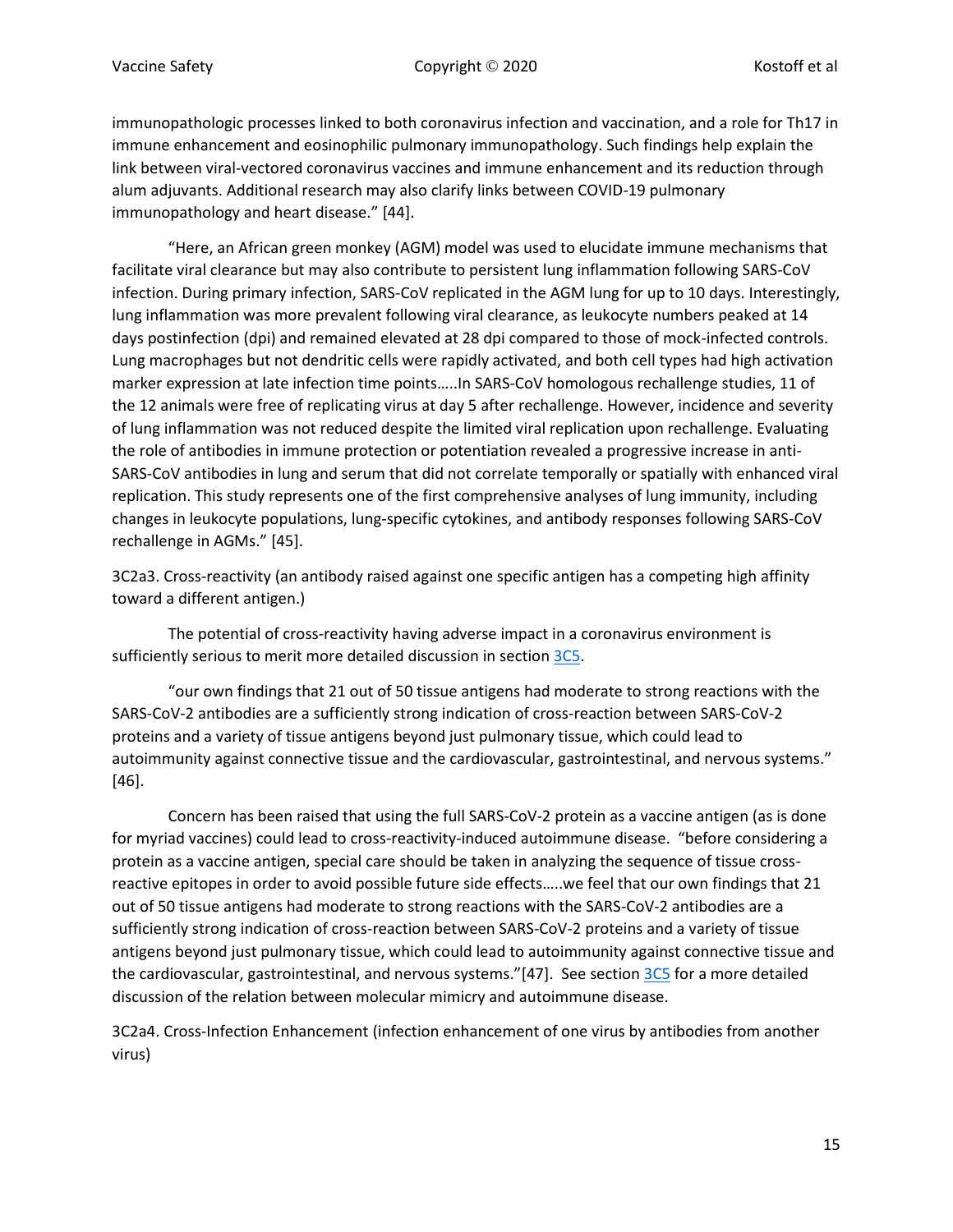"anti-DENV antibodies can enhance the infectivity of DENV for certain classes of immune cells, causing increased viral production that correlates with severe disease outcomes. Similarly, ZIKV has been shown to undergo ADE in response to antibodies generated by other flaviviruses. We tested the neutralizing and enhancing potential of well-characterized broadly neutralizing human anti-DENV monoclonal antibodies (HMAbs) and human DENV immune sera against ZIKV using neutralization and ADE assays. We show that anti-DENV HMAbs, cross-react, do not neutralize, and greatly enhance ZIKV infection in vitro. DENV immune sera had varying degrees of neutralization against ZIKV and similarly enhanced ZIKV infection. Our results suggest that pre-existing DENV immunity may enhance ZIKV infection in vivo and may lead to increased disease severity. Understanding the interplay between ZIKV and DENV will be critical in informing public health responses and will be particularly valuable for ZIKV and DENV vaccine design and implementation" [48].

"Anti-Flavivirus antibodies are highly cross-reactive and may facilitate Zika virus (ZIKV) infection through the antibody-dependent enhancement (ADE) mechanism. We demonstrate that dengue-specific antibodies enhance the infection of a primary Brazilian ZIKV isolate in a Fc gamma RII-expressing K562 cell line. In addition, we demonstrate that serum samples from dengue-immune pregnant women enhanced ZIKV infection. These findings highlight the need for epidemiological studies and animal models to further confirm the role of ADE in the development of congenital and neurological complications associated with ZIKV infections." [49].

3C2b. Vaccine-Associated Virus Enhancement (where vaccinated individuals may be at increased risk for other respiratory viruses because they do not receive the non-specific immunity associated with natural infection)

"Examining non-influenza viruses specifically, the odds of both coronavirus and human metapneumovirus in vaccinated individuals were significantly higher when compared to unvaccinated individuals (OR = 1.36 and 1.51, respectively) ... the laboratory data in our study showed increased odds of coronavirus and human metapneumovirus in individuals receiving influenza vaccination ... While influenza vaccination offers protection against influenza, natural influenza infection may reduce the risk of non-influenza respiratory viruses by providing temporary, non-specific immunity against these viruses ... On the other hand, recently published studies have described the phenomenon of vaccine-associated virus interference; that is, vaccinated individuals may be at increased risk for other respiratory viruses because they do not receive the non-specific immunity associated with natural infection" [50].

"We identified a statistically significant increased risk of noninfluenza respiratory virus infection among TIV {trivalent inactivated influenza vaccine} recipients, including significant increases in the risk of rhinovirus and coxsackie/echovirus infection ... Receipt of TIV could increase influenza immunity at the expense of reduced immunity to noninfluenza respiratory viruses" [51].

"prior receipt of 2008-09 TIV was associated with increased risk of medically attended pH1N1 illness during the spring-summer 2009, with estimated risk or odds ratios ranging from 1.4 to 2.5" [52].

"Among children there was an increase in the hazard of ARI {acute respiratory illness} caused by non-influenza respiratory pathogens post-influenza vaccination compared to unvaccinated children during the same period." [53].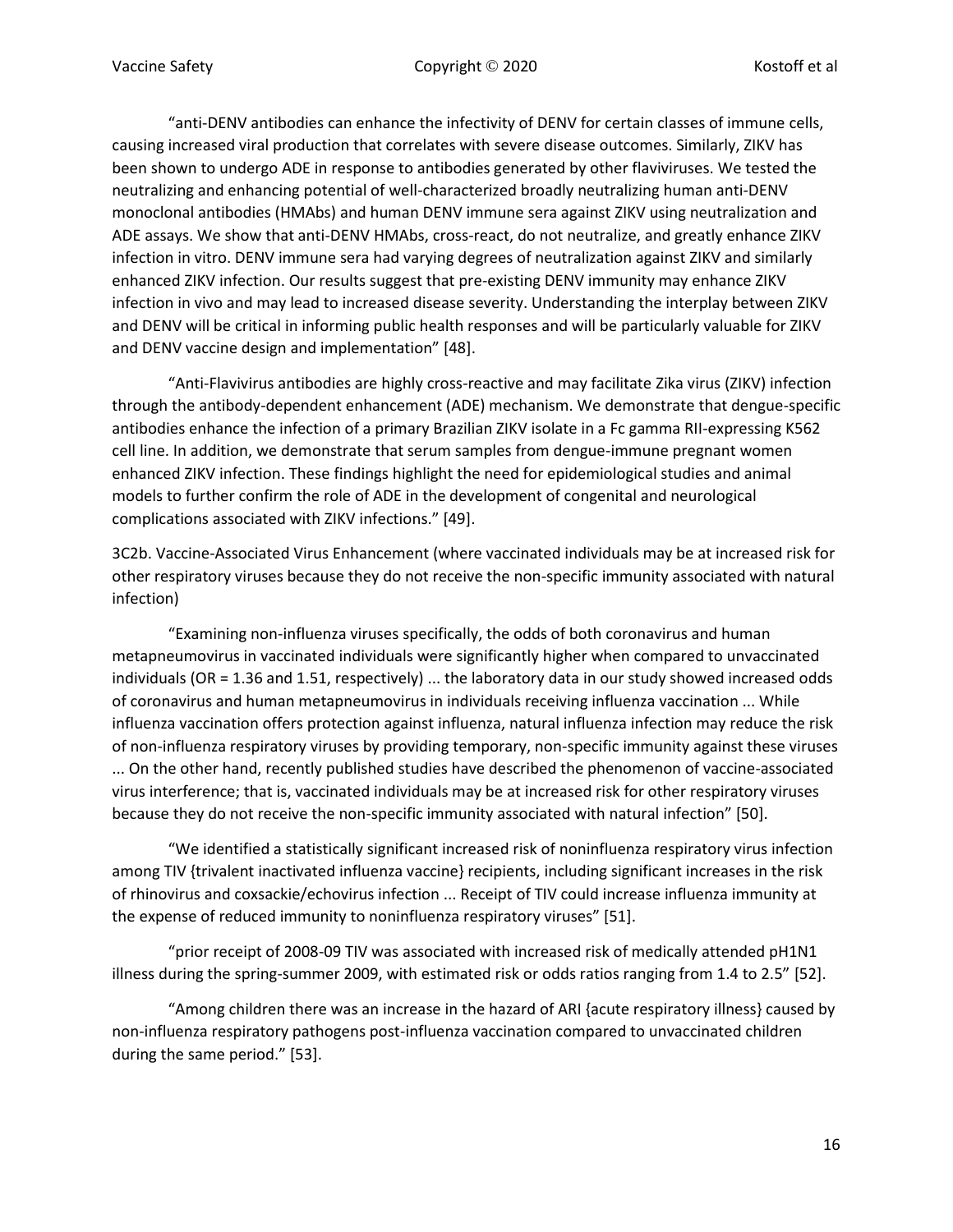"when influenza type A hit early, RSV {respiratory syncytial virus} outbreaks tended to be delayed, coronavirus outbreaks tended to be intensified" [54].

"Here we show that reported influenza vaccination coverage rates for 29 OECD countries are associated significantly with recently observed SARS-CoV-2 infection rates in these countries. This early result, which merits further investigation, suggests that during the current coronavirus outbreak an influenza vaccination background might be a relevant factor for SARS-CoV-2 infection" [55].

3C2c. Vaccine-Associated Imprinting Reduction (where vaccinations could also reduce the benefits of 'imprinting', a protection conferred upon children who experienced infection at an early age)

"Imprinting by the first childhood influenza infection is known to confer long-lasting immunity focused toward priming epitopes. Our findings suggest vaccine mismatch may negatively interact with imprinted immunity. The immunological mechanisms for imprint-regulated effect of vaccine (I-REV) warrant investigation." [56].

"we suggest that the potential impact of distant influenza immune imprinting on current vaccination outcomes should be considered in the design of next generation or universal vaccine candidates" [57].

3C2d. Non-Specific Vaccine Effects on Immune System (where previous infections can alter an individual's susceptibility to unrelated diseases)

"vaccines against infectious diseases have nonspecific effects on the ability of the immune system to handle other pathogens. For instance, in randomized trials tuberculosis and measles vaccines are associated with a substantial reduction in overall child mortality, which cannot be explained by prevention of the target disease. New research suggests that the nonspecific effects of vaccines are related to cross-reactivity of the adaptive immune system with unrelated pathogens, and to training of the innate immune system through epigenetic reprogramming ... diphtheria-tetanus-pertussis (DTP) vaccine, although protective against the three target diseases, increases female mortality from other infectious diseases ... and it turned out that DTP vaccine administered after the measles vaccine was the explanation for the increased female mortality observed in the high-titer measles vaccine trials ...The effects of vaccines on the immune system may be modulated by other immune-modulating factors. Interactions are found between vaccines and high-dose vitamin A supplementation ... and two vaccines may have completely different effects when administered simultaneously ... We need to explore systematically what is likely to happen when our effective interventions are administered with other vaccines, drugs, or micronutrients and in different sequences." [58].

"Epidemiological data suggest that previous infections can alter an individual's susceptibility to unrelated diseases … Substantial research efforts have expanded the classical concept of immune memory to also include long-lasting changes in innate immunity and antigen-independent reactivation of adaptive immunity. Collectively, these processes provide possible explanations on how acute infections might induce long-term changes that also affect immunity to unrelated diseases … This heightened state of alert enhances the ability of the immune system to combat even unrelated infections but may also increase susceptibility to autoimmunity. At the same time, infection-induced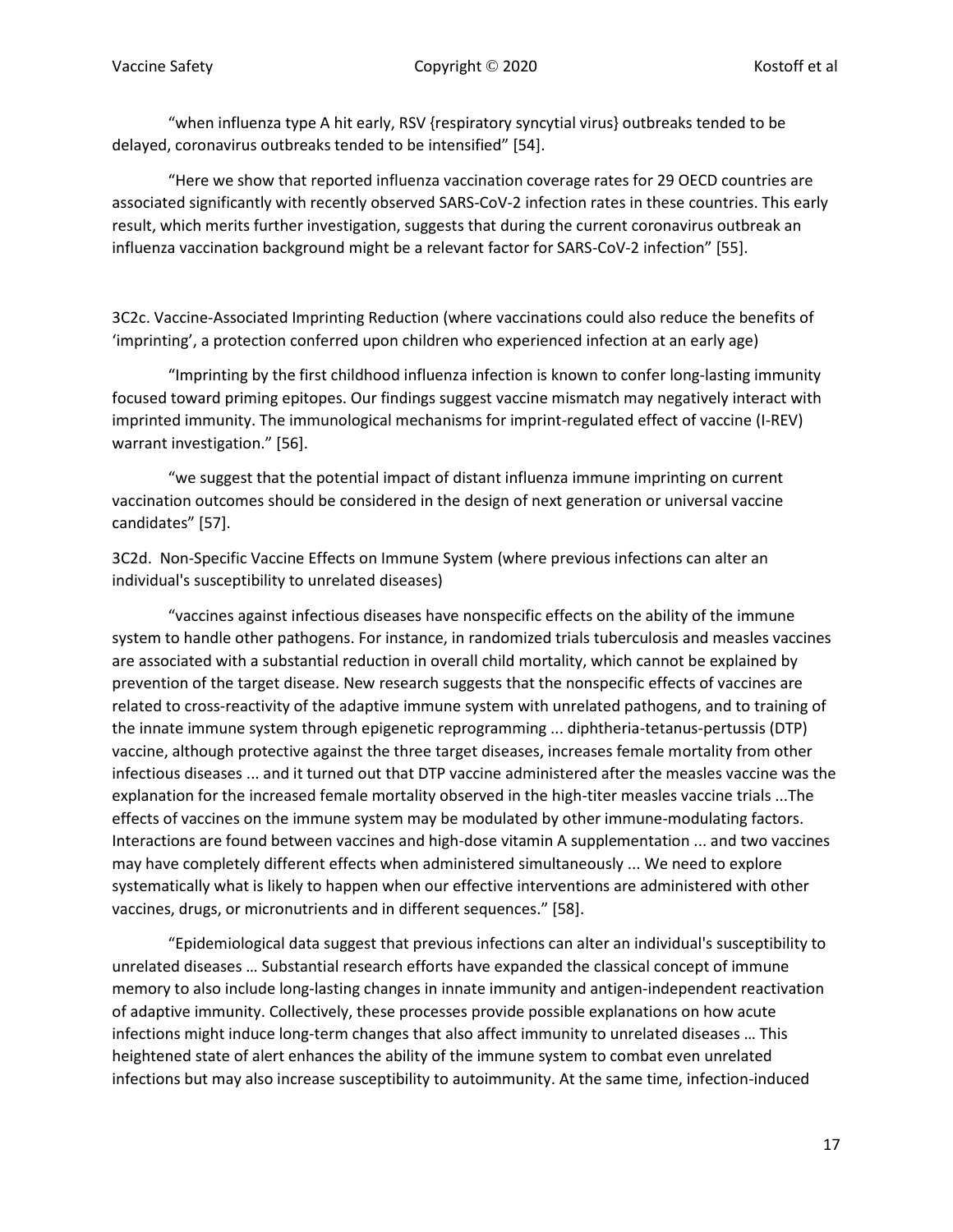changes in the regulatory compartment may dampen subsequent immune responses and promote pathogen persistence." [59].

3C2e. Impact of Infection Route on Immune System (where immune protection can be influenced by the route of exposure/delivery)

Vaccine-based infections have different routes of exposure from natural exposure, and this could lead to different impacts on the immune system. The typical vaccine is injected directly into the bloodstream, thereby bypassing much of the innate immune system, while the naturally acquired infection evolves through the time-consuming process of delay and resistance by the innate immune system. Studies have been performed examining the effects of different routes of exposure. For example:

"our study demonstrates that the identification of candidate LAVs {live attenuated viruses} and immune protection markers in an animal model can be strongly affected by the route of infection used" [60].

"vaccine formulation and route of delivery can influence outcomes as suggested by our studies ... Consideration of alternative methods rather than reliance on parenteral methods for vaccination can lead to vaccination strategies that produce improved efficacy and long-term memory response." [61].

"we have compared pulmonary and subcutaneous delivery of BCG vaccine in the tuberculosissusceptible DBA/2 mouse strain, a model in which parenterally administered BCG vaccine does not protect against tuberculosis. Our data show that intranasally but not subcutaneously administered BCG confers robust protection against pulmonary tuberculosis challenge." [62].

3C2f. Impact of Combinations of Toxic Stimuli (where people are exposed over their lifetime to myriad toxic stimuli that may impact the influence of any vaccine)

"Toxic stimuli (stressors) exposure limits are typically based on single toxic stimuli experiments, but are presently used for both toxic stimuli in isolation and in combination with other toxic stimuli (simultaneous co-exposure or exposures separated in time). In the combination case, typically less of each constituent of the combination is required to cause damage compared to the amount determined from single stressor experiments." [63]. Also, see [64].

"The effects of vaccines on the immune system may be modulated by other immune-modulating factors. Interactions are found between vaccines and high-dose vitamin A supplementation ... and two vaccines may have completely different effects when administered simultaneously ... We need to explore systematically what is likely to happen when our effective interventions are administered with other vaccines, drugs, or micronutrients and in different sequences." [58].

3C2g. Antigenic distance hypothesis (negative interference from prior season's influenza vaccine (v1) on the current season's vaccine (v2) protection may occur when the antigenic distance is small between v1 and v2 (v1  $\approx$  v2) but large between v1 and the current epidemic (e) strain (v1  $\neq$  e).)

"variation in repeat vaccine efficacy is due to differences in antigenic distances among vaccine strains and between the vaccine strains and the epidemic strain in each outbreak…..These results have implications for the selection of influenza vaccine strains, and also for vaccination strategies for other antigenically variable pathogens that might require repeated vaccination." [65].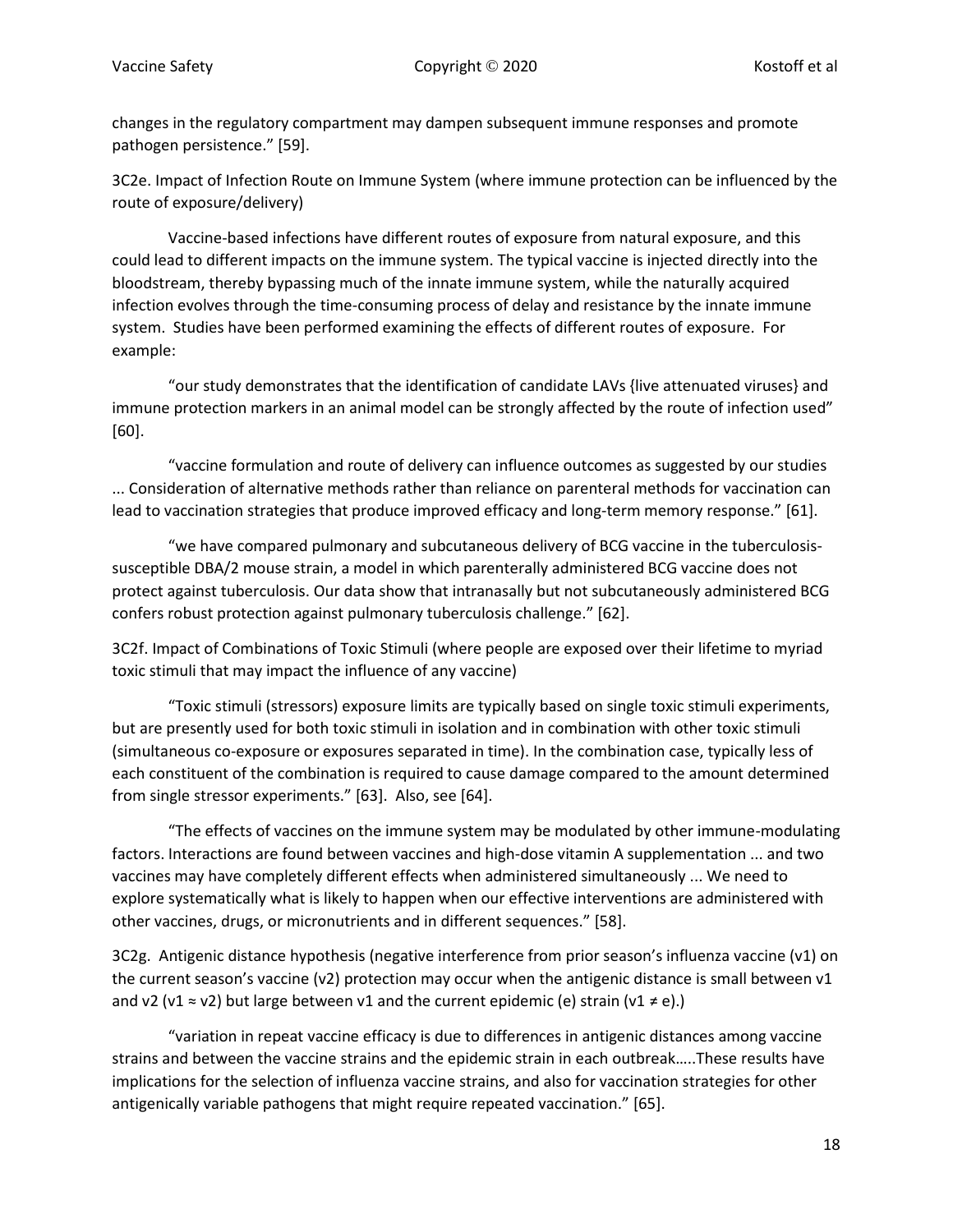"Prior vaccination effects varied significantly by season, consistent with the ADH. There was no interference by v1 in 2010-2011 when v1 v2 and v1 e, with comparable VE for v2 alone or v2 + v1: 34% (95% confidence interval [CI] = -51% to 71%) versus 34% (95% CI = -5% to 58%). Negative interference by v1 was suggested in 2012-2013 with nonsignificant reduction in VE when v1 v2 and v1 e: 49% (95% CI = - 47% to 83%) versus 28% (95% CI = -12% to 54%). Negative effects of prior vaccination were pronounced and statistically significant in 2014-2015 when  $v1 = v2$  and  $v1$  e: 65% (95% CI = 25% to 83%) versus -33% (95% CI = -78% to 1%)…..Effects of repeat influenza vaccination were consistent with the ADH and may have contributed to findings of low VE across recent A(H3N2) epidemics since 2010 in Canada." [66].

"Studies in the 1970s and 1980s signaled concern that repeated influenza vaccination could affect vaccine protection. The antigenic distance hypothesis provided a theoretical framework to explain variability in repeat vaccination effects based on antigenic similarity between successive vaccine components and the epidemic strain…..A meta-analysis of vaccine effectiveness studies from 2010-11 through 2014-15 shows substantial heterogeneity in repeat vaccination effects within and between seasons and subtypes. When negative effects were observed, they were most pronounced for H3N2, especially in 2014-15 when vaccine components were unchanged and antigenically distinct from the epidemic strain. Studies of repeated vaccination across multiple seasons suggest that vaccine effectiveness may be influenced by more than one prior season. In immunogenicity studies, repeated vaccination blunts the hemagglutinin antibody response, particularly for H3N2." [67].

3C2h. Bystander activation (activation of T cells specific for an antigen X during an immune response against antigen Y)

"In the last decade, reports have accumulated on various autoimmune disorders, such as idiopathic thrombocytopenia purpura, myopericarditis, primary ovarian failure, and systemic lupus erythematosus (SLE), following vaccination. In this review, we discuss the possible underlying mechanisms of autoimmune reactions following vaccinations and review cases of autoimmune diseases that have been correlated with vaccination. Molecular mimicry and bystander activation are reported as possible mechanisms by which vaccines can cause autoimmune reactions." [68].

"Autoimmune reactions to vaccinations may rarely be induced in predisposed individuals by molecular mimicry or bystander activation mechanisms. Autoimmune reactions reliably considered vaccine-associated, include Guillain-Barre syndrome after 1976 swine influenza vaccine, immune thrombocytopenic purpura after measles/mumps/rubella vaccine, and myopericarditis after smallpox vaccination" [69].

"Three main mechanisms have been offered to explain the development of autoimmunity: molecular mimicry, epitope spreading, and bystander activation. The latter is characterized by autoreactive B and T cells that undergo activation in an antigen-independent manner, influencing the development and course of autoimmunity. Activation occurs due to a combination of an inflammatory milieu, co-signaling ligands, and interactions with neighboring cells. In this review, we will discuss the studies performed seeking to define the role of bystander activation in systemic and organ-specific ADs." [70].

3C2i. Gut Microbiota (Impact of gut microbial composition on vaccine response)

# -Chemicals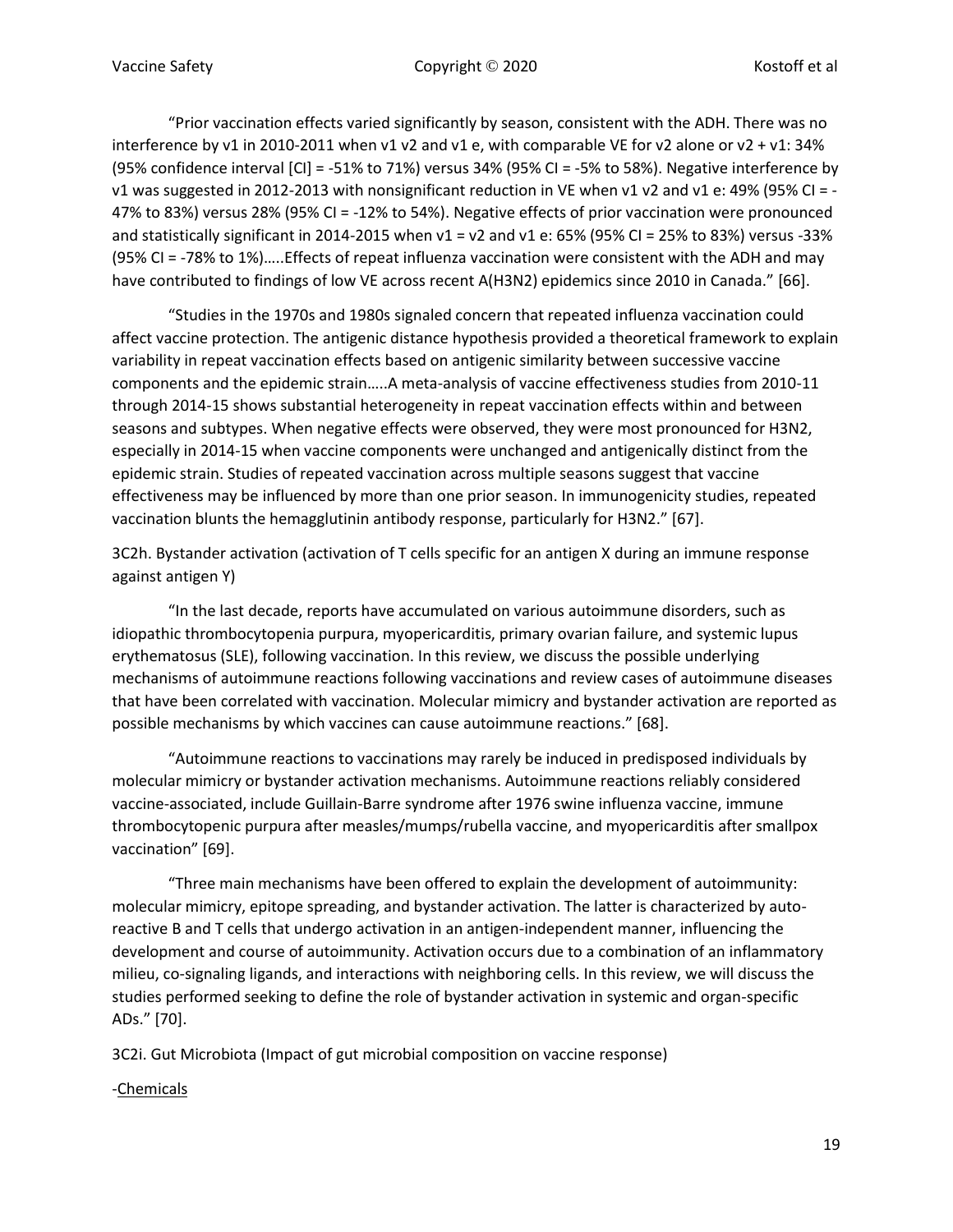"DEHP exposure altered bacterial communities both in composition and diversity, particularly decreases in Rothia sp. and Bifidobacterium longum in the DEHP group. Furthermore, DEHP exposure significantly enhanced anti-HBsAg-IgM responses in the DEHP group (p = 0.013). Early-life DEHP exposure alter gut microbiota of newborns and may change their immune responses in later life." [71].

"Emerging evidence indicates a central role for the microbiome in immunity. However, causal evidence in humans is sparse…..However, in a second trial of subjects with low pre-existing antibody titers, there was significant impairment in H1N1-specific neutralization and binding IgG1 and IgA responses. In addition, in both studies antibiotics treatment resulted in (1) enhanced inflammatory signatures (including AP-1/NR4A expression), observed previously in the elderly, and increased dendritic cell activation; (2) divergent metabolic trajectories, with a 1,000-fold reduction in serum secondary bile acids, which was highly correlated with AP-1/NR4A signaling and inflammasome activation." [72].

## -Nutrition

"In children living in low-income and middle-income countries, undernourishment and repetitive gastrointestinal infections are associated with the failure of oral vaccines. Intestinal dysbiosis associated with these environmental influences, as well as some host-related factors, compromises immune responses and negatively impacts vaccine efficacy." [73].

"Protein-deficient pigs vaccinated with oral AttHRV vaccine had lower protection rates against diarrhea post-VirHRV challenge and significantly increased fecal virus shedding titers (HIFM transplanted but not GF pigs) compared with their protein-sufficient counterparts. Reduced vaccine efficacy in protein-deficient pigs coincided with altered serum IFN-alpha, TNF-alpha, IL-12 and IFN-gamma responses to oral AttHRV vaccine and the suppression of multiple innate immune parameters and HRVspecific IFN-gamma producing T cells post-challenge. In protein-deficient HIFM transplanted pigs, decreased serum KYN, but not TRP levels were observed throughout the experiment, suggesting an association between the altered TRP metabolism and immune responses…..our findings confirm the negative effects of protein deficiency, which were exacerbated in the HIFM transplanted pigs, on innate, T cell and cytokine immune responses to HRV and on vaccine efficacy, as well as on TRP-KYN metabolism." [74].

"Oral vaccination efficacy has been found to vary considerably with differences in geographical locations and socioeconomic status. Specifically, in children living in resource-poor countries, undernourishment and chronic gastrointestinal (GI) infection are associated with the failure of OVs…..Both undernutrition and GI infection have been shown to profoundly affect the microbiota, inducing 'dysbiosis' characterized by narrowed bacterial diversity and increased frequency of bacterial clades associated with the induction of inflammation. Recent studies have demonstrated that the microbiota exerts a profound effect on the development of mucosal immune responses. Therefore, it seems likely that OV failure in resource-poor regions is affected by alterations to the immune response driven by dysbiotic changes to the microbiota." [75].

3C2j. Homologous Challenge (the strain of challenge virus used in the testing assay is very closely related to the seed virus strain used to produce the vaccine that a subject received) Infection Enhancement

"Cats were vaccinated with fixed autologous feline immunodeficiency virus (FIV)-infected cells in order to present viral proteins to the immune system of individual cats in an MHC-matched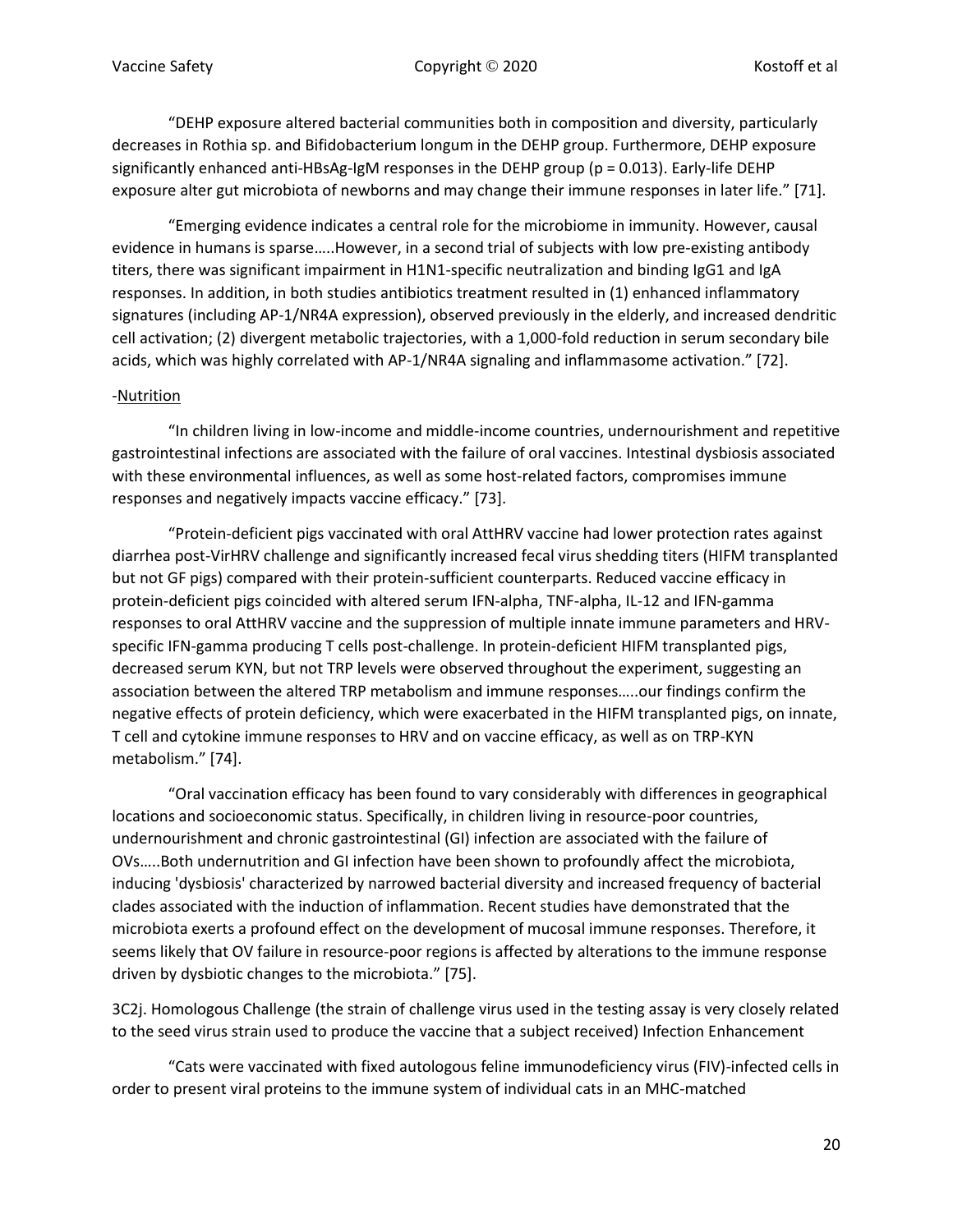fashion…..vaccinated cats were not protected. Instead, accelerated virus replication was found, an observation similar to what previous experiments using other vaccine candidates have shown. Here, the results of the present study are discussed in the light of enhancement of lentivirus infections as a complicating factor in lentivirus vaccine development." [76].

"Immunogenicity and protective activity of four cell-based feline immunodeficiency virus (FIV) vaccines prepared with autologous lymphoblasts were investigated…..under one condition of testing, some vaccine sera enhanced FIV replication in vitro. As a further limit, the vaccines proved inefficient at priming animals for anamnestic immune responses. Two months after completion of primary immunization, the animals were challenged with a low dose of homologous ex vivo FIV. Collectively, 8 of 20 vaccinees developed infection versus one of nine animals mock immunized with fixed uninfected autologous lymphoblasts. After a boosting and rechallenge with a higher virus dose, all remaining animals became infected, thus confirming their lack of protection." [77].

"Immunization induced production of anti-CD134 and anti-SU antibodies that significantly inhibited FIV infection in vitro. However, no vaccine combination protected cats from FIV infection, and neat serum from vaccinated cats enhanced FIV growth in vitro. CD134+SU vaccinated cats exhibited increased CD4:CD8 ratio immediately prior to challenge, and antibodies were much more efficiently generated against vaccine by-products versus target antigens. Results suggest vaccination against viral and cryptic receptor epitopes yields neutralizing antibodies that synergistically inhibit FIV infection in vitro. Factors contributing to vaccine failure may include: (1) Heat-labile serum factors that enhance viral replication, (2) changes in circulating target cell populations induced by vaccination, and (3) weak immunogenicity of neutralizing epitopes compared to off-target vaccine components. Results reinforce the need to monitor vaccine preparation components and avoid non-specific immune stimulation during vaccination." [78].

### 3C2k. Immune Evasion (evasion of host response to viral infection)

"Influenza viruses have evolved numerous strategies in order to evade the host innate immune response…..The viral nonstructural (NS)1 protein acts at multiple levels to prevent IFN production: NS1 can limit PAMP detection, block essential retinoic acid-inducible gene-I post-translational modifications and block the processing and export of IFN mRNAs…..NS1 may also limit IFN responses by preventing expression of antiviral proteins or by directly inhibiting their activities…..Other strategies used by influenza viruses to evade the effects of IFN include: limiting PAMP formation, general inhibition of host cell protein synthesis, replication compartment, replication speed, induction/inhibition of apoptosis and reduced sensitivity to host antiviral proteins." [79].

"Strategies of immune evasion and modulation used by PRRSV affect both innate and adaptive immune responses. In infected cells, PRRSV sequesters itself to limit PRRs detection, suppresses type I IFN production and signaling, manipulates the cytokine responses and modulates apoptosis. PRRSV structural protein (N) and nonstructional proteins (nsp1, nsp2, nsp4 and nsp11) play significant roles in attenuating signaling through the IFN induction and JAK/STAT pathway. In addition, PRRSV evolves mechanisms to inhibit the process of antigen presentation and induce proliferation and activation of Tregs, causing deficiency of subsequent adaptive immune responses. The effect of ADE also facilitates the entry and propagation of PRRSV." [80].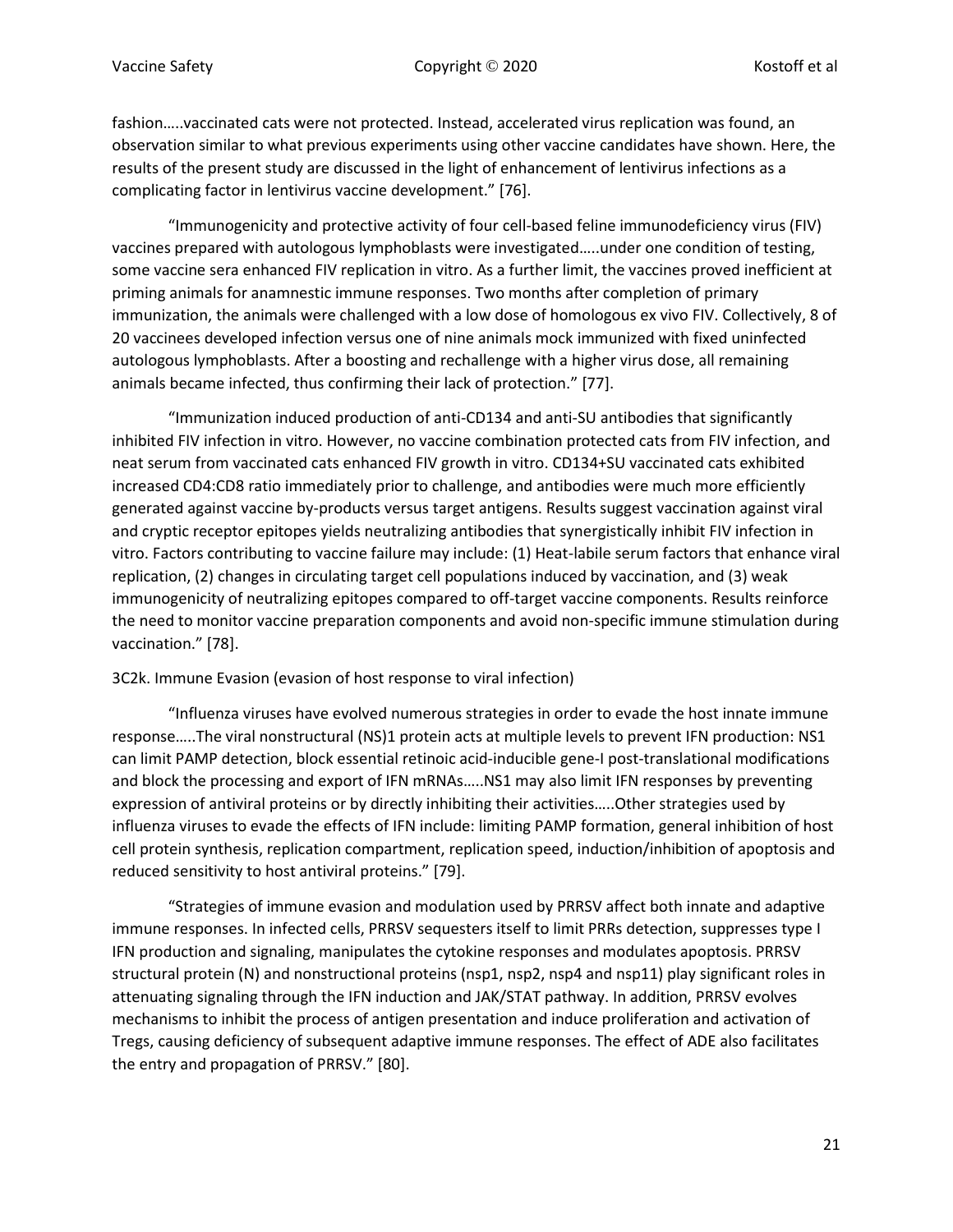"This selection pressure exerted by complement on viruses has made them evolve a multitude of countermeasures. These include targeting the recognition molecules for the avoidance of detection, targeting key enzymes and complexes of the complement pathways like C3 convertases and C5b-9 formation - either by encoding complement regulators or by recruiting membrane-bound and soluble host complement regulators, cleaving complement proteins by encoding protease, and inhibiting the synthesis of complement proteins. Additionally, viruses also exploit the complement system for their own benefit. For example, they use complement receptors as well as membrane regulators for cellular entry as well as their spread." [81].

"the major mechanisms of immune evasion strategies of MERS‐CoV. We have demonstrated that M, 4a, 4b proteins and Plppro of MERS‐CoV inhibit the type I interferon (IFN) and nuclear factor‐κB signaling pathways and therefore facilitate innate immune evasion. In addition, nonstructural protein 4a (NSP4a), NSP4b, and NSP15 inhibit doublestranded RNA sensors. Therefore, the mentioned proteins limit early induction of IFN and cause rapid apoptosis of macrophages. MERS‐CoV strongly inhibits the activation of T cells with downregulation of antigen presentation. In addition, uncontrolled secretion of interferon ɣ‐induced protein 10 and monocyte chemoattractant protein‐1 can suppress proliferation of human myeloid progenitor cells." [82].

3C2l. Immune Interference (interference from circulating antibody to the vaccine virus)

"immune interference during co-inoculation was examined using DNA vaccines expressing lentiviral Envs and Gag from gene sequences optimized for efficient expression in mammalian cells (codon-optimized). BALB/c mice vaccinated in separate hind legs with each plasmid individually elicited high titer immune responses, however, when HIV-1 Env(gp120) and HIV-1 Gag(p55) DNA plasmids were co-inoculated, there was a reduction in the immune responses elicited to HIV-1 Gag(p55)…..Therefore, anti-HIV-1 Gag immune interference appears specific to co-immunizations with HIV-1 Env(gp120) and may involve a yet undefined immunological mechanism(s)." [83].

"We compared the effect of order of administration of investigational alphavirus vaccines on neutralizing antibody response. Volunteers who received the inactivated eastern and western equine encephalitis (EEE and WEE) vaccines before live attenuated Venezuelan (VEE) vaccine had significantly lower rates of antibody response than those receiving VEE vaccine before EEE and WEE vaccines (66.7% vs. 80.6%; p=0.026). The odds of having a VEE antibody non-response among those initially receiving EEE and WEE vaccines, adjusted for gender, were significant (odds ratio [OR]=2.20; 95% CI=1.2-4.1 [p=0.0145]) as were the odds of non-response among females adjusted for group (OR=1.81; 95% CI=1.2- 2.7 [p=0.0037]). Antibody interference and gender effect have major implications for vaccine strategy among those receiving multiple alphavirus vaccines and those developing next generation vaccines for these threats." [84].

3C2l1. Original antigenic sin (propensity of the body's immune system to preferentially utilize immunological memory based on a previous infection when a second slightly different version of that foreign entity (e.g. a virus or bacterium) is encountered.)

"Since all flaviviruses are antigenically related, they are prone to phenomena of immunological memory ('original antigenic sin'), which can modulate immune responses in the course of sequential infections and/or vaccinations. In our study, we analyzed the influence of pre-existing YF vaccine-derived immunity on the antibody response to TBE vaccination. By comparing samples from YF pre-vaccinated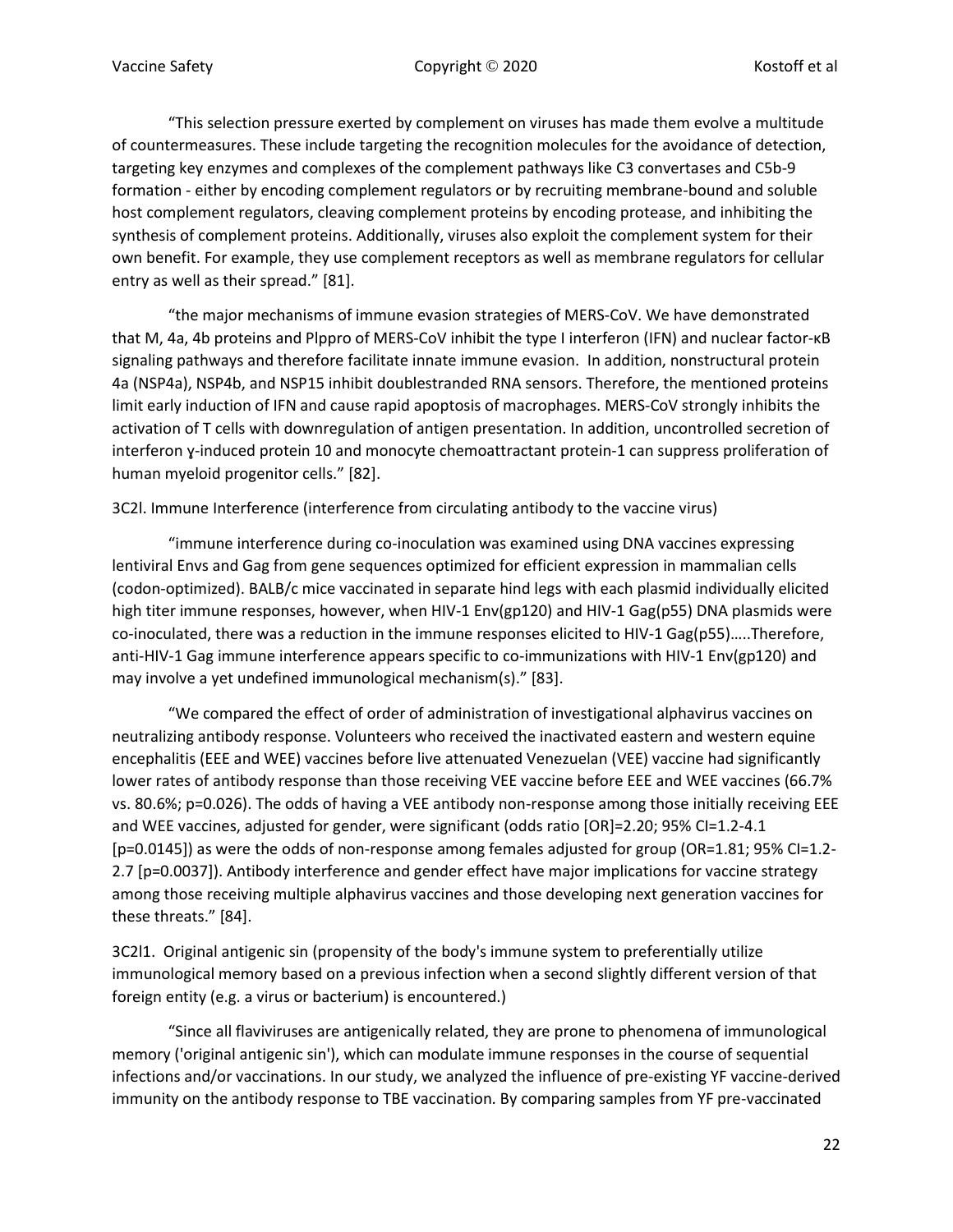and flavivirus-naive individuals, we show that YF immunity not only caused a significant impairment of the neutralizing antibody response to TBE vaccination but also a reduction of the specific TBE virus neutralizing activities (NT/ELISA-titer ratios). Our results point to a possible negative effect of preexisting cross-reactive immunity on the outcome of flavivirus vaccination that may also pertain to other combinations of sequential flavivirus infections and/or vaccinations." [85].

"We found that single-clade A, B and C vaccines applied alone induced only limited cross-clade reactivity and that the epitope hierarchy varied according to the immunizing clade. However, combining single-clade HIV-1 vaccines into multi-clade formulations resulted in multiple forms of in vivo immune interference such as original antigenic sin and antagonism, which dampened or even abrogated induction of responses to epitope variants and reduced the breadth of induced T cell responses. Simultaneous administration of individual clade-specific vaccines into anatomically separated sites on the body alleviated antagonism and increased the number of detectable epitope responses." [86].

"it seems clear that OAS can also be detrimental when the boosting of memory responses to conserved, but nonprotective, epitopes comes at the expense of generating new responses against protective, but antigenically drifted, epitopes." [87].

"Antigenic sin has been demonstrated to occur in several infectious diseases in both animals and humans, including human influenza infection and dengue fever…..In the context of viral infections, it is expected that if we are exposed to a native strain of a pathogen, we should be able to mount a secondary immune response on subsequent exposure to the same pathogen. "Original antigenic sin" will not contradict this well-established immunological process, as long as the subsequent infectious antigen is identical to the original one. But "original antigenic sin" implies that when the epitope varies slightly, then the immune system relies on memory of the earlier infection, rather than mount another primary or secondary response to the new epitope which would allow faster and stronger responses. The result is that the immunological response may be inadequate against the new strain, because the immune system does not adapt and instead relies on its memory to mount a response. In the case of vaccines, if we only immunize to a single strain or epitope, and if that strain/epitope changes over time, then the immune system is unable to mount an accurate secondary response. In addition, depending of the first viral exposure the secondary immune response can result in an antibody-dependent enhancement of the disease or at the opposite, it could induce anergy. Both of them triggering loss of pathogen control and inducing aberrant clinical consequences." [88].

3C2m. Prior Influenza Infection (effects of prior influenza infection on severity of future disease symptoms)

"Seventy patients met selection criteria. Mean age was 66 years. Sixty-four (91%) patients had at least one underlying co-morbid condition; these conditions included COPD, congestive heart failure, diabetes, and cancer. 60/70 (85%) tested positive for Influenza A, and 43 tested positive for H1N1. Oseltamivir was initiated in 55 (78%) patients. Forty-four percent of the patients had been vaccinated. When separated by vaccination status, those who had been vaccinated had higher rates of ICU admission, need for mechanical or non-invasive ventilation, and mortality. All but mortality reached statistical significance…..The data suggest that there was no protective effect from prior vaccination in preventing hospital admission, respiratory failure, and mortality in this population of older men admitted to the hospital with influenza." [89].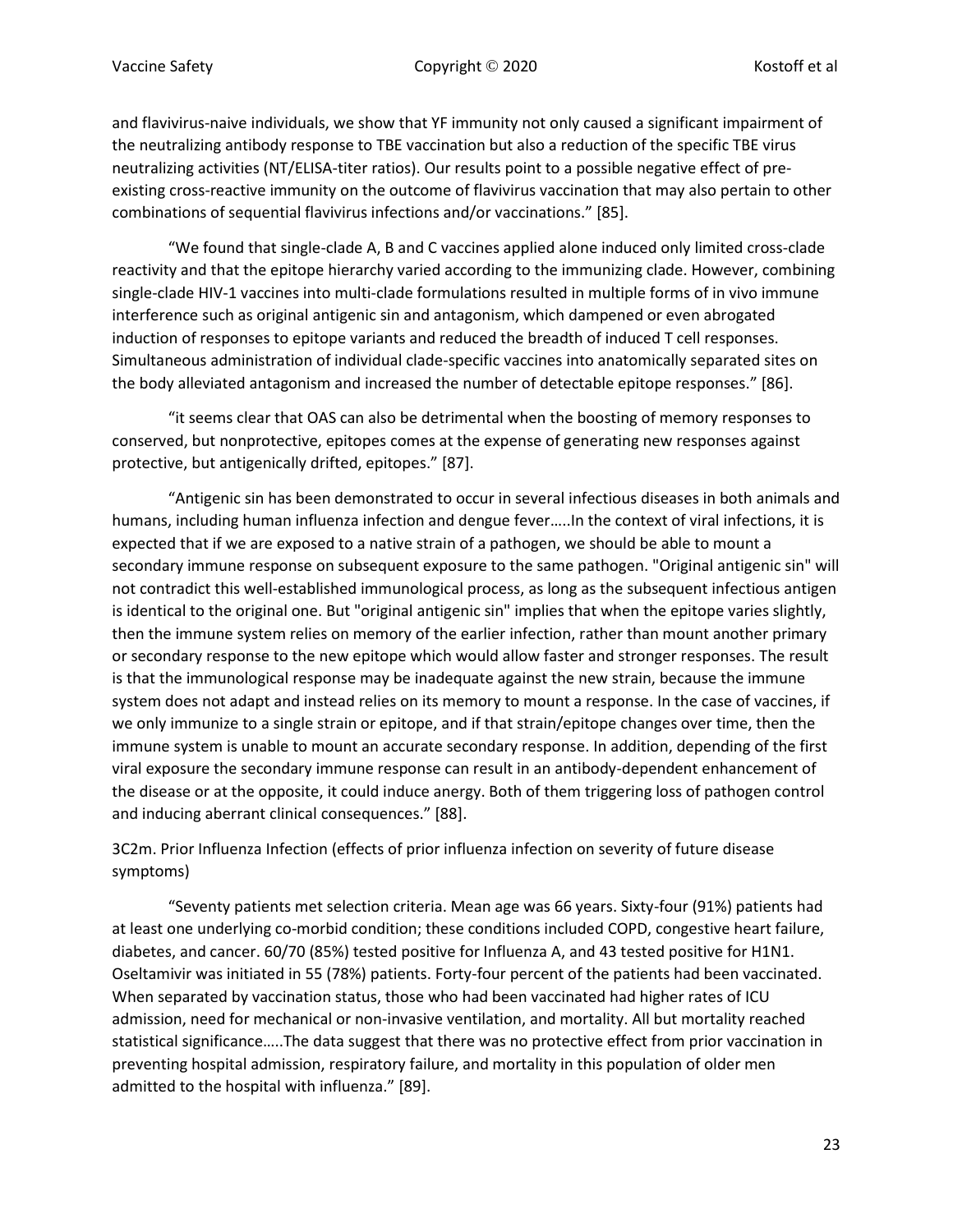"mice were first primed by either infection or immunization with A/Puerto Rico/8/34 (PR8) virus, then immunized with whole-inactivated A/Fort Monmouth/1/47 (FM1) virus. The ensuing vaccine responses and the protective efficacy of FM1 were superior in PR8 infection-primed mice compared to PR8 immunization-primed or unprimed mice. Increased FM1-specific Ab responses of PR8 infectionprimed mice also broadened cross-reactivity against contemporary as well as antigenically more drifted strains. Further, prior infection heightened the protective efficacy of antigenically distant strains, such as A/Brisbane/59/2006 infection followed by immunization with split pandemic H1N1 vaccine (A/California/07/2009). Therefore, influenza infection is a significant priming event that intensifies future vaccine responses against drift strains." [90].

"During the three influenza seasons, 5838 ILI [influenza-like illness] episodes (4127 subjects) were analysed. Subjects who had an episode of MA-fluA [medically attended influenza A] in the prior season were at a significantly lower risk of MA-fluA in the current season (adjusted odds ratio: 0.38, 95% CI: 0.30-0.50). The overall adjusted VE was 28% (95% CI, 14-40). VE was substantially lower in subjects vaccinated in the prior season compared to those who had not been vaccinated in prior season (19%; 95% CI: 0-35 vs 46%; 95% CI: 26-60, test for interaction, P value <0.05). In subjects who did not have MAfluA in the prior season showed the attenuation of VE due to repeated vaccination (13%; 95% CI: -7 to 30 vs 44%; 95% CI: 24-59, test for interaction, P < 0.05). However this effect was not detected in subjects who had contracted MA-fluA in the prior season…..Negative effects of repeated vaccination were significant among those without history of MA-fluA in the prior season." [91].

"Reduced seasonal influenza vaccine effectiveness (VE) was observed in individuals who received repeated annual vaccinations. Preexisting influenza antibody levels were also found inversely correlated with postvaccination titers. These reports suggest that preexisting immunity may affect contemporary seasonal vaccine performance." [92].

"Current- and previous-season vaccination generated similar levels of protection, and vaccineinduced protection was greatest for individuals not vaccinated during the prior 5 years." [93].

"Participants who reported receipt of vaccination during either of the previous 2 years had a lower mean fold rise against all strains than with those who did not. Mean fold rises for A(H3N2) and B/Yamagata were particularly weak after repeated vaccination with the same vaccine strain, but we did not generally find significant differences in the proportions of participants with postvaccination titers >= 40 and >= 160…..Overall, we found that reduced antibody responses in repeat vaccinees were particularly reduced among older adults who had received vaccination against the same strains in preceding years." [94].

"long-term effects on mortality have never been supported by direct evidence. In this study we assessed the long-term outcome of influenza vaccination on mortality in the elderly by conducting a 25 year follow-up study of a RCT on the efficacy of influenza vaccination as baseline…..outcomes included all-cause mortality, influenza-related mortality and seasonal mortality…..Single influenza vaccination did not reduce all-cause mortality when compared to placebo ( adjusted HR 0.95, 95% CI 0.85-1.05). Also, no differences between vaccination and placebo group were shown for underlying causes of death or seasonal mortality…..In conclusion, this study did not demonstrate a statistically significant effect following single influenza vaccination on long-term mortality in community-dwelling elderly in general." [95].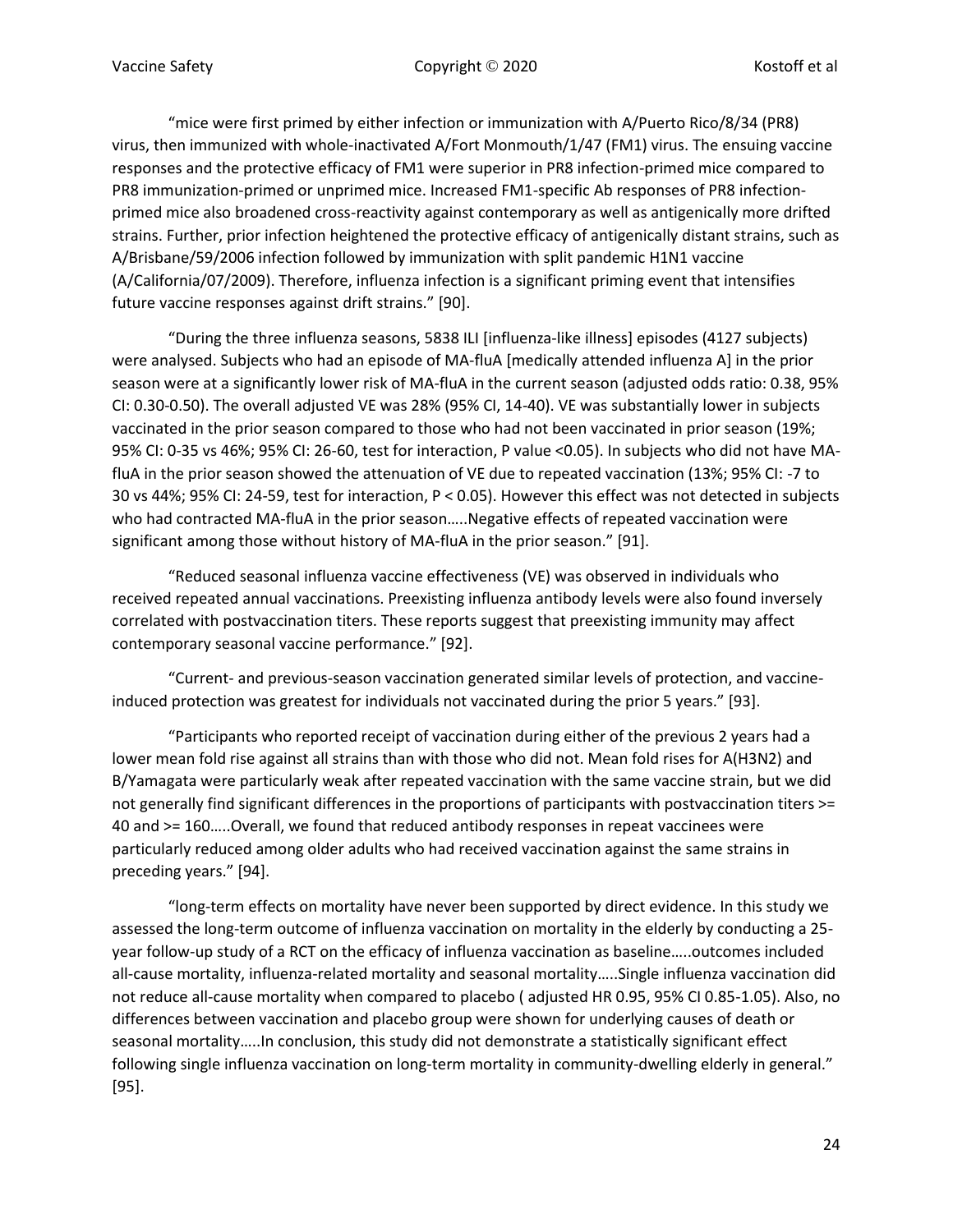"Influenza was identified in 78 (24%) households and 125 (9%) individuals; the infection risk was 8.5% in the vaccinated and 8.9% in the unvaccinated (P = .83). Adjusted vaccine effectiveness in preventing community-acquired influenza was 31% (95% confidence interval [CI], -7% to 55%). In vaccinated subjects with no evidence of prior season vaccination, significant protection (62% [95% CI, 17%-82%]) against community-acquired influenza was demonstrated. Substantially lower effectiveness was noted among subjects who were vaccinated in both the current and prior season. There was no evidence that vaccination prevented household transmission once influenza was introduced; adults were at particular risk despite vaccination…..Vaccine effectiveness estimates were lower than those demonstrated in other observational studies carried out during the same season. The unexpected findings of lower effectiveness with repeated vaccination and no protection given household exposure require further study." [96].

### 3C2n. Timing between Viral Exposures (elapsed time between viral exposures)

"Comprehending the mechanisms behind the impact of vaccine regimens on immunity is critical for improving vaccines. Indeed, the time-interval between immunizations may influence B and T cells, as well as innate responses. We compared two vaccine schedules using cynomolgus macaques immunized with an attenuated vaccinia virus. Two subcutaneous injections 2 weeks apart led to an impaired secondary antibody response and similar innate myeloid responses to both immunizations. In contrast, a delayed boost (2 months) improved the quality of the antibody response and involved more activated/mature innate cells, induced late after the prime and responding to the recall. The magnitude and quality of the secondary antibody response correlated with the abundance of these neutrophils, monocytes, and dendritic cells that were modified phenotypically and enriched prior to revaccination at 2 months, but not 2 weeks. These late phenotypic modifications were associated with an enhanced ex vivo cytokine production (including IL-12/23 and IL-1beta) by PBMCs short after the second immunization, linking phenotype and functions. This integrated analysis reveals a deep impact of the timing between immunizations, and highlights the importance of early but also late innate responses involving phenotypical changes, in shaping humoral immunity." [97].

"This study evaluates the influenza vaccine effectiveness (VE) in preventing laboratoryconfirmed cases in Navarre, Spain, in the 2011/12 season in which the peak was delayed until week 7 of 2012…..These results suggest a low preventive effect of the 2011/12 seasonal influenza vaccine, and a decline in VE with time since vaccination." [98].

"During 3 influenza seasons, 1668 influenza-like illness episodes were analyzed, including 421 and 358 episodes of MA-fluA and MA-fluB, respectively.…..Repeated previous vaccinations over multiple seasons had significant dose-dependent negative impacts on VE against both MA-fluA and MA-fluB." [99].

"Six studies assessed efficacy against MAI in children, yielding the risk ratios (RR) of 2.04 (95% CI 1.29-3.22) when circulating strains mismatched vaccine strains, and 0.64 (0.33-1.22) when circulating strains matched vaccine strains. When stratified by vaccine types, the reduced efficacy was significant for live attenuated influenza vaccine only…..Influenza vaccine efficacy against mismatch strains was lower in repeatedly vaccinated children as compared with those vaccinated for the current season only." [100].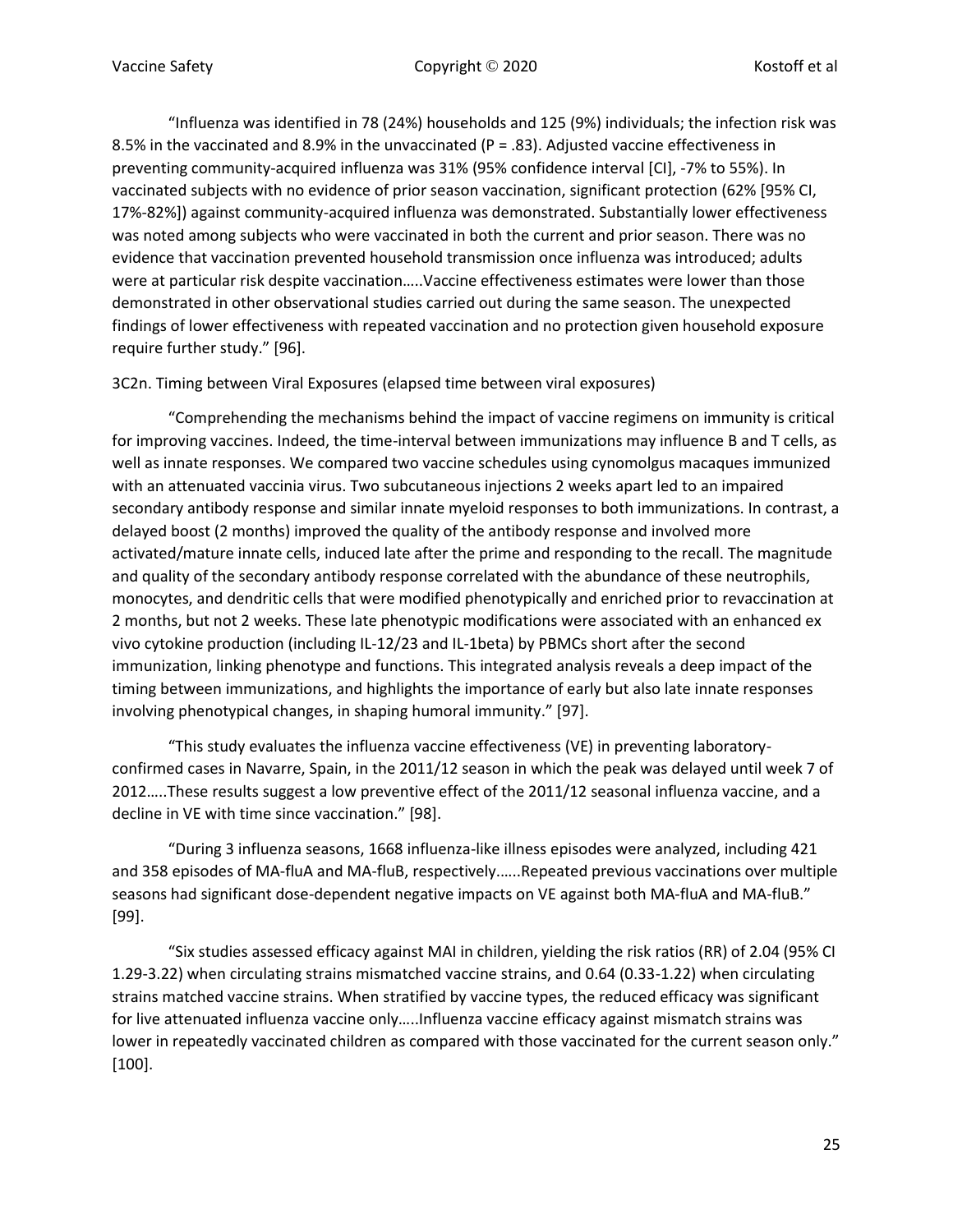3C2o. Vaccine associated enhanced respiratory disease (where vaccination enhances respiratory disease)

"Vaccine-induced disease enhancement has been described in connection with several viral vaccines in animal models and in humans. We investigated a swine model to evaluate mismatched influenza vaccine-associated enhanced respiratory disease (VAERD) after pH1N1 infection. Vaccinating pigs with whole inactivated H1N2 (human-like) virus vaccine (WIV-H1N2) resulted in enhanced pneumonia and disease after pH1N1 infection…..These cross-reactive anti-HA2 antibodies enhanced pH1N1 infection of Madin-Darby canine kidney cells by promoting virus membrane fusion activity. The enhanced fusion activity correlated with lung pathology in pigs." [101].

"Vaccine-associated enhanced respiratory disease (VAERD) can occur when pigs are challenged with heterologous virus in the presence of non-neutralizing but cross-reactive antibodies elicited by whole inactivated virus (WIV) vaccine. The aim of this study was to compare the effects of heterologous delta1-H1N2 influenza A virus (IAV) challenge of pigs after vaccination with 2009 pandemic H1N1 virus (H1N1pdm09) recombinant hemagglutinin (HA) subunit vaccine (HA-SV) or temperature-sensitive live attenuated influenza virus (LAIV) vaccine, and to assess the role of immunity to HA in the development of VAERD. Both HA-SV and LAIV vaccines induced high neutralizing antibodies to virus with homologous HA (H1N1pdm09), but not heterologous challenge virus (delta1-H1N2). LAIV partially protected pigs, resulting in reduced virus shedding and faster viral clearance, as no virus was detected in the lungs by 5 days post infection (dpi). HA-SV vaccinated pigs developed more severe lung and tracheal lesions consistent with VAERD following challenge. These results demonstrate that the immune response against the HA protein alone is sufficient to cause VAERD following heterologous challenge." [102].

"Control of influenza A virus (IAV) in pigs is done by vaccination of females to provide maternally-derived antibodies (MDA) through colostrum. Our aim was to evaluate if MDA interfere with IAV infection, clinical disease, and transmission in non-vaccinated piglets. In the first study, naive sows were vaccinated with H1N2-delta1 whole inactivated virus (WIV) vaccine. In a follow-up study seropositive sows to 2009 pandemic H1N1 (H1N1pdm09) were boosted with H1N1pdm09 WIV or secondary experimental infection (EXP). MDA-positive pigs were challenged with homologous or heterologous virus, and MDA-negative control groups were included. WIV-MDA piglets were protected from homologous infection. However, piglets with WIV-derived MDA subsequently challenged with heterologous virus developed vaccine associated enhanced respiratory disease (VAERD), regardless of history of natural exposure in the sows. Our data indicates that although high titers of vaccine-derived MDA reduced homologous virus infection, transmission, and disease, MDA alone was sufficient to induce VAERD upon heterologous infection." [103].

### 3C2p. Chronic Immune Activation

"Dr. Sharilyn Stanley and colleagues inoculated 13 asymptomatic HIV-infected people and 10 uninfected volunteers with tetanus booster shots to stimulate their immune system. Blood samples were drawn on the day of the injection and 3, 7, 14, 21, 28, and 42 days later. Findings showed that the amount of HIV in the blood streams of HIV-infected subjects increased 2- to 36-fold following immunization. Notably, the virus was much more readily grown from the blood cells of 9 of the HIVinfected patients after immunization. In addition, examinations of the immune system cells of the uninfected volunteers found that cells from 7 of these 10 people were more easily infected with HIV in the test tube after immunization than before immunization. Overall, data suggest that ongoing immune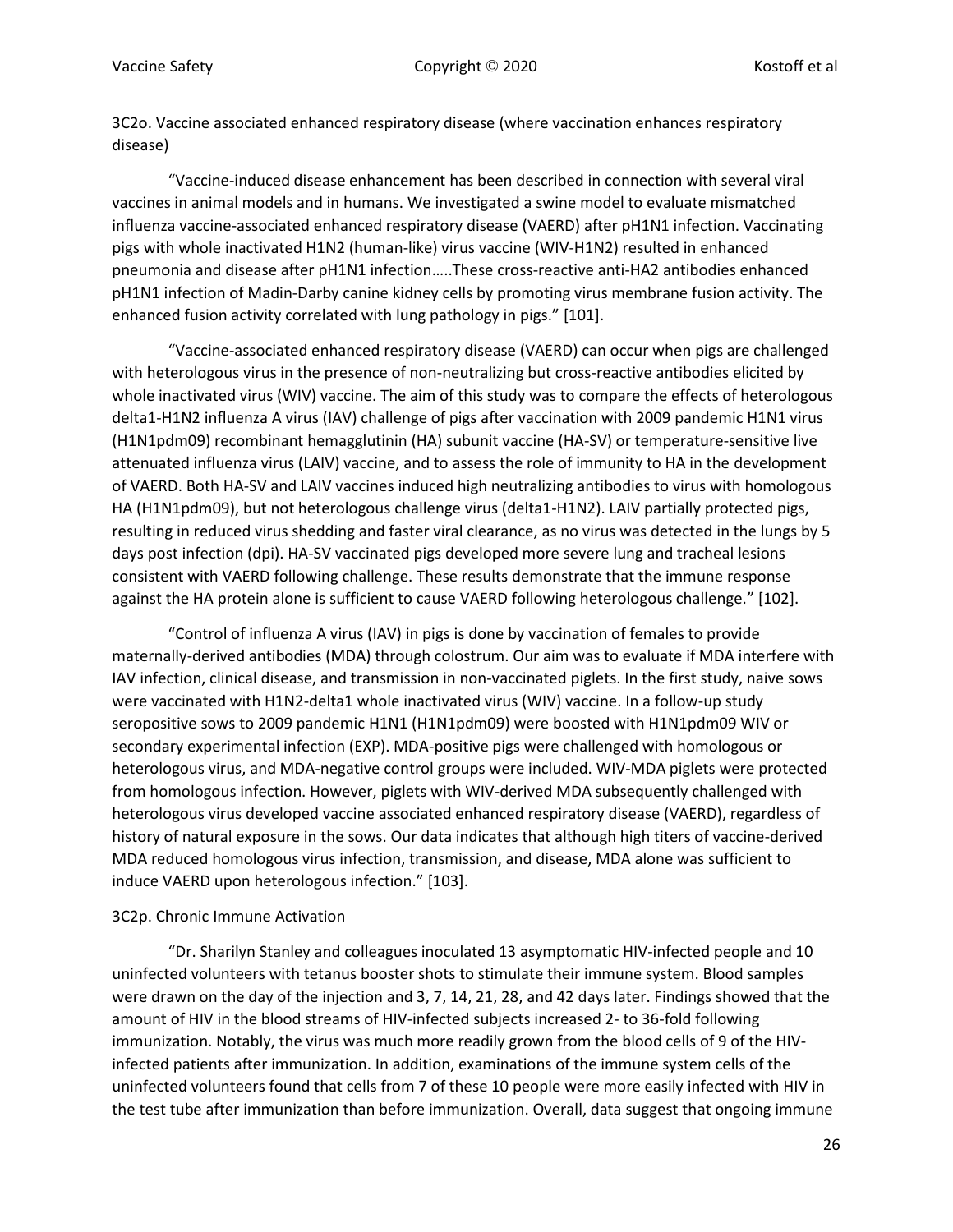activation may play a part in HIV pathogenesis and may also enhance susceptibility of uninfected people to HIV." [104].

"HIV co-infection is the most critical risk factor for the reactivation of latent tuberculosis (TB) infection (LTBI). While CD4(+) T cell depletion has been considered the major cause of HIV-induced reactivation of LTBI, recent work in macaques co-infected with Mycobacterium tuberculosis (Mtb)/simian immunodeficiency virus (SIV) suggests that cytopathic effects of SIV resulting in chronic immune activation and dysregulation of T cell homeostasis correlate with reactivation of LTBI. This review builds on compelling data that the reactivation of LTBI during HIV co-infection is likely to be driven by the events of HIV replication and therefore highlights the need to have optimum translational interventions directed at reactivation due to co-infection." [105].

"Systemic chronic immune activation is considered today as the driving force of CD4+ T-cell depletion and acquired immunodeficiency syndrome (AIDS). A residual chronic immune activation persists even in HIV-infected patients in which viral replication is successfully inhibited by anti-retroviral therapy, with the extent of this residual immune activation being associated with CD4+ T-cell loss." [106].

<span id="page-26-0"></span>3C3. Potential Short- and Long-Term Diseases Resulting from Vaccines

3C3a. Tracking Deficiencies for Vaccine Adverse Effects

While the efficacy issues for a COVID-19 vaccine have been enumerated extensively in recent reviews [29, 34], more emphasis needs to be placed on ensuring mid- and long-term safety are achieved. Vaccines do not appear to have the same safety requirements as many drugs. For example, consider the following excerpts from selected vaccine inserts relative to safety [107]:

-MMR Vaccine "M-M-R II has not been evaluated for carcinogenic or mutagenic potential, or potential to impair fertility ... Animal reproduction studies have not been conducted with M-M-R II.";

-Influenza Vaccine "FLUARIX QUADRIVALENT has not been evaluated for carcinogenic or mutagenic potential or male infertility in animals.";

-DTAP Vaccine "INFANRIX has not been evaluated for carcinogenic or mutagenic potential or for impairment of fertility."; and

-HPV Vaccine "GARDASIL 9 has not been evaluated for the potential to cause carcinogenicity, genotoxicity or impairment of male fertility."

Long-term safety studies of vaccines are rare. The typical vaccine study is aimed at efficacy. Such studies tend to be a few months long, and the main evaluation criterion is titers of antibody in the serum.

Vaccines, especially childhood vaccines, are administered according to a schedule, which now comprises about seventy+ doses covering about sixteen vaccines. The schedule-based combination effects of these seventy+ vaccine doses have not been tested, and, therefore, adverse effects due to real-life vaccine synergies are unknown. Such vaccine combination experiments cannot be limited to the pristine environment of the laboratory, but require testing in humans who are exposed to myriad toxic stimuli that could impact vaccine combination synergies.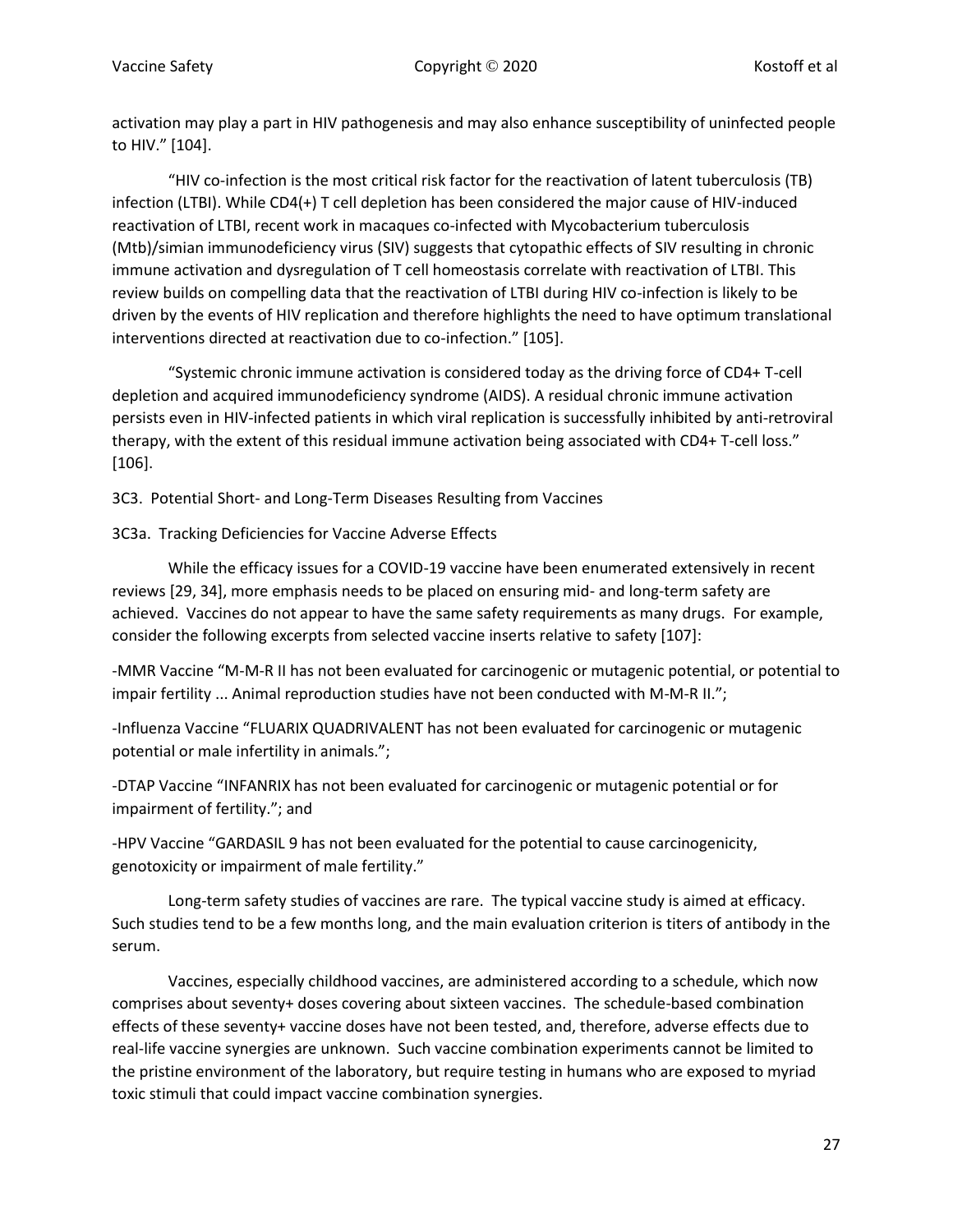Much of the published data for vaccine adverse events (at least in the USA) originates from the Vaccine Adverse Event Reporting System (VAERS) database. VAERS is a passive monitoring system, and, like all similar systems, suffers from substantial under-reporting of adverse events [108]. A groundbreaking study [109], performed by Harvard Pilgrim Healthcare, Inc, reported that "fewer than 1% of vaccine adverse events are reported". In other words, the actual numbers of adverse reactions to vaccines are one to two orders of magnitude higher than those reported in VAERS!

The methodology used by Harvard Pilgrim Healthcare. Inc, for obtaining this result was as follows: "Every patient receiving a vaccine was automatically identified, and for the next 30 days, their health care diagnostic codes, laboratory tests, and medication prescriptions are evaluated for values suggestive of an adverse vaccine event. When a possible adverse event was detected, it was recorded, and the appropriate clinician was to be notified electronically."

Thus, these adverse events that were identified are single-visit short-term adverse events (within thirty days of the vaccination). They do not reflect the results of vaccination combinations administered over a longer period than thirty days, and they do not reflect results of vaccinations of any type in the mid-or long-term [109].

If fewer than 1% of vaccine adverse events are reported, how well does this sample reflect the total number of adverse events actually experienced? This is not a randomly-selected sample, as would be required for a statistically-valid result. Thus, even analyses of short-term adverse effects based on VAERS data are severely flawed. And, if fewer than 1% of these short-term adverse events are reported, what fraction of longer-term adverse events (where the connection between the adverse event and the vaccination becomes more tenuous as time proceeds) would be reported? One can only conclude that a negligible fraction of long-term adverse events is reported in a passive monitoring system like VAERS.

### 3C3b. Diseases Triggered by Vaccines

A brief analysis was performed of the vaccine biomedical literature to identify diseases potentially triggered by vaccination, especially in the long-term. It should be noted the biomedical literature is very sparse with studies on long-term vaccine effects, especially long-term adverse effects. Large numbers of people and long periods of time are required to identify such adverse events, and draw statistically-valid connections between vaccinations and disease. These efforts would be very resource-intensive, and there appears to be little motivation among the vaccine producers and regulators to make these resources available for such studies. Thus, the following examples reflect the extremely small tip of an extremely large iceberg of long-term adverse vaccine effects.

The two main categories of diseases reported in the biomedical literature triggered by vaccinations are Autoimmune (e.g., Systemic Lupus Erythematosus, Psoriasis, Arthritis, Multiple Sclerosis, Hepatitis, Uveitis, Pseudolymphoma, Guillain-Barre Syndrome, Thrombocytopenic Purpura, etc.) and Neurological (e.g., Autism, Central Demyelinating Diseases, Developmental Disability, Febrile seizures, Narcolepsy, Encephalomyelitis, Autonomic Dysfunction, etc.). Others include Diabetes, Gastrointestinal, Joint-related, Necrobiotic Granuloma, Neutropenia, Pulmonary Fibrosis, etc.

A few specific examples are presented in the following, and a larger bibliography of vaccine adverse effects is presented i[n Appendix 1.](#page-40-0)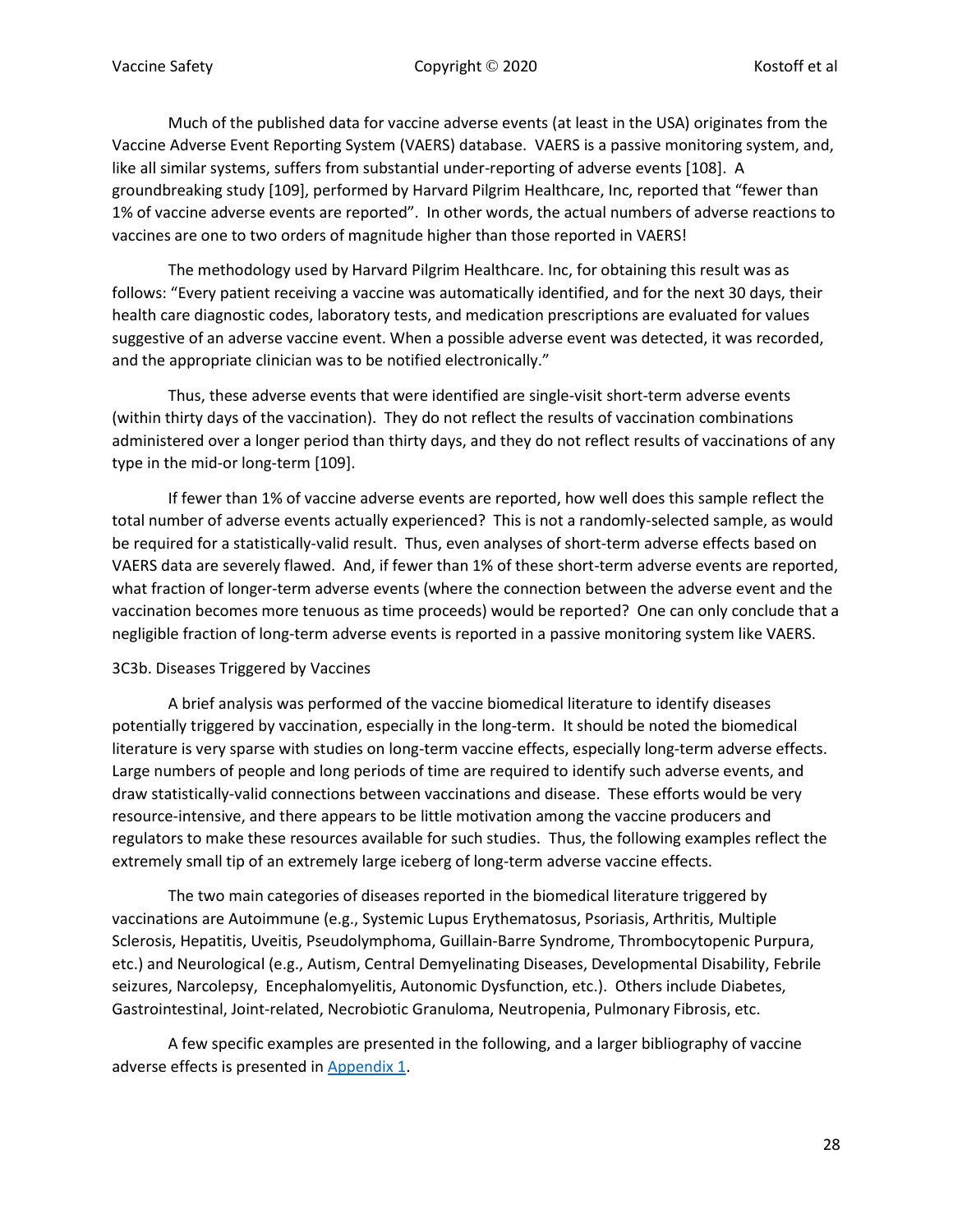"Main syndromes associated with systemic toxicity of adjuvanted vaccines…..Acute phase response (APR). . . . . Hypersensitivity reactions. . . . . Induction or worsening of autoimmune diseases. . . . . Modification of drug hepatic metabolism . . . . .Vascular leak syndrome (VLS) . . . . . Oral immunosuppression or tolerance post vaccination." [110].

"vaccinations may also contribute to the mosaic of autoimmunity. Evidence for the association of vaccinations and the development of these diseases is presented in this review. Infrequently reported post-vaccination autoimmune diseases include systemic lupus erythematosus, rheumatoid arthritis, inflammatory myopathies, multiple sclerosis, Guillain-Barre syndrome, and vasculitis." [111].

"Toplak et al…..reported the production of autoantibodies (such as antinuclear and antiphospholipid antibodies) in 92 healthy medical workers up to 6 months after influenza vaccination. Other studies have demonstrated a latency period of years between HiB vaccination and diabetes mellitus, and between HBV vaccination and demyelinating events…..In conclusion, latency periods can range from days to years for postinfection and postvaccination autoimmunity." [112].

"Adults receiving HBV had significantly increased odds ratios (OR) for multiple sclerosis (OR = 5.2, p < 0.0003, 95% Confidence Interval (CI) = 1.9 - 20), optic neuritis (OR = 14, p < 0.0002, 95% CI = 2.3 - 560), vasculitis (OR = 2.6, p < 0.04, 95% CI = 1.03 - 8.7), arthritis (OR = 2.01, p < 0.0003, 95% CI = 1.3 - 3.1), alopecia (OR = 7.2, p < 0.0001, 95% CI = 3.2 - 20), lupus erythematosus (OR = 9.1, p < 0.0001, 95% CI  $= 2.3 - 76$ ), rheumatoid arthritis (OR = 18, p < 0.0001, 95% CI = 3.1 - 740), and thrombocytopenia (OR = 2.3, p < 0.04, 95% CI = 1.02 - 6.2) in comparison to the TCV group. Minimal confounding or systematic error was observed." [113].

"The difference in cumulative incidence between those receiving 4 doses and those receiving 0 doses is 54 cases of IDDM/100,000 ( P =0.026) at 7 years, (relative risk=1.26 ). Most of the extra cases of IDDM appeared in statistically significant clusters that occurred in periods *starting approximately 38 months after immunization* and lasting approximately 6-8 months. Immunization with pediatric vaccines increased the risk of insulin diabetes in NOD mice…..Exposure to HiB immunization is associated with an increased risk of IDDM. NOD mice can be used as an animal model of vaccine induced diabetes." [114].

### <span id="page-28-0"></span>3C4. Time Required for Credible COVID-19 Vaccine Safety Studies

As the above results have shown, vaccines can have long-term impacts on the immune system (positive and negative), and short and long-term effects on other diseases. The effects of vaccines can vary according to route of infection, prior history of vaccinations, and, as stated by Benn et al above, administration "with other vaccines, drugs, or micronutrients and in different sequences." [58]. To accelerate the time required to demonstrate long-term safety, laboratory experiments are usually done using animals with relatively short lifespans whose responses to myriad toxic stimuli are similar to that of human beings.

One major difference between these animal experiments and the human model is that the laboratory experiments are usually performed with the administration of a single toxic stimulant, or maybe two, while the human model lives in a sea of toxic stimuli. Also, it is not always clear which animal model simulates the human model best for response to vaccination.

There are many examples in the biomedical literature where combined exposures to toxic stimuli showed adverse effects whereas exposures to the same stimuli in isolation (at the same dosages)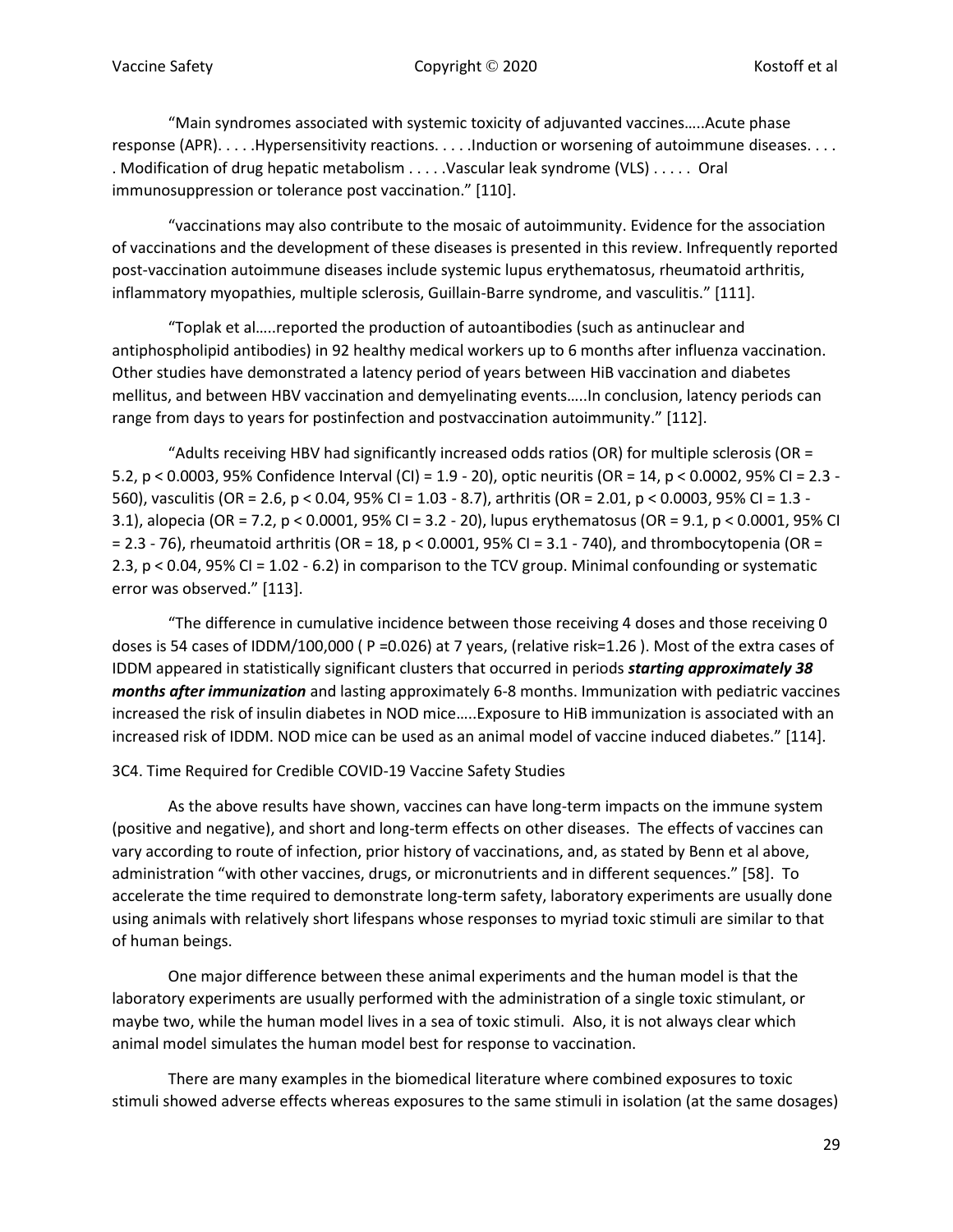showed no adverse effects [63-64]. Thus, unless these laboratory experiments are performed with a range of combinations of associated immunomodulators, they would not be credible for safety assessment purposes. Such experiments would require enormous amounts of financial and time resources.

The other alternative is to perform these safety studies with human beings. For long-term safety studies (e.g., potential vaccine effects on initiating cancer or Alzheimer's Disease), decades could be required for credible results. Thus, there is a major disconnect between the time required for credible safety studies of a COVID-19 vaccine and the one-year or less vaccine commercialization being propounded by decision-makers and the media today.

3C5. Molecular mimicry and the invalid genetic basis of vaccine pre-clinical tests: the new vaccinology scenario for designing safe and effective vaccines.

The above analyzed Covid-19 vaccine safety considerations become even more cogent in light of the fact that cross-reactivity might represent the mechanism underlying the immunopathology and the disease multitude associated with the coronavirus infection [115]. The rationale is that the sharing of peptides between SARS-CoV-2 and human proteins might trigger immune responses hitting not only the virus but also the human proteins, with consequent autoimmune pathologies in the human host [116]. Hence, the massive viral vs. human peptide commonalities described since 2000 [117-118] clearly explain how the protective anti-viral antibody immune response can become a pathogenic autoimmune attack against the human organism, thereby addressing the issue of why SARS-CoV-2 so heavily attacks the respiratory system [119]. The scientific cross-reactivity context and the clinical data showing that immunization with SARS-CoV antigens causes severe pneumonia [120] suggest a prominent pathogenic role of anti-SARS-CoV antibodies in Covid. In fact, emerging reports show that severe acute respiratory syndrome coronavirus 2 (SARS-CoV-2) infection precedes the appearance of various autoimmune and autoinflammatory diseases, including paediatric inflammatory multisystemic syndrome or multisystem inflammatory syndrome in children [121-122]. Simply put, the current race for obtaining a highly immunogenic anti-SARS-CoV-2 vaccine might actually equate to a race for producing a highly lethal **vaccine also in light of the fact that adjuvanted anti-SARS-CoV-2 would have a higher immunogenicity and autoimmune pathogenicity when compared to SARS-CoV-2 infection.**

This risk of cross-reactivity further increases when considering that it cannot be estimated with the current vaccine pre-clinical tests [123-124]. Indeed, the level of peptide sharing is highest between pathogens and human, murine, and rat proteomes, while is minimal (or absent) with proteomes from nonhuman primates such as gorilla, chimpanzee, and rhesus macaque. That is, from the genetic point of view, primates are unreliable animal models for revealing potential autoimmune cross-reactions in preclinical testing of immunotherapies since, obviously, no cross-reactions can occur in primates in absentia of shared sequences.

On the whole, the above-exposed data open new scenarios in vaccinology by confirming the basic concept first stated in 2000 [117] and then repeatedly illustrated [125-128], according to which only peptide sequences derived from pathogens and absent in the human proteome, i.e., 'non-self' peptides', can lead to safe and efficacious immunotherapies.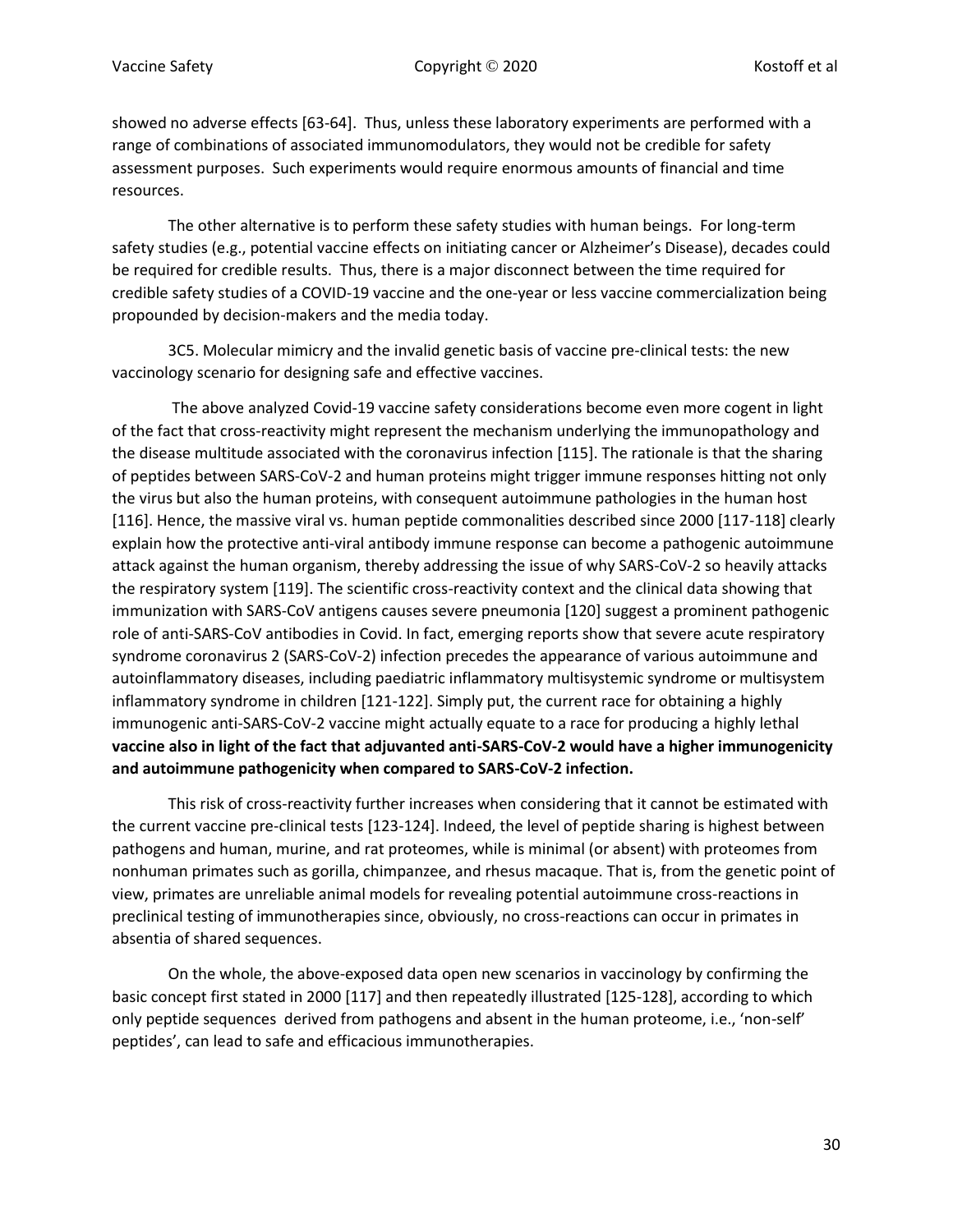### <span id="page-30-0"></span>Chapter 4 – References

[1] Kostoff RN, Briggs MB, Porter AL. COVID-19: Preventing Future Pandemics. Georgia Institute of Technology. 2020. PDF. https://smartech.gatech.edu/handle/1853/62907

[2] Huang C, Wang Y, Li X, Ren L, Zhao J, Hu Y, et al. Clinical features of patients infected with 2019 novel coronavirus in Wuhan, China. Lancet (London, England). 2020;395(10223):497-506.

[3] 92. Liu Y, Yang Y, Zhang C, Huang F, Wang F, Yuan J, et al. Clinical and biochemical indexes from 2019 nCoV infected patients linked to viral loads and lung injury. Science China Life sciences. 2020;63(3):364- 74.

[4] Mo P, Xing Y, Xiao Y, Deng L, Zhao Q, Wang H, et al. Clinical characteristics of refractory COVID-19 pneumonia in Wuhan, China. Clinical infectious diseases: an official publication of the Infectious Diseases Society of America. 2020.

[5] Qian GQ, Yang NB, Ding F, Ma AHY, Wang ZY, Shen YF, et al. Epidemiologic and clinical characteristics of 91 hospitalized patients with COVID-19 in Zhejiang, China: a retrospective, multi-centre case series. QJM : monthly journal of the Association of Physicians. 2020;113(7):474-81.

[6] Qin C, Zhou L, Hu Z, Zhang S, Yang S, Tao Y, et al. Dysregulation of Immune Response in Patients With Coronavirus 2019 (COVID-19) in Wuhan, China. Clinical infectious diseases: an official publication of the Infectious Diseases Society of America. 2020;71(15):762-8.

[7] Tian S, Hu N, Lou J, Chen K, Kang X, Xiang Z, et al. Characteristics of COVID-19 infection in Beijing. The Journal of infection. 2020;80(4):401-6.

[8] Han H, Ma Q, Li C, Liu R, Zhao L, Wang W, et al. Profiling serum cytokines in COVID-19 patients reveals IL-6 and IL-10 are disease severity predictors. Emerging microbes & infections. 2020;9(1):1123- 30.

[9] Yun H, Sun Z, Wu J, Tang A, Hu M, Xiang Z. Laboratory data analysis of novel coronavirus (COVID-19) screening in 2510 patients. Clinica chimica acta; international journal of clinical chemistry. 2020;507:94- 7.

[10] Medetalibeyoglu A, Senkal N, Capar G, Kose M, Tukek T. Characteristics of the initial patients hospitalized for COVID-19: a single-center report. Turkish journal of medical sciences. 2020;50(5):1436- 9.

[11] Guo T, Shen Q, Guo W, He W, Li J, Zhang Y, et al. Clinical Characteristics of Elderly Patients with COVID-19 in Hunan Province, China: A Multicenter, Retrospective Study. Gerontology. 2020:1-9.

[12] Docea AO, Tsatsakis A, Albulescu D, Cristea O, Zlatian O, Vinceti M, et al. A new threat from an old enemy: Re‑emergence of coronavirus (Review). International journal of molecular medicine. 2020;45(6):1631-43.

[13] Castle SC, Uyemura K, Rafi A, Akande O, Makinodan T. Comorbidity is a better predictor of impaired immunity than chronological age in older adults. Journal of the American Geriatrics Society. 2005;53(9):1565-9.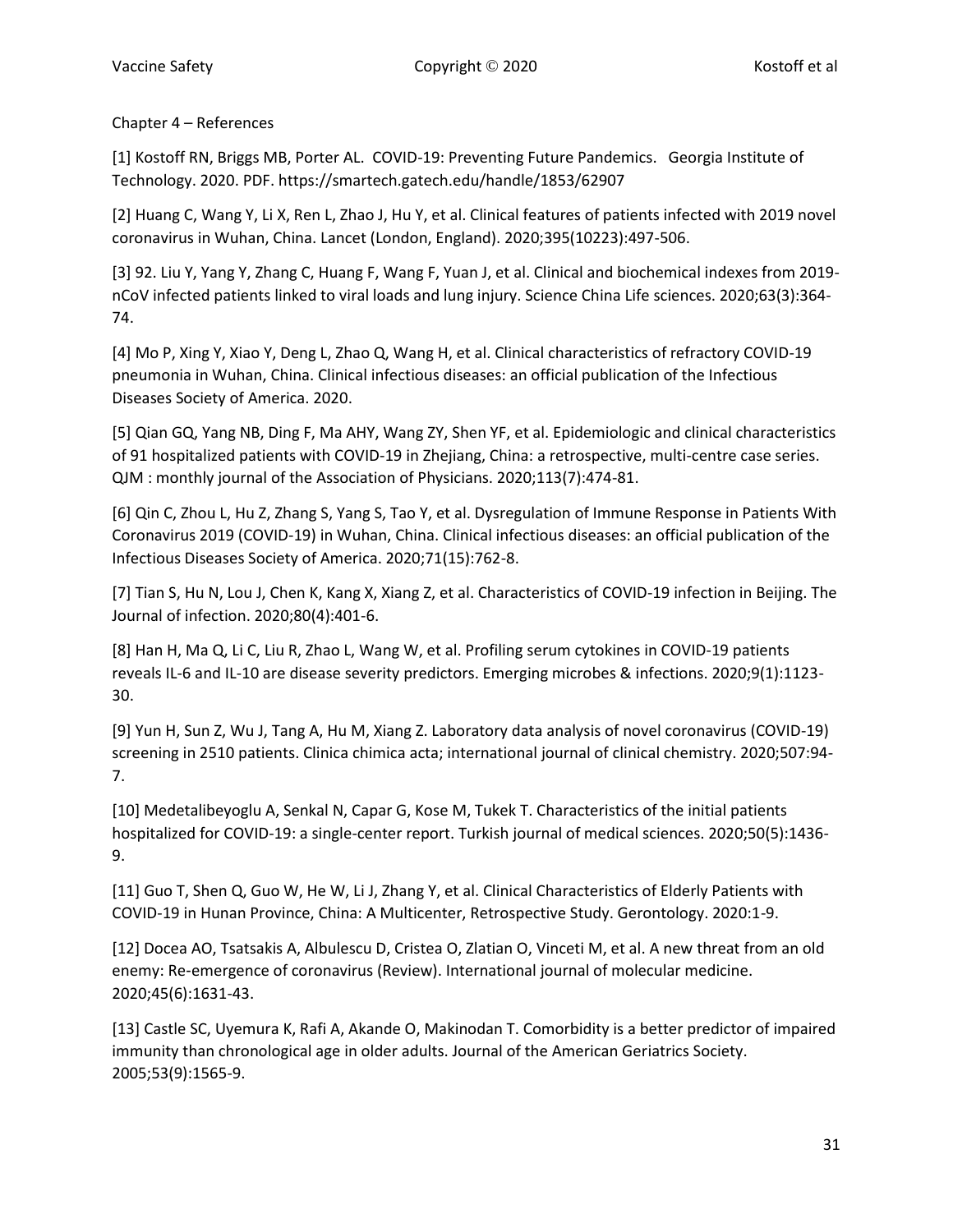[14] Castle SC, Uyemura K, Fulop T, Makinodan T. Host resistance and immune responses in advanced age. Clinics in geriatric medicine. 2007;23(3):463-79, v.

[15] Coronavirus Disease 2019 vs. the Flu. Johns Hopkins Medicine. https://www.hopkinsmedicine.org/health/conditions-and-diseases/coronavirus/coronavirus-disease-2019-vs-the-flu

[16] Covid-19 Treatment and Vaccine Tracker. Milken Institute. https://milkeninstitute.org/covid-19 tracker

[17] COVID-19: Prevention & Investigational Treatments. Drugs.com. https://www.drugs.com/condition/covid-19.html

[18] The Latest Research on COVID-19 Treatments and Medications in the Pipeline. GoodRx. https://www.goodrx.com/blog/coronavirus-treatments-on-the-way/

[19] Kostoff RN. Treatment Repurposing using Literature-related Discovery. Journal of Scientometric Research. 2019;8(2):S74-S84.

[20] Calina D, Docea AO, Petrakis D, Egorov AM, Ishmukhametov AA, Gabibov AG, et al. Towards effective COVID-19 vaccines: Updates, perspectives and challenges (Review). International journal of molecular medicine. 2020;46(1):3-16.

[21] HHS. Fact Sheet: Explaining Operation Warp Speed. https://www.hhs.gov/about/news/2020/06/16/fact-sheet-explaining-operation-warp-speed.html.

[22] Craven J. COVID-19 Vaccine Tracker. https://www.raps.org/news-and-articles/newsarticles/2020/3/covid-19-vaccine-tracker

[23] Yong CY, Ong HK, Yeap SK, Ho KL, Tan WS. Recent Advances in the Vaccine Development Against Middle East Respiratory Syndrome-Coronavirus. Frontiers in microbiology. 2019;10:1781.

[24] Padron-Regalado E. Vaccines for SARS-CoV-2: Lessons from Other Coronavirus Strains. Infectious diseases and therapy. 2020:1-20.

[25] Fett C, DeDiego ML, Regla-Nava JA, Enjuanes L, Perlman S. Complete protection against severe acute respiratory syndrome coronavirus-mediated lethal respiratory disease in aged mice by immunization with a mouse-adapted virus lacking E protein. Journal of virology. 2013;87(12):6551-9.

[26] Regla-Nava JA, Nieto-Torres JL, Jimenez-Guardeno JM, Fernandez-Delgado R, Fett C, Castano-Rodriguez C, et al. Severe acute respiratory syndrome coronaviruses with mutations in the E protein are attenuated and promising vaccine candidates. Journal of virology. 2015;89(7):3870-87.

[27] Lurie N, Saville M, Hatchett R, Halton J. Developing Covid-19 Vaccines at Pandemic Speed. The New England journal of medicine. 2020;382(21):1969-73.

[28] Huisman W, Martina BEE, Rimmelzwaan GF, Gruters RA, Osterhaus ADME. Vaccine-induced enhancement of viral infections. Vaccine. 2009;27(4):505-12.

[29] Taylor A, Foo S-S, Bruzzone R, Dinh LV, King NJC, Mahalingam S. Fc receptors in antibody-dependent enhancement of viral infections. Immunological reviews. 2015;268(1):340-64.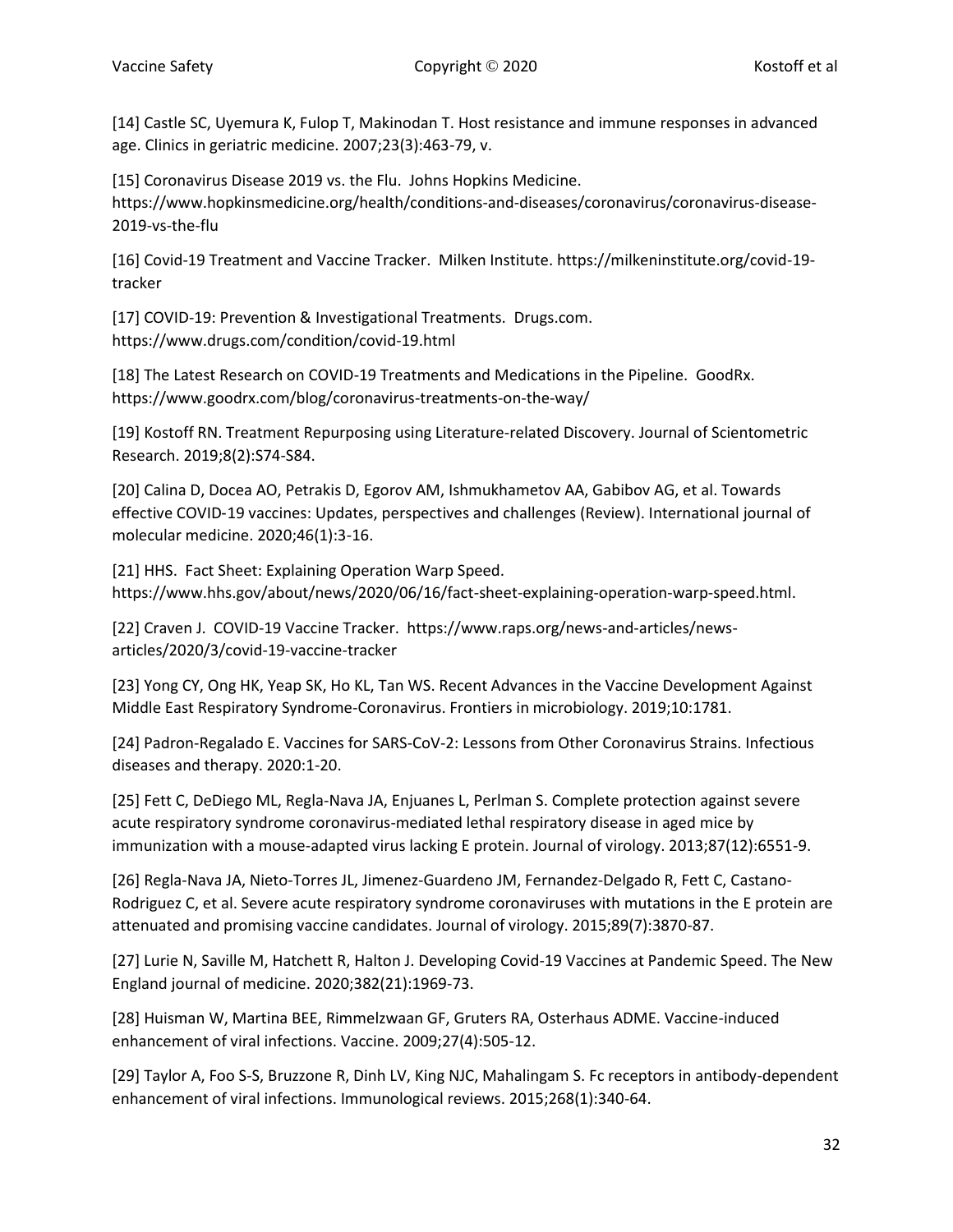[30] Iwasaki A, Yang Y. The potential danger of suboptimal antibody responses in COVID-19. Nature reviews Immunology. 2020;20(6):339-41.

[31] Tirado SMC, Yoon K-J. Antibody-dependent enhancement of virus infection and disease. Viral immunology. 2003;16(1):69-86.

[32] Shmelkov E, Nadas A, Cardozo T. Could vaccination with AIDSVAX immunogens have resulted in antibody-dependent enhancement of HIV infection in human subjects? Human vaccines & immunotherapeutics. 2014;10(10):3013-6.

[33] Gu W, Guo L, Yu H, Niu J, Huang M, Luo X, et al. Involvement of CD16 in antibody-dependent enhancement of porcine reproductive and respiratory syndrome virus infection. The Journal of general virology. 2015;96(Pt 7):1712-22.

[34] Smatti MK, Al Thani AA, Yassine HM. Viral-Induced Enhanced Disease Illness. Frontiers in microbiology. 2018;9:2991.

[35] Ubol S, Halstead SB. How innate immune mechanisms contribute to antibody-enhanced viral infections. Clinical and vaccine immunology: CVI. 2010;17(12):1829-35.

[36] Bolles M, Deming D, Long K, Agnihothram S, Whitmore A, Ferris M, et al. A double-inactivated severe acute respiratory syndrome coronavirus vaccine provides incomplete protection in mice and induces increased eosinophilic proinflammatory pulmonary response upon challenge. Journal of virology. 2011;85(23):12201-15.

[37] Halstead SB. Dengue Antibody-Dependent Enhancement: Knowns and Unknowns. Microbiology spectrum. 2014;2(6).

[38] Sprokholt J, Helgers LC, Geijtenbeek TB. Innate immune receptors drive dengue virus immune activation and disease. Future virology. 2017;13(4):287-305.

[39] Guzman MG, Alvarez M, Halstead SB. Secondary infection as a risk factor for dengue hemorrhagic fever/dengue shock syndrome: an historical perspective and role of antibody-dependent enhancement of infection. Archives of virology. 2013;158(7):1445-59.

[40] Costa VV, Fagundes CT, Valadao DF, Avila TV, Cisalpino D, Rocha RF, et al. Subversion of early innate antiviral responses during antibody-dependent enhancement of Dengue virus infection induces severe disease in immunocompetent mice. Medical microbiology and immunology. 2014;203(4):231-50.

[41] Jaume M, Yip MS, Kam YW, Cheung CY, Kien F, Roberts A, et al. SARS CoV subunit vaccine: antibodymediated neutralisation and enhancement. Hong Kong medical journal = Xianggang yi xue za zhi. 2012;18 Suppl 2:31-6.

[42] Klonjkowski B, Klein D, Galea S, Gavard F, Monteil M, Duarte L, et al. Gag-specific immune enhancement of lentiviral infection after vaccination with an adenoviral vector in an animal model of AIDS. Vaccine. 2009;27(6):928-39.

[43] Mier-y-Teran-Romero L, Schwartz IB, Cummings DAT. Breaking the symmetry: immune enhancement increases persistence of dengue viruses in the presence of asymmetric transmission rates. Journal of theoretical biology. 2013;332:203-10.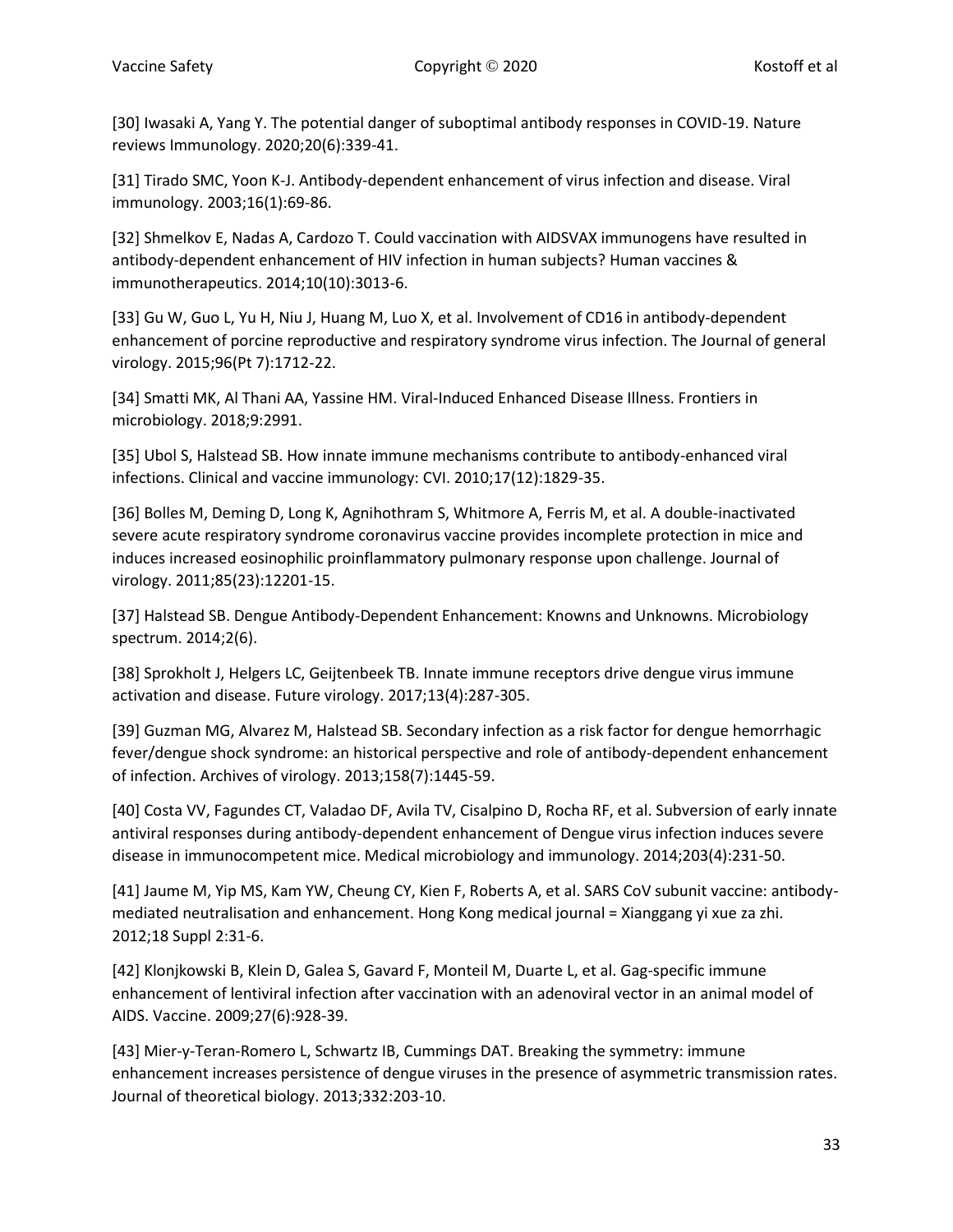[44] Hotez PJ, Bottazzi ME, Corry DB. The potential role of Th17 immune responses in coronavirus immunopathology and vaccine-induced immune enhancement. Microbes and infection. 2020;22(4- 5):165-7.

[45] Clay C, Donart N, Fomukong N, Knight JB, Lei W, Price L, et al. Primary severe acute respiratory syndrome coronavirus infection limits replication but not lung inflammation upon homologous rechallenge. Journal of virology. 2012;86(8):4234-44.

[46] Vojdani A, Kharrazian D. Potential antigenic cross-reactivity between SARS-CoV-2 and human tissue with a possible link to an increase in autoimmune diseases. Clinical immunology (Orlando, Fla). 2020;217:108480.

[47] Vojdani A, Kharrazian D. Potential antigenic cross-reactivity between SARS-CoV-2 and human tissue with a possible link to an increase in autoimmune diseases. Clinical immunology (Orlando, Fla). 2020;217:108480.

[48] Paul LM, Carlin ER, Jenkins MM, Tan AL, Barcellona CM, Nicholson CO, et al. Dengue virus antibodies enhance Zika virus infection. Clinical & translational immunology. 2016;5(12):e117.

[49] Castanha PMS, Nascimento EJM, Braga C, Cordeiro MT, de Carvalho OV, de Mendonca LR, et al. Dengue Virus-Specific Antibodies Enhance Brazilian Zika Virus Infection. The Journal of infectious diseases. 2017;215(5):781-5.

[50] Wolff GG. Influenza vaccination and respiratory virus interference among Department of Defense personnel during the 2017-2018 influenza season. Vaccine. 2020;38(2):350-4.

[51] Cowling BJ, Fang VJ, Nishiura H, Chan K-H, Ng S, Ip DKM, et al. Increased risk of noninfluenza respiratory virus infections associated with receipt of inactivated influenza vaccine. Clinical infectious diseases: an official publication of the Infectious Diseases Society of America. 2012;54(12):1778-83.

[52] Skowronski DM, De Serres G, Crowcroft NS, Janjua NZ, Boulianne N, Hottes TS, et al. Association between the 2008-09 seasonal influenza vaccine and pandemic H1N1 illness during Spring-Summer 2009: four observational studies from Canada. PLoS medicine. 2010;7(4):e1000258.

[53] Rikin S, Jia H, Vargas CY, Castellanos de Belliard Y, Reed C, LaRussa P, et al. Assessment of temporally-related acute respiratory illness following influenza vaccination. Vaccine. 2018;36(15):1958- 64.

[54] van Asten L, Bijkerk P, Fanoy E, van Ginkel A, Suijkerbuijk A, van der Hoek W, et al. Early occurrence of influenza A epidemics coincided with changes in occurrence of other respiratory virus infections. Influenza and other respiratory viruses. 2016;10(1):14-26.

[55] Lisewski AM. Association between Influenza Vaccination Rates and SARS-CoV-2 Outbreak Infection Rates in OECD Countries. 2020. (https://papers.ssrn.com/sol3/papers.cfm?abstract\_id=3558270)

[56] Skowronski DM, Sabaiduc S, Leir S, Rose C, Zou M, Murti M, et al. Paradoxical clade- and agespecific vaccine effectiveness during the 2018/19 influenza A(H3N2) epidemic in Canada: potential imprint-regulated effect of vaccine (I-REV). Euro surveillance : bulletin Europeen sur les maladies transmissibles = European communicable disease bulletin. 2019;24(46).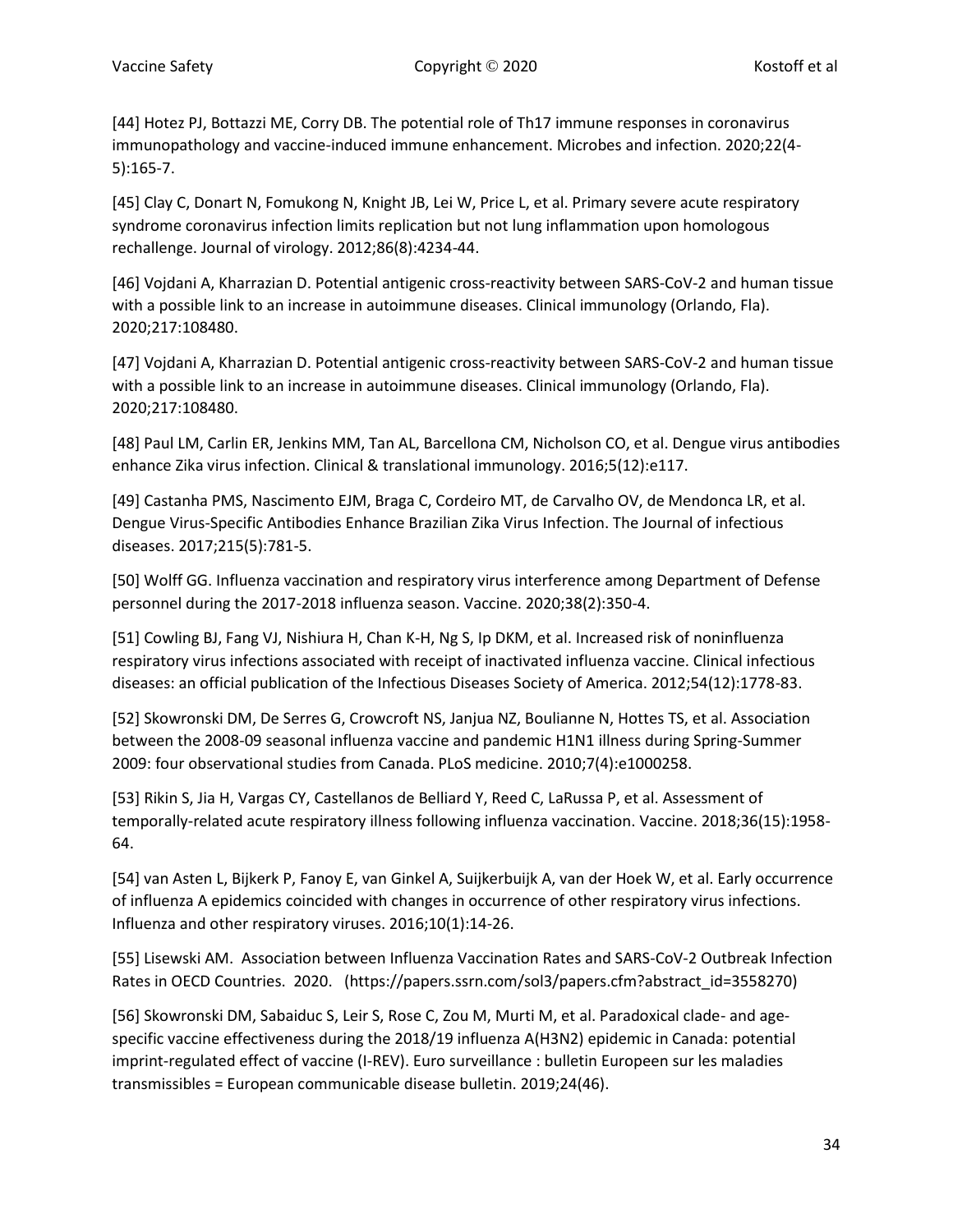[57] Kelvin AA, Zambon M. Influenza imprinting in childhood and the influence on vaccine response later in life. Euro surveillance: bulletin Europeen sur les maladies transmissibles = European communicable disease bulletin. 2019;24(48).

[58] Benn CS, Netea MG, Selin LK, Aaby P. A small jab - a big effect: nonspecific immunomodulation by vaccines. Trends in immunology. 2013;34(9):431-9.

[59] Rakebrandt N, Joller N. Infection History Determines Susceptibility to Unrelated Diseases. BioEssays : news and reviews in molecular, cellular and developmental biology. 2019;41(6):e1800191.

[60] Demars A, Lison A, Machelart A, Van Vyve M, Potemberg G, Vanderwinden J-M, et al. Route of Infection Strongly Impacts the Host-Pathogen Relationship. Frontiers in immunology. 2019;10:1589.

[61] Pascual DW, Yang X, Wang H, Goodwin Z, Hoffman C, Clapp B. Alternative strategies for vaccination to brucellosis. Microbes and infection. 2018;20(9-10):599-605.

[62] Aguilo N, Alvarez-Arguedas S, Uranga S, Marinova D, Monzon M, Badiola J, et al. Pulmonary but Not Subcutaneous Delivery of BCG Vaccine Confers Protection to Tuberculosis-Susceptible Mice by an Interleukin 17-Dependent Mechanism. The Journal of infectious diseases. 2016;213(5):831-9.

[63] Kostoff RN, Aschner M, Goumenou M, Tsatsakis A. Setting safer exposure limits for toxic substance combinations. Food and chemical toxicology: an international journal published for the British Industrial Biological Research Association. 2020;140:111346.

[64] Kostoff RN, Goumenou M, Tsatsakis A. The role of toxic stimuli combinations in determining safe exposure limits. Toxicology reports. 2018;5:1169-72.

[65] Smith DJ, Forrest S, Ackley DH, Perelson AS. Variable efficacy of repeated annual influenza vaccination. Proceedings of the National Academy of Sciences of the United States of America. 1999;96(24):14001-6.

[66] Skowronski DM, Chambers C, De Serres G, Sabaiduc S, Winter A-L, Dickinson JA, et al. Serial Vaccination and the Antigenic Distance Hypothesis: Effects on Influenza Vaccine Effectiveness During A(H3N2) Epidemics in Canada, 2010-2011 to 2014-2015. The Journal of infectious diseases. 2017;215(7):1059-99.

[67] Belongia EA, Skowronski DM, McLean HQ, Chambers C, Sundaram ME, De Serres G. Repeated annual influenza vaccination and vaccine effectiveness: review of evidence. Expert review of vaccines. 2017;16(7):1-14.

[68] Vadala M, Poddighe D, Laurino C, Palmieri B. Vaccination and autoimmune diseases: is prevention of adverse health effects on the horizon? The EPMA journal. 2017;8(3):295-311.

[69] Salemi S, D'Amelio R. Could autoimmunity be induced by vaccination? International reviews of immunology. 2010;29(3):247-69.

[70] Pacheco Y, Acosta-Ampudia Y, Monsalve DM, Chang C, Gershwin ME, Anaya J-M. Bystander activation and autoimmunity. Journal of autoimmunity. 2019;103:102301.

[71] Yang Y-N, Yang Y-CSH, Lin IH, Chen Y-Y, Lin H-Y, Wu C-Y, et al. Phthalate exposure alters gut microbiota composition and IgM vaccine response in human newborns. Food and chemical toxicology: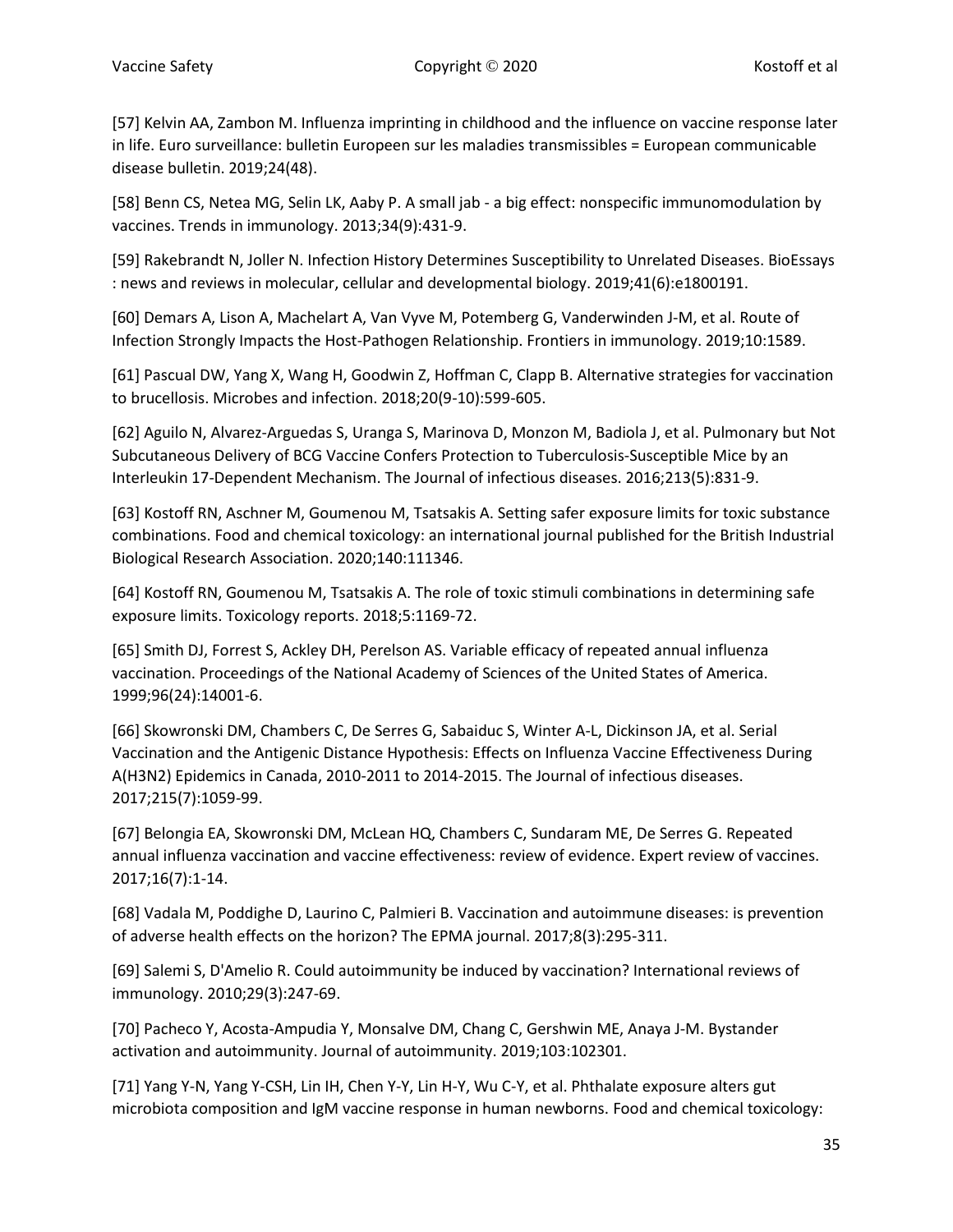an international journal published for the British Industrial Biological Research Association. 2019;132:110700.

[72] Hagan T, Cortese M, Rouphael N, Boudreau C, Linde C, Maddur MS, et al. Antibiotics-Driven Gut Microbiome Perturbation Alters Immunity to Vaccines in Humans. Cell. 2019;178(6):1313-28.e13.

[73] Vlasova AN, Takanashi S, Miyazaki A, Rajashekara G, Saif LJ. How the gut microbiome regulates host immune responses to viral vaccines. Current opinion in virology. 2019;37:16-25.

[74] Miyazaki A, Kandasamy S, Michael H, Langel SN, Paim FC, Chepngeno J, et al. Protein deficiency reduces efficacy of oral attenuated human rotavirus vaccine in a human infant fecal microbiota transplanted gnotobiotic pig model. Vaccine. 2018;36(42):6270-81.

[75] Bhattacharjee A, Hand TW. Role of nutrition, infection, and the microbiota in the efficacy of oral vaccines. Clinical science (London, England: 1979). 2018;132(11):1169-77.

[76] Karlas JA, Siebelink KH, Peer MA, Huisman W, Cuisinier AM, Rimmelzwaan GF, et al. Vaccination with experimental feline immunodeficiency virus vaccines, based on autologous infected cells, elicits enhancement of homologous challenge infection. The Journal of general virology. 1999;80 ( Pt 3):761-5.

[77] Giannecchini S, Isola P, Sichi O, Matteucci D, Pistello M, Zaccaro L, et al. AIDS vaccination studies using an ex vivo feline immunodeficiency virus model: failure to protect and possible enhancement of challenge infection by four cell-based vaccines prepared with autologous lymphoblasts. Journal of virology. 2002;76(14):6882-92.

[78] Miller C, Emanuelli M, Fink E, Musselman E, Mackie R, Troyer R, et al. FIV vaccine with receptor epitopes results in neutralizing antibodies but does not confer resistance to challenge. NPJ vaccines. 2018;3:16.

[79] Hale BG, Albrecht RA, Garcia-Sastre A. Innate immune evasion strategies of influenza viruses. Future microbiology. 2010;5(1):23-41.

[80] Huang C, Zhang Q, Feng W-h. Regulation and evasion of antiviral immune responses by porcine reproductive and respiratory syndrome virus. Virus research. 2015;202:101-11.

[81] Agrawal P, Nawadkar R, Ojha H, Kumar J, Sahu A. Complement Evasion Strategies of Viruses: An Overview. Frontiers in microbiology. 2017;8:1117.

[82] Shokri S, Mahmoudvand S, Taherkhani R, Farshadpour F. Modulation of the immune response by Middle East respiratory syndrome coronavirus. Journal of cellular physiology. 2019;234(3):2143-51.

[83] Toapanta FR, Craigo JK, Montelaro RC, Ross TM. Reduction of anti-HIV-1 Gag immune responses during co-immunization: immune interference by the HIV-1 envelope. Current HIV research. 2007;5(2):199-209.

[84] Pittman PR, Liu C-T, Cannon TL, Mangiafico JA, Gibbs PH. Immune interference after sequential alphavirus vaccine vaccinations. Vaccine. 2009;27(36):4879-82.

[85] Bradt V, Malafa S, von Braun A, Jarmer J, Tsouchnikas G, Medits I, et al. Pre-existing yellow fever immunity impairs and modulates the antibody response to tick-borne encephalitis vaccination. NPJ vaccines. 2019;4:38.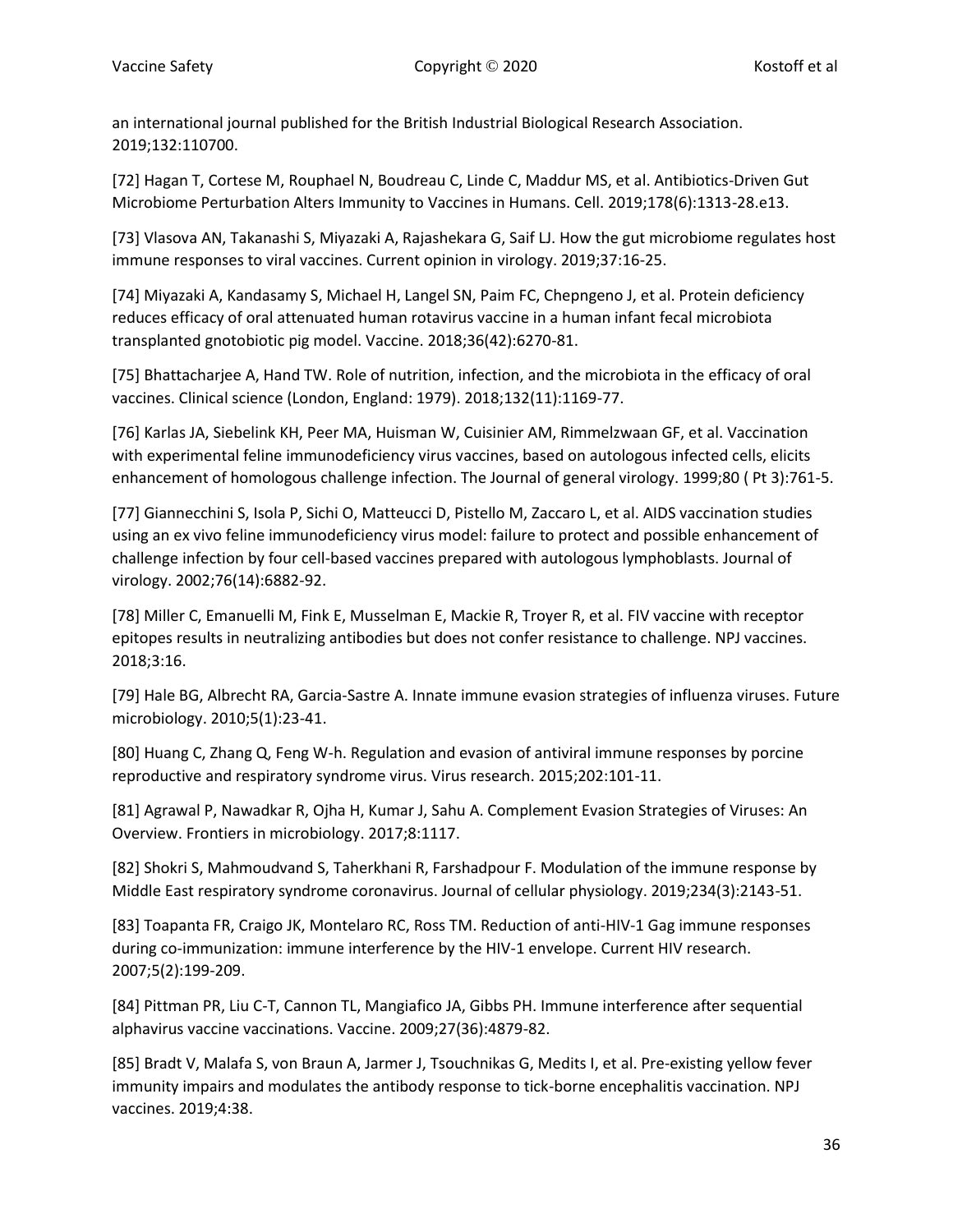[86] Larke N, Im E-J, Wagner R, Williamson C, Williamson A-L, McMichael AJ, et al. Combined singleclade candidate HIV-1 vaccines induce T cell responses limited by multiple forms of in vivo immune interference. European journal of immunology. 2007;37(2):566-77.

[87] Zhang A, Stacey HD, Mullarkey CE, Miller MS. Original Antigenic Sin: How First Exposure Shapes Lifelong Anti-Influenza Virus Immune Responses. Journal of immunology (Baltimore, Md : 1950). 2019;202(2):335-40.

[88] Vatti A, Monsalve DM, Pacheco Y, Chang C, Anaya J-M, Gershwin ME. Original antigenic sin: A comprehensive review. Journal of autoimmunity. 2017;83:12-21.

[89] Joshi M, Chandra D, Mittadodla P, Bartter T. The impact of vaccination on influenza-related respiratory failure and mortality in hospitalized elderly patients over the 2013-2014 season. The open respiratory medicine journal. 2015;9:9-14.

[90] Kim JH, Liepkalns J, Reber AJ, Lu X, Music N, Jacob J, et al. Prior infection with influenza virus but not vaccination leaves a long-term immunological imprint that intensifies the protective efficacy of antigenically drifted vaccine strains. Vaccine. 2016;34(4):495-502.

[91] Saito N, Komori K, Suzuki M, Morimoto K, Kishikawa T, Yasaka T, et al. Negative impact of prior influenza vaccination on current influenza vaccination among people infected and not infected in prior season: A test-negative case-control study in Japan. Vaccine. 2017;35(4):687-93.

[92] Kosikova M, Li L, Radvak P, Ye Z, Wan X-F, Xie H. Imprinting of Repeated Influenza A/H3 Exposures on Antibody Quantity and Antibody Quality: Implications for Seasonal Vaccine Strain Selection and Vaccine Performance. Clinical infectious diseases: an official publication of the Infectious Diseases Society of America. 2018;67(10):1523-32.

[93] McLean HQ, Thompson MG, Sundaram ME, Meece JK, McClure DL, Friedrich TC, et al. Impact of repeated vaccination on vaccine effectiveness against influenza A(H3N2) and B during 8 seasons. Clinical infectious diseases: an official publication of the Infectious Diseases Society of America. 2014;59(10):1375-85.

[94] Ng TWY, Perera RAPM, Fang VJ, Yau EM, Peiris JSM, Tam YH, et al. The Effect of Influenza Vaccination History on Changes in Hemagglutination Inhibition Titers After Receipt of the 2015-2016 Influenza Vaccine in Older Adults in Hong Kong. The Journal of infectious diseases. 2020;221(1):33-41.

[95] Verhees RAF, Thijs C, Ambergen T, Dinant GJ, Knottnerus JA. Influenza vaccination in the elderly: 25 years follow-up of a randomized controlled trial. No impact on long-term mortality. PloS one. 2019;14(5):e0216983.

[96] Ohmit SE, Petrie JG, Malosh RE, Cowling BJ, Thompson MG, Shay DK, et al. Influenza vaccine effectiveness in the community and the household. Clinical infectious diseases: an official publication of the Infectious Diseases Society of America. 2013;56(10):1363-9.

[97] Palgen J-L, Tchitchek N, Rodriguez-Pozo A, Jouhault Q, Abdelhouahab H, Dereuddre-Bosquet N, et al. Innate and secondary humoral responses are improved by increasing the time between MVA vaccine immunizations. NPJ vaccines. 2020;5:24.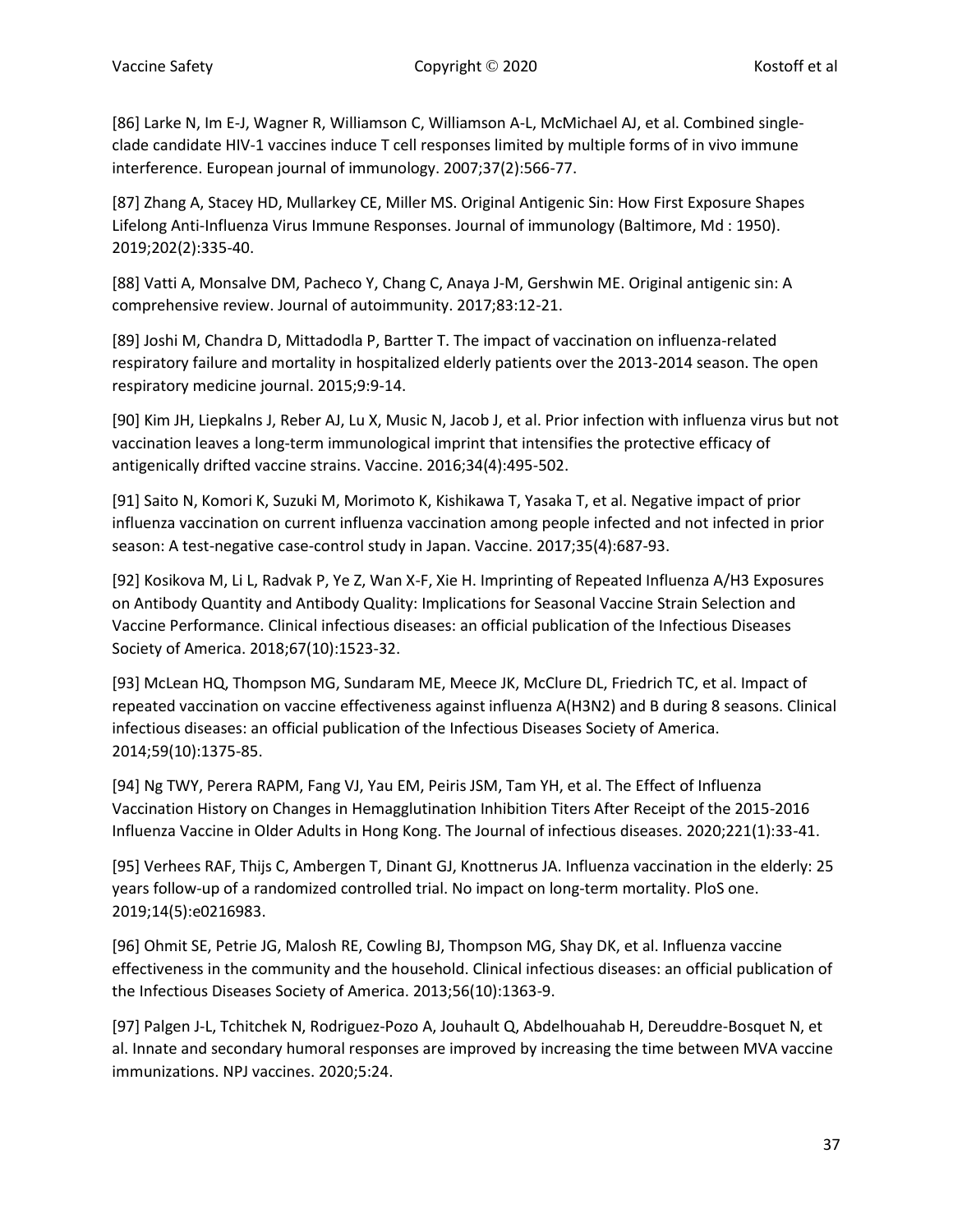[98] Castilla J, Martinez-Baz I, Martinez-Artola V, Reina G, Pozo F, Garcia Cenoz M, et al. Decline in influenza vaccine effectiveness with time after vaccination, Navarre, Spain, season 2011/12. Euro surveillance: bulletin Europeen sur les maladies transmissibles = European communicable disease bulletin. 2013;18(5).

[99] Saito N, Komori K, Suzuki M, Kishikawa T, Yasaka T, Ariyoshi K. Dose-Dependent Negative Effects of Prior Multiple Vaccinations Against Influenza A and Influenza B Among Schoolchildren: A Study of Kamigoto Island in Japan During the 2011-2012, 2012-2013, and 2013-2014 Influenza Seasons. Clinical infectious diseases: an official publication of the Infectious Diseases Society of America. 2018;67(6):897- 904.

[100] Morimoto N, Takeishi K. Change in the efficacy of influenza vaccination after repeated inoculation under antigenic mismatch: A systematic review and meta-analysis. Vaccine. 2018;36(7):949-57.

[101] Khurana S, Loving CL, Manischewitz J, King LR, Gauger PC, Henningson J, et al. Vaccine-induced anti-HA2 antibodies promote virus fusion and enhance influenza virus respiratory disease. Science translational medicine. 2013;5(200):200ra114.

[102] Rajao DS, Loving CL, Gauger PC, Kitikoon P, Vincent AL. Influenza A virus hemagglutinin protein subunit vaccine elicits vaccine-associated enhanced respiratory disease in pigs. Vaccine. 2014;32(40):5170-6.

[103] Rajao DS, Sandbulte MR, Gauger PC, Kitikoon P, Platt R, Roth JA, et al. Heterologous challenge in the presence of maternally-derived antibodies results in vaccine-associated enhanced respiratory disease in weaned piglets. Virology. 2016;491:79-88.

[104] United States. National Institutes of Health NIHNIoAaID. Immune system activation boosts HIV replication in HIV-infected people. Tb & Hiv. 1996(11):14.

[105] Sharan R, Bucsan AN, Ganatra S, Paiardini M, Mohan M, Mehra S, et al. Chronic Immune Activation in TB/HIV Co-infection. Trends in microbiology. 2020;28(8):619-32.

[106] Paiardini M, Muller-Trutwin M. HIV-associated chronic immune activation. Immunological reviews. 2013;254(1):78-101.

[107] Package Inserts and Manufacturers for some US Licensed Vaccines and Immunoglobulins. Institute for Vaccine Safety. Johns Hopkins University. https://www.vaccinesafety.edu/package\_inserts.htm.

[108] Goldman GS, Miller NZ. Relative trends in hospitalizations and mortality among infants by the number of vaccine doses and age, based on the Vaccine Adverse Event Reporting System (VAERS), 1990- 2010. Human & experimental toxicology. 2012;31(10):1012-21.

[109] Electronic Support for Public Health–Vaccine Adverse Event Reporting System (ESP:VAERS). https://digital.ahrq.gov/ahrq-funded-projects/electronic-support-public-health-vaccine-adverse-eventreporting-system.

[110] Batista-Duharte A, Portuondo D, Perez O, Carlos IZ. Systemic immunotoxicity reactions induced by adjuvanted vaccines. International immunopharmacology. 2014;20(1):170-80.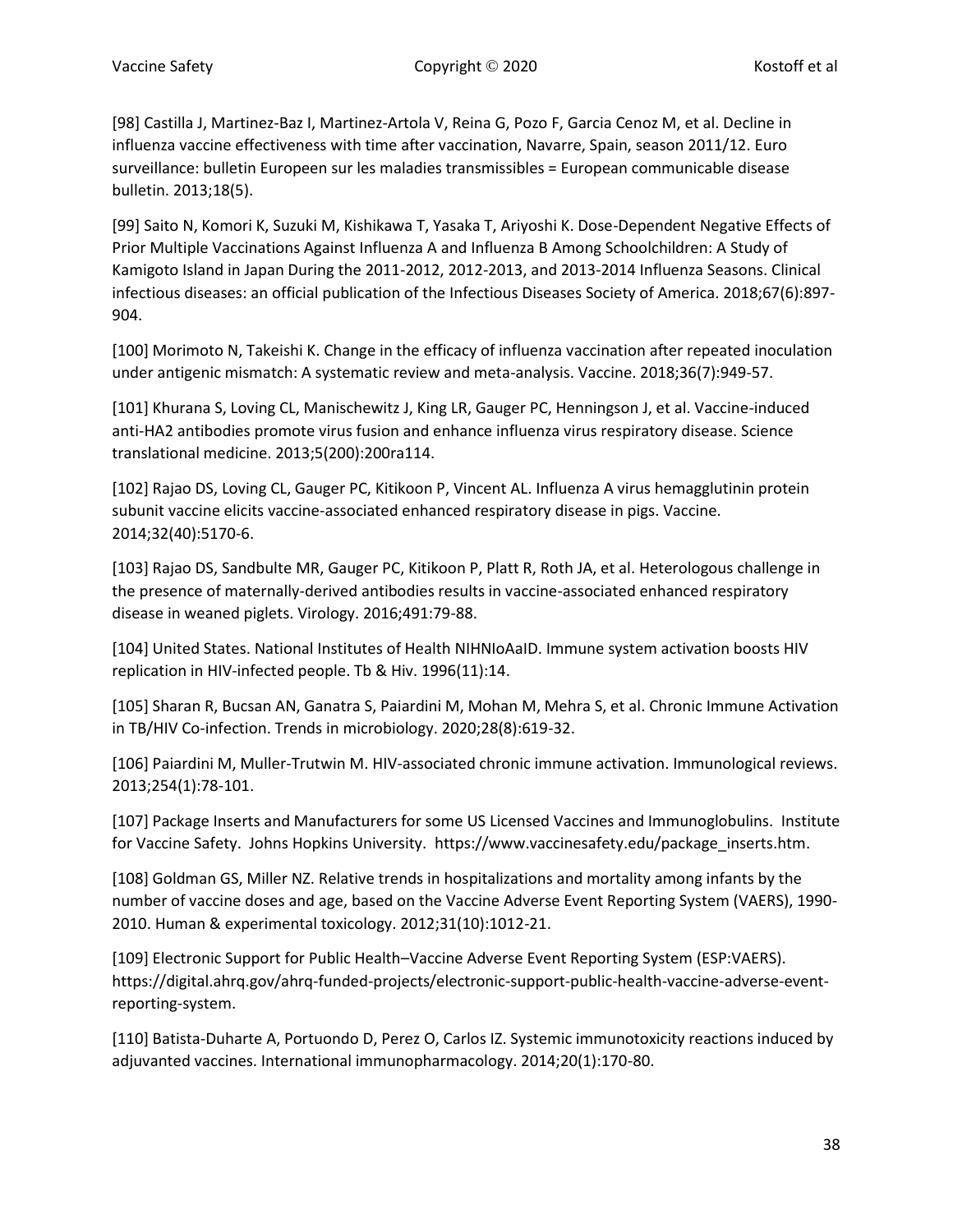[111] Orbach H, Agmon-Levin N, Zandman-Goddard G. Vaccines and autoimmune diseases of the adult. Discovery medicine. 2010;9(45):90-7.

[112] Agmon-Levin N, Paz Z, Israeli E, Shoenfeld Y. Vaccines and autoimmunity. Nature reviews Rheumatology. 2009;5(11):648-52.

[113] Geier DA, Geier MR. A case-control study of serious autoimmune adverse events following hepatitis B immunization. Autoimmunity. 2005;38(4):295-301.

[114] Classen JB, Classen DC. Clustering of cases of insulin dependent diabetes (IDDM) occurring three years after hemophilus influenza B (HiB) immunization support causal relationship between immunization and IDDM. Autoimmunity. 2002;35(4):247-53.

[115] Kanduc D. From Anti-SARS-CoV-2 Immune Responses to COVID-19 via Molecular Mimicry. Antibodies (Basel, Switzerland). 2020;9(3).

[116] Kanduc D. Peptide cross-reactivity: the original sin of vaccines. Frontiers in bioscience (Scholar edition). 2012;4:1393-401.

[117] Natale C, Giannini T, Lucchese A, Kanduc D. Computer assisted analysis of molecular mimicry between human papillomavirus 16 E7 oncoprotein and human protein sequences. Immunol Cell Biol 2000;78:580-585.

[118] Kanduc D, Stufano A, Lucchese G, Kusalik A. Massive peptide sharing between viral and human proteomes. Peptides. 2008;29(10):1755-66.

[119] Kanduc D, Shoenfeld Y. On the molecular determinants of the SARS-CoV-2 attack. Clinical immunology (Orlando, Fla). 2020;215:108426.

[120] Agrawal AS, Tao X, Algaissi A, Garron T, Narayanan K, Peng B-H, et al. Immunization with inactivated Middle East Respiratory Syndrome coronavirus vaccine leads to lung immunopathology on challenge with live virus. Human vaccines & immunotherapeutics. 2016;12(9):2351-6.

[121] Galeotti C, Bayry J. Autoimmune and inflammatory diseases following COVID-19. Nature reviews Rheumatology. 2020;16(8):413-4.

[122] Ehrenfeld M, Tincani A, Andreoli L, Cattalini M, Greenbaum A, Kanduc D, et al. Covid-19 and autoimmunity. Autoimmunity reviews. 2020;19(8):102597.

[123] Kanduc D, Shoenfeld Y. Molecular mimicry between SARS-CoV-2 spike glycoprotein and mammalian proteomes. Implications for the vaccine. Immunol Res. 2020. DOI: 10.1007/s12026-020- 09152-6

[124] Kanduc D, Shoenfeld Y. Medical, genomic, and evolutionary aspects of the peptide sharing between pathogens, primates, and humans. Global Med Genet 2020; 07(02): 064-067.

[125] Kanduc D. "Self-nonself" peptides in the design of vaccines. Current pharmaceutical design. 2009;15(28):3283-9.

[126] Kanduc D. The self/nonself issue: A confrontation between proteomes. Self Nonself 2010;1(3):255- 8. doi.org/10.4161/self.1.3.11897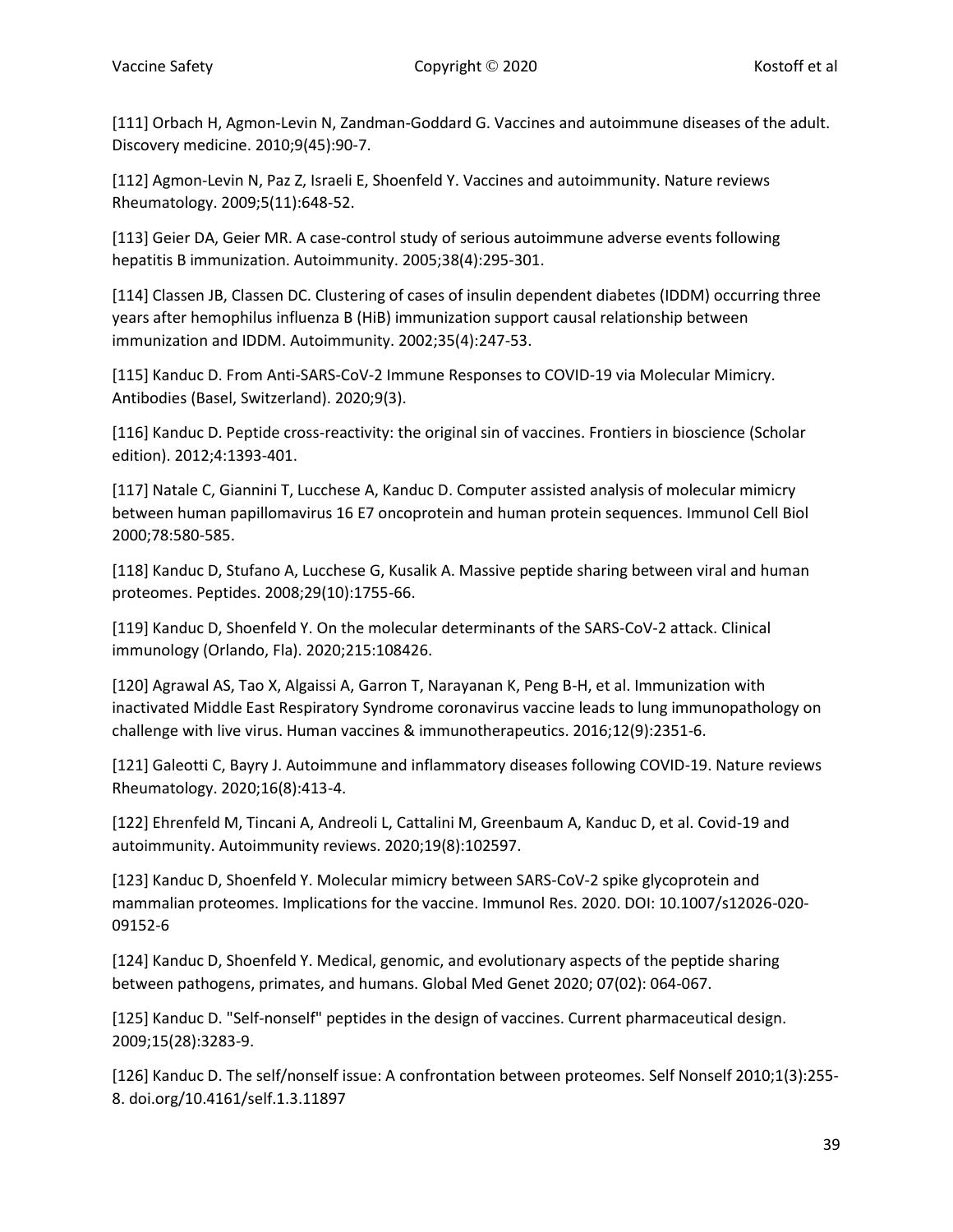[127] Kanduc D. Immunogenicity, Immunopathogenicity, and Immunotolerance in One Graph. Anticancer agents in medicinal chemistry. 2015;15(10):1264-8.

[128] Kanduc D, Shoenfeld Y. From HBV to HPV: Designing vaccines for extensive and intensive vaccination campaigns worldwide. Autoimmunity reviews. 2016;15(11):1054-61.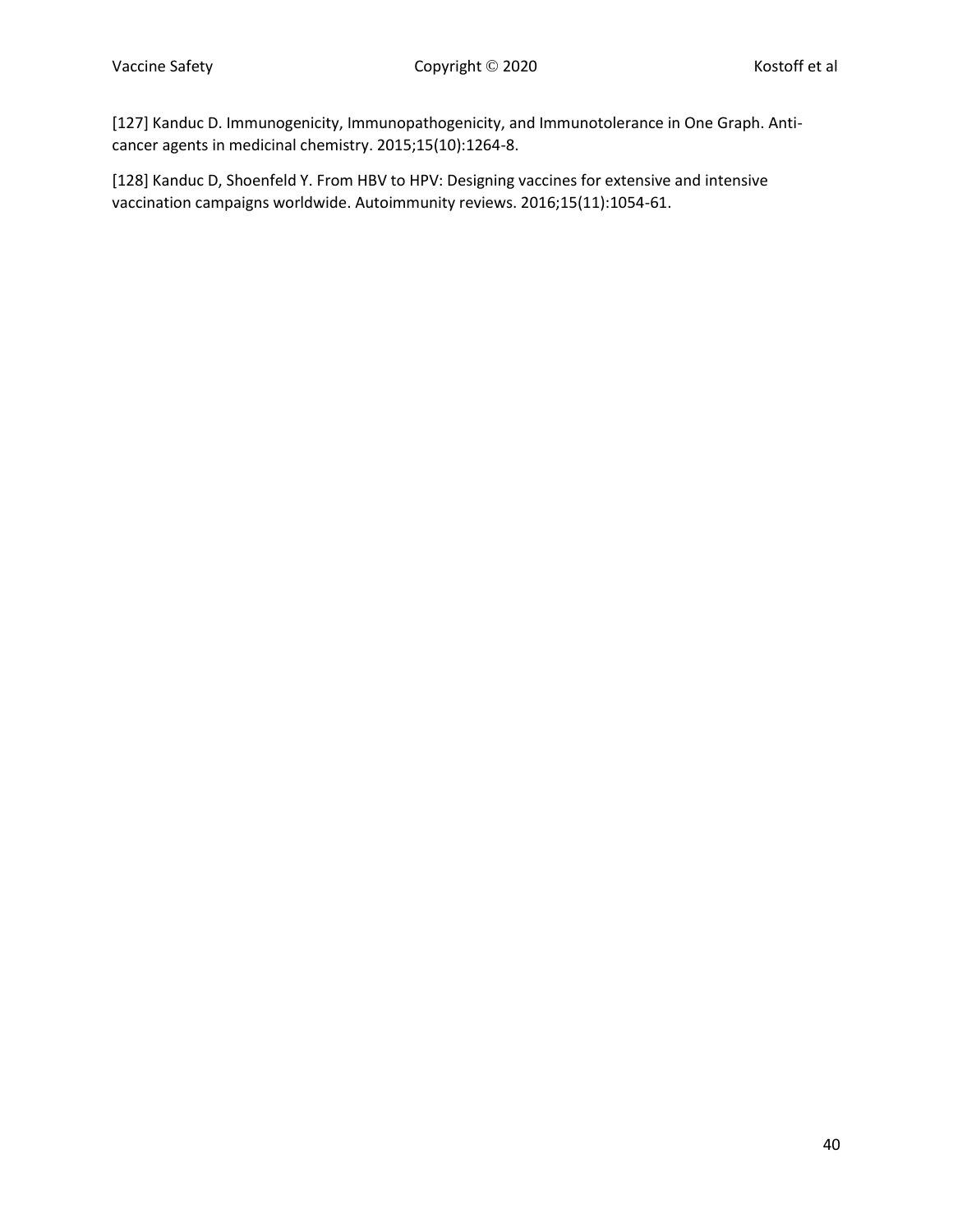<span id="page-40-0"></span>Appendix 1 - Vaccine Bibliography - Short and Long-Term Vaccine Impacts

The following is a short sampling of records showing potential adverse short and long-term vaccine effects.

Agmon-Levin N, Arango M-T, Kivity S, Katzav A, Gilburd B, Blank M, et al. Immunization with hepatitis B vaccine accelerates SLE-like disease in a murine model. Journal of Autoimmunity. 2014;54:21-32.

Agmon-Levin N, Paz Z, Israeli E, Shoenfeld Y. Vaccines and autoimmunity. Nature Reviews Rheumatology. 2009;5(11):648-52.

Agmon-Levin N, Zafrir Y, Paz Z, Shilton T, Zandman-Goddard G, Shoenfeld Y. Ten cases of systemic lupus erythematosus related to hepatitis B vaccine. Lupus. 2009;18(13):1192-7.

Ajithkumar K, Anand U, Pulimood S, Chandi SM, George S, Jacob CK, et al. Vaccine-induced necrobiotic granuloma. Clinical and Experimental Dermatology. 1998;23(5):222-4.

Bassi N, Luisetto R, Del Prete D, Ghirardello A, Ceol M, Rizzo S, et al. Induction of the 'ASIA' syndrome in NZB/NZWF1 mice after injection of complete Freund's adjuvant (CFA). Lupus. 2012;21(2):203-9.

Batista-Duharte A, Portuondo D, Perez O, Carlos IZ. Systemic immunotoxicity reactions induced by adjuvanted vaccines. International Immunopharmacology. 2014;20(1):170-80.

Batista-Duharte A. Vaccines and autoimmunity: a strange association under debate. Revista peruana de medicina experimental y salud publica. 2012;29(2):265-71.

Blitshteyn S, Brinth L, Hendrickson JE, Martinez-Lavin M. Autonomic dysfunction and HPV immunization: an overview. Immunologic Research. 2018;66(6):744-54.

Bot A. The Landmark Approval of Provenge (R), What It Means to Immunology and "In This Issue": The Complex Relation Between Vaccines and Autoimmunity. International Reviews of Immunology. 2010;29(3):235-8.

Bragazzi NL, Watad A, Amital H, Shoenfeld Y. Debate on vaccines and autoimmunity: Do not attack the author, yet discuss it methodologically. Vaccine. 2017;35(42):5522-6.

Classen JB, Classen DC. Public should be told that vaccines may have long term adverse effects. British Medical Journal. 1999;318(7177):193-.

Classen JB, Classen DC. Vaccines and the risk of insulin-dependent diabetes (IDDM): potential mechanism of action. Medical Hypotheses. 2001;57(5):532-8.

Classen JB. The timing of immunization affects the development of diabetes in rodents. Autoimmunity. 1996;24(3):137-45.

Cohen AD, Shoenfeld Y. Vaccine-induced autoimmunity. Journal of Autoimmunity. 1996;9(6):699-703.

Cohen C, Houdeau A, Khromava A. Comment on "Central Demyelinating Diseases After Vaccination Against Hepatitis B Virus: A Disproportionality Analysis Within the VAERS Database". Drug Safety. 2018;41(12):1425-7.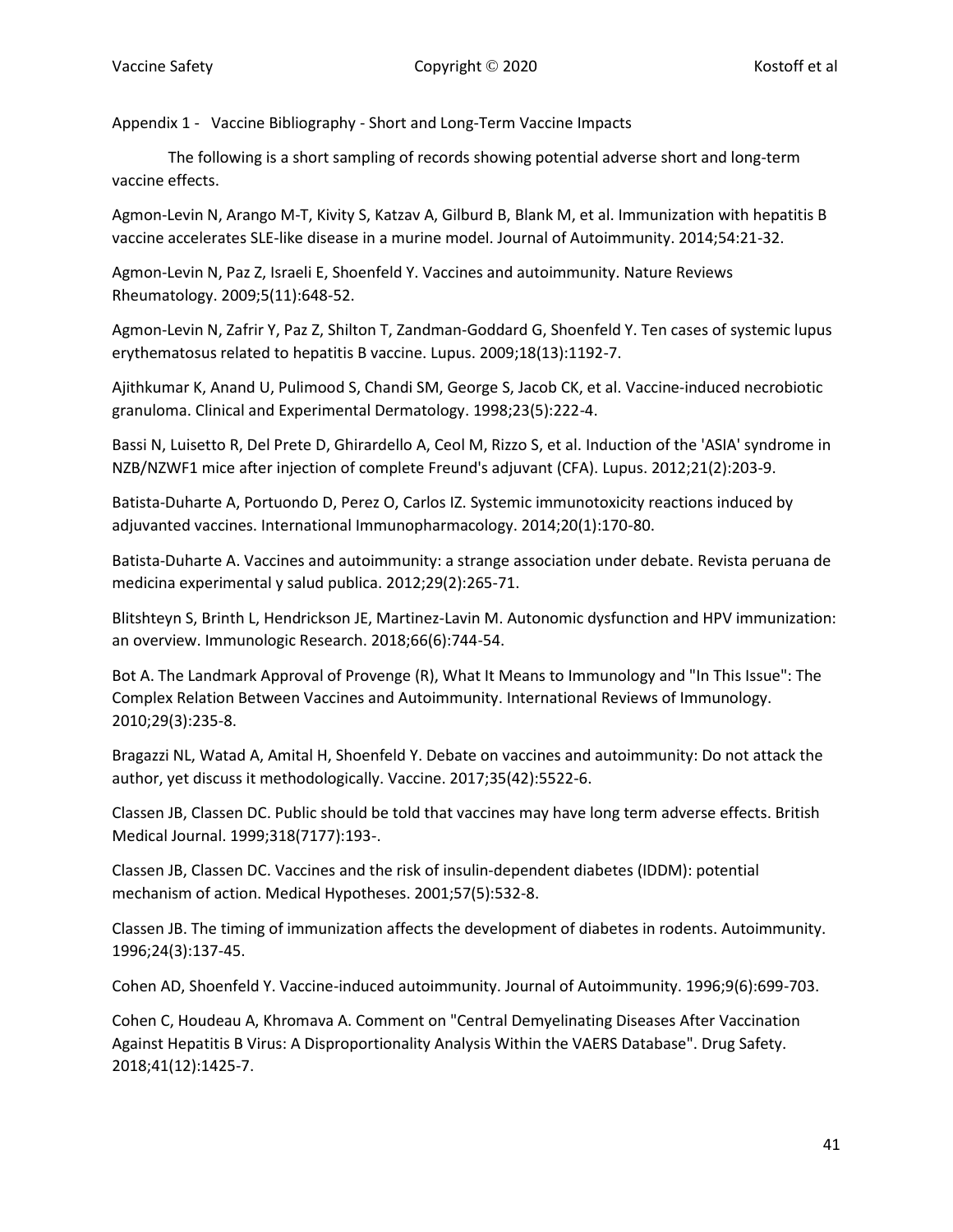de Martino M, Chiappini E, Galli L. VACCINES AND AUTOIMMUNITY. International Journal of Immunopathology and Pharmacology. 2013;26(2):283-90.

DeLong G. A Positive Association found between Autism Prevalence and Childhood Vaccination uptake across the US Population. Journal of Toxicology and Environmental Health-Part a-Current Issues. 2011;74(14):903-16.

Dorea JG. Low-dose Thimerosal (ethyl-mercury) is still used in infants' vaccines: Should we be concerned with this form of exposure? Journal of Trace Elements in Medicine and Biology. 2018;49:134-9.

Esteghamati A, Keshtkar A, Heshmat R, Gouya MM, Amoli MS, Armin S, et al. Adverse Reactions Following Immunization with MMR Vaccine in Children at Selected Provinces of Iran. Archives of Iranian Medicine. 2011;14(2):91-5.

Fernandez-Canga P, Lamoca-Martin M, Prada-Garcia C. ASIA (Autoimmune/Inflammatory Syndrome Induced by Adjuvants): A new case? Revista Clinica Espanola. 2020;220(1):73-4.

Fraunfelder FW, Suhler EB, Fraunfelder FT. Hepatitis B vaccine and uveitis: an emerging hypothesis suggested by review of 32 case reports. Cutaneous and Ocular Toxicology. 2010;29(1):26-9.

Gallagher C, Goodman M. Hepatitis B triple series vaccine and developmental disability in US children aged 1-9 years. Toxicological and Environmental Chemistry. 2008;90(5):997-1008.

Geier DA, Geier MR. A case-control study of serious autoimmune adverse events following hepatitis B immunization. Autoimmunity. 2005;38(4):295-301.

Geier DA, Geier MR. An analysis of the reactivity of vaccines administered in Texas from 1991 through 1999. Texas medicine. 2002;98(7):50-4.

Geier DA, Geier MR. Anthrax vaccination and joint related adverse reactions in light of biological warfare scenarios. Clinical and Experimental Rheumatology. 2002;20(2):217-20.

Geier DA, Geier MR. Chronic adverse reactions associated with hepatitis B vaccination. Annals of Pharmacotherapy. 2002;36(12):1970-1.

Geier DA, Geier MR. Hepatitis B vaccination and adult associated gastrointestinal reactions: A follow-up analysis. Hepato-Gastroenterology. 2002;49(48):1571-5.

Geier DA, Geier MR. Hepatitis B vaccination and arthritic adverse reactions: A followup analysis of the vaccine adverse events reporting system (VAERS) database. Clinical and Experimental Rheumatology. 2002;20(1):119-.

Geier DA, Geier MR. Rubella vaccine and arthritic adverse reactions: An analysis of the Vaccine Adverse Events Reporting System (VAERS) database from 1991 through 1998. Clinical and Experimental Rheumatology. 2001;19(6):724-6.

Geier DA, Hooker BS, Kern JK, King PG, Sykes LK, Geier MR. A Dose-Response Relationship between Organic Mercury Exposure from Thimerosal-Containing Vaccines and Neurodevelopmental Disorders. International Journal of Environmental Research and Public Health. 2014;11(9):9156-70.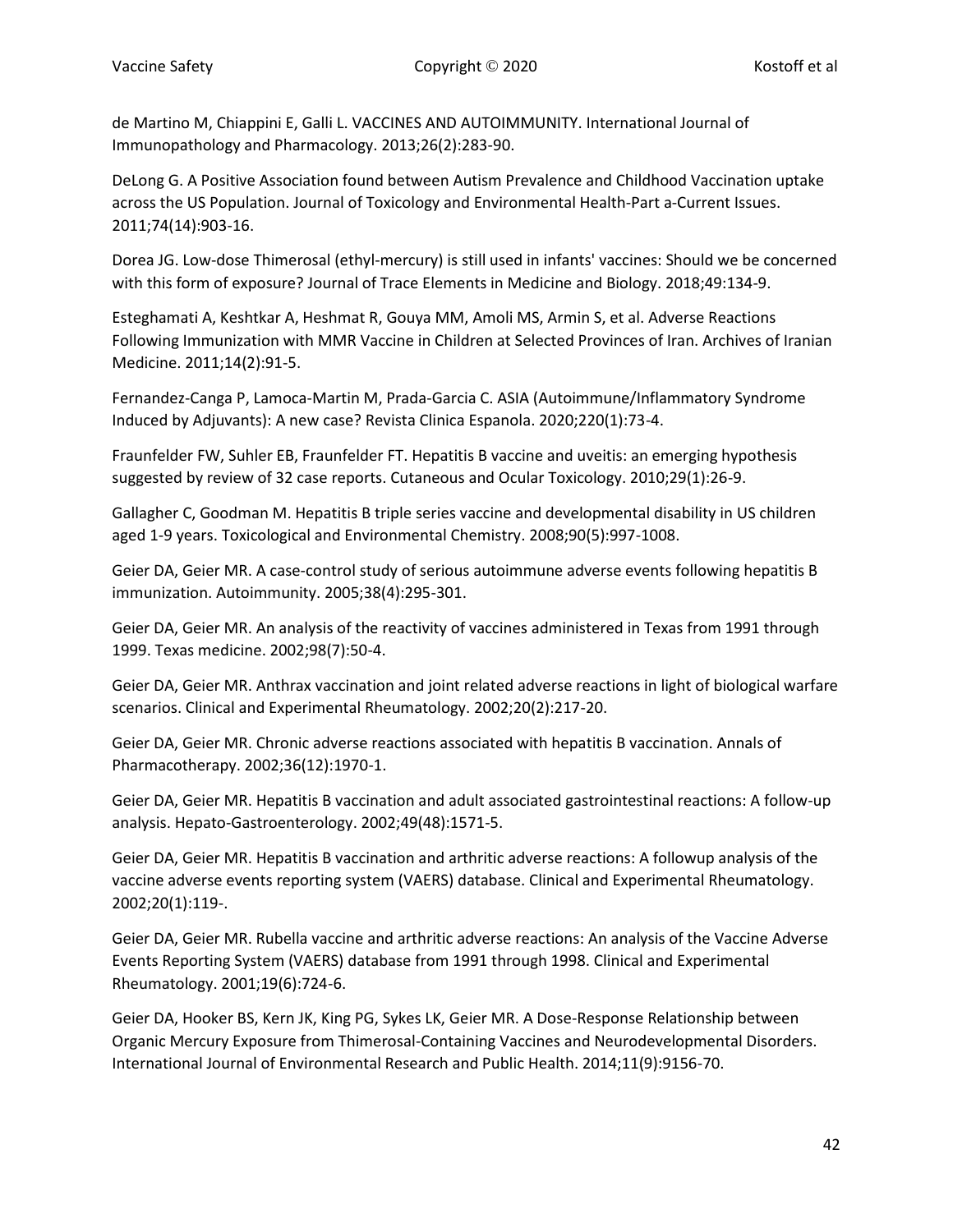Geier DA, Kern JK, Geier MR. Increased risk for an atypical autism diagnosis following Thimerosalcontaining vaccine exposure in the United States: A prospective longitudinal case-control study in the Vaccine Safety Datalink. Journal of Trace Elements in Medicine and Biology. 2017;42:18-24.

Girard M. Autoimmune hazards of hepatitis B vaccine. Autoimmunity Reviews. 2005;4(2):96-100.

Griffin M, Makris M. Vaccination induced neutropenia. International Journal of Laboratory Hematology. 2013;35(5):E33-E.

Gunes AT, Fetil E, Akarsu S, Ozbagcivan O, Babayeva L. Possible Triggering Effect of Influenza Vaccination on Psoriasis. Journal of Immunology Research. 2015.

Hallbook T, Azakacs A, Bialek F, Feltelius N, Landtblom A-M, Malmgren K. Narcolepsy--rare disease that has received increased attention. Pandemrix vaccination caused a higher incidence among children and adolescents. Lakartidningen. 2014;111(41):1770-3.

Hernan MA, Jick SS, Olek MJ, Jick H. Recombinant hepatitis B vaccine and the risk of multiple sclerosis - A prospective study. Neurology. 2004;63(5):838-42.

Hogenesch H, Azcona-Olivera J, Scott-Moncrieff C, Snyder PW, Glickman LT. Vaccine-induced autoimmunity in the dog. Schultz RD, editor1999. 733-47 p.

Hooker B, Kern J, Geier D, Haley B, Sykes L, King P, et al. Methodological Issues and Evidence of Malfeasance in Research Purporting to Show Thimerosal in Vaccines Is Safe. Biomed Research International. 2014.

Hornos Carneiro MF, Morais C, Barbosa F, Jr., Gobe GC. Thimerosal in childhood vaccines contributes to accumulating mercury toxicity in the kidney. Toxicological and Environmental Chemistry. 2013;95(8):1424-47.

Huisman W, Martina BEE, Rimmelzwaan GF, Gruters RA, Osterhaus ADME. Vaccine-induced enhancement of viral infections. Vaccine. 2009;27(4):505-12.

Jakimovski D, Weinstock-Guttman B, Ramanathan M, Dwyer MG, Zivadinov R. Infections, Vaccines and Autoimmunity: A Multiple Sclerosis Perspective. Vaccines. 2020;8(1).

Lane C, Leitch J, Tan XH, Hadjati J, Bramson JL, Wan YH. Vaccination-induced autoimmune vitiligo is a consequence of secondary trauma to the skin. Cancer Research. 2004;64(4):1509-14.

Leroy Z, Broder K, Menschik D, Shimabukuro T, Martin D. Febrile seizures after 2010-2011 influenza vaccine in young children, United States: A vaccine safety signal from the vaccine adverse event reporting system. Vaccine. 2012;30(11):2020-3.

Lopalco PL. Vaccines and autoimmunity: real association or false myth? European Journal of Clinical Investigation. 2017;47:71-.

Lyons-Weiler J, Ricketson R. Reconsideration of the immunotherapeutic pediatric safe dose levels of aluminum. Journal of Trace Elements in Medicine and Biology. 2018;48:67-73.

MacIntyre CR, Kelly H, Jolley D, Butzkueven H, Salmon D, Halsey N, et al. Recombinant hepatitis B vaccine and the risk of multiple sclerosis: A prospective study. Neurology. 2005;64(7):1317-.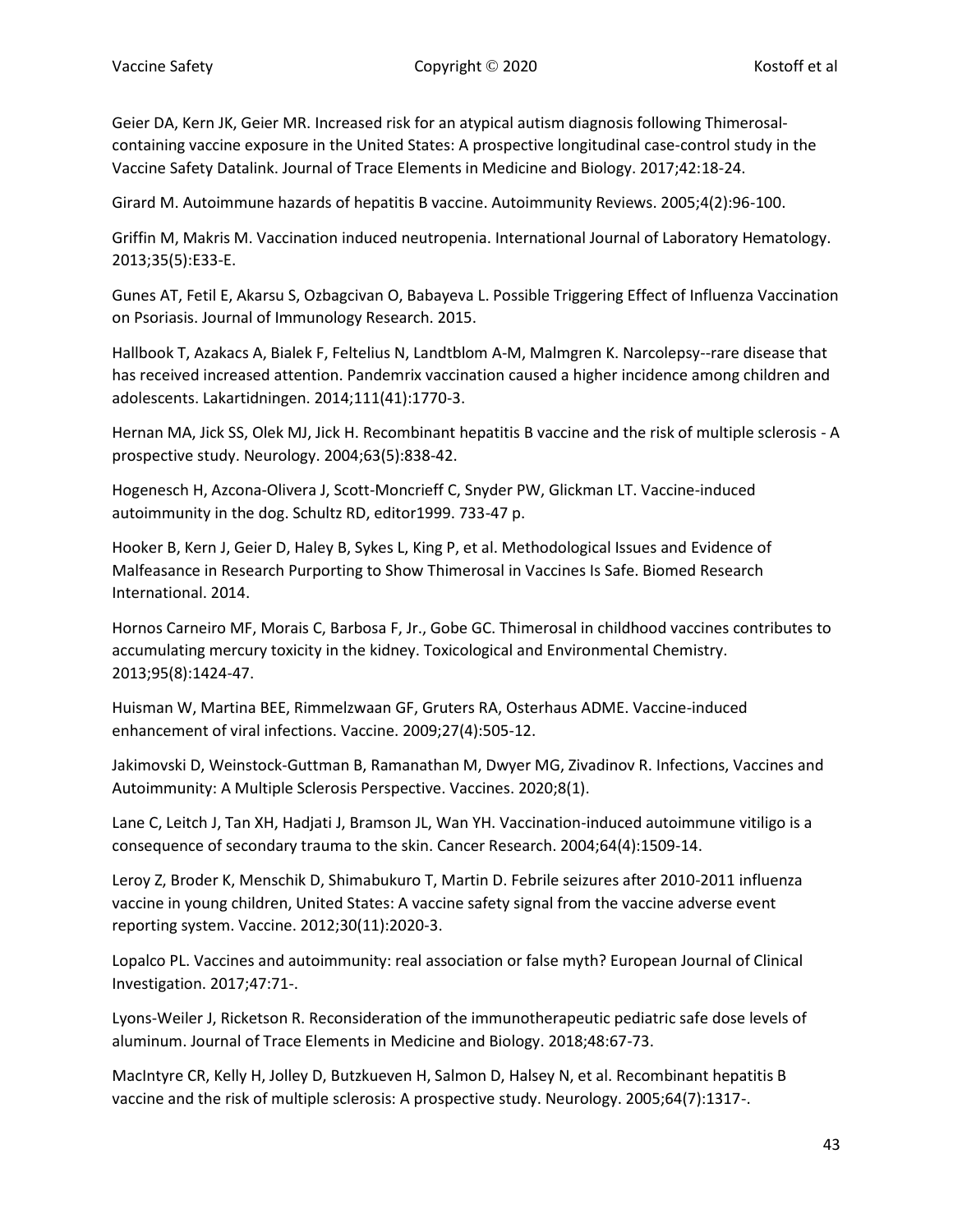Maeda K, Idehara R. Acute Disseminated Encephalomyelitis Following 2009 H1N1 Influenza Vaccination. Internal Medicine. 2012;51(14):1931-3.

Maubec E, Pinquier L, Viguier M, Caux F, Amsler E, Aractingi S, et al. Vaccination-induced cutaneous pseudolymphoma. Journal of the American Academy of Dermatology. 2005;52(4):623-9.

Moise L, Beseme S, Tassone R, Liu R, Kibria F, Terry F, et al. T cell epitope redundancy: crossconservation of the TCR face between pathogens and self and its implications for vaccines and autoimmunity. Expert Review of Vaccines. 2016;15(5):607-17.

Mouchet J, Begaud B. Central Demyelinating Diseases after Vaccination Against Hepatitis B Virus: A Disproportionality Analysis within the VAERS Database. Drug Safety. 2018;41(8):767-74.

Olczak M, Duszczyk M, Mierzejewski P, Meyza K, Majewska MD. Persistent behavioral impairments and alterations of brain dopamine system after early postnatal administration of thimerosal in rats. Behavioural Brain Research. 2011;223(1):107-18.

Orbach H, Agmon-Levin N, Zandman-Goddard G. Vaccines and Autoimmune Diseases of the Adult. Discovery Medicine. 2010;9(45):90-7.

Payne DC, Rose CE, Jr., Kerrison J, Aranas A, Duderstadt S, McNeil MM. Adverse reactions to anthrax vaccine (eg, optic neuritis) may be more complex or delayed than reported initially by Payne et al (2006) - In reply. Archives of Neurology. 2007;64(3):458-.

Perricone C, Alessandri C, Valesini G. 'ASIA' - Autoimmune/inflammatory syndrome induced by adjuvants: even and odd. Reumatismo. 2011;63(2):63-6.

Perricone C, Ceccarelli F, Nesher G, Borella E, Odeh Q, Conti F, et al. Immune thrombocytopenic purpura (ITP) associated with vaccinations: a review of reported cases. Immunologic Research. 2014;60(2-3):226- 35.

Prestel J, Volkers P, Mentzer D, Lehmann HC, Hartung H-P, Keller-Stanislawski B, et al. Risk of Guillain-Barre syndrome following pandemic influenza A (H1N1) 2009 vaccination in Germany. Pharmacoepidemiology and Drug Safety. 2014;23(11):1192-204.

Ravel G, Christ M, Horand F, Descotes J. Autoimmunity, environmental exposure and vaccination: is there a link? Toxicology. 2004;196(3):211-6.

Ruiz JT, Lujan L, Blank M, Shoenfeld Y. Adjuvants- and vaccines-induced autoimmunity: animal models. Immunologic Research. 2017;65(1):55-65.

Sarkanen T, Alakuijala A, Julkunen I, Partinen M. Narcolepsy Associated with Pandemrix Vaccine. Current Neurology and Neuroscience Reports. 2018;18(7).

Sato N, Watanabe K, Ohta K, Tanaka H. Acute Transverse Myelitis and Acute Motor Axonal Neuropathy Developed after Vaccinations against Seasonal and 2009 A/H1N1 Influenza. Internal Medicine. 2011;50(5):503-7.

Schumm WR. Adverse reactions to anthrax vaccine (eg, optic neuritis) may be more complex or delayed than reported initially by Payne et al (2006). Archives of Neurology. 2007;64(3):457-8.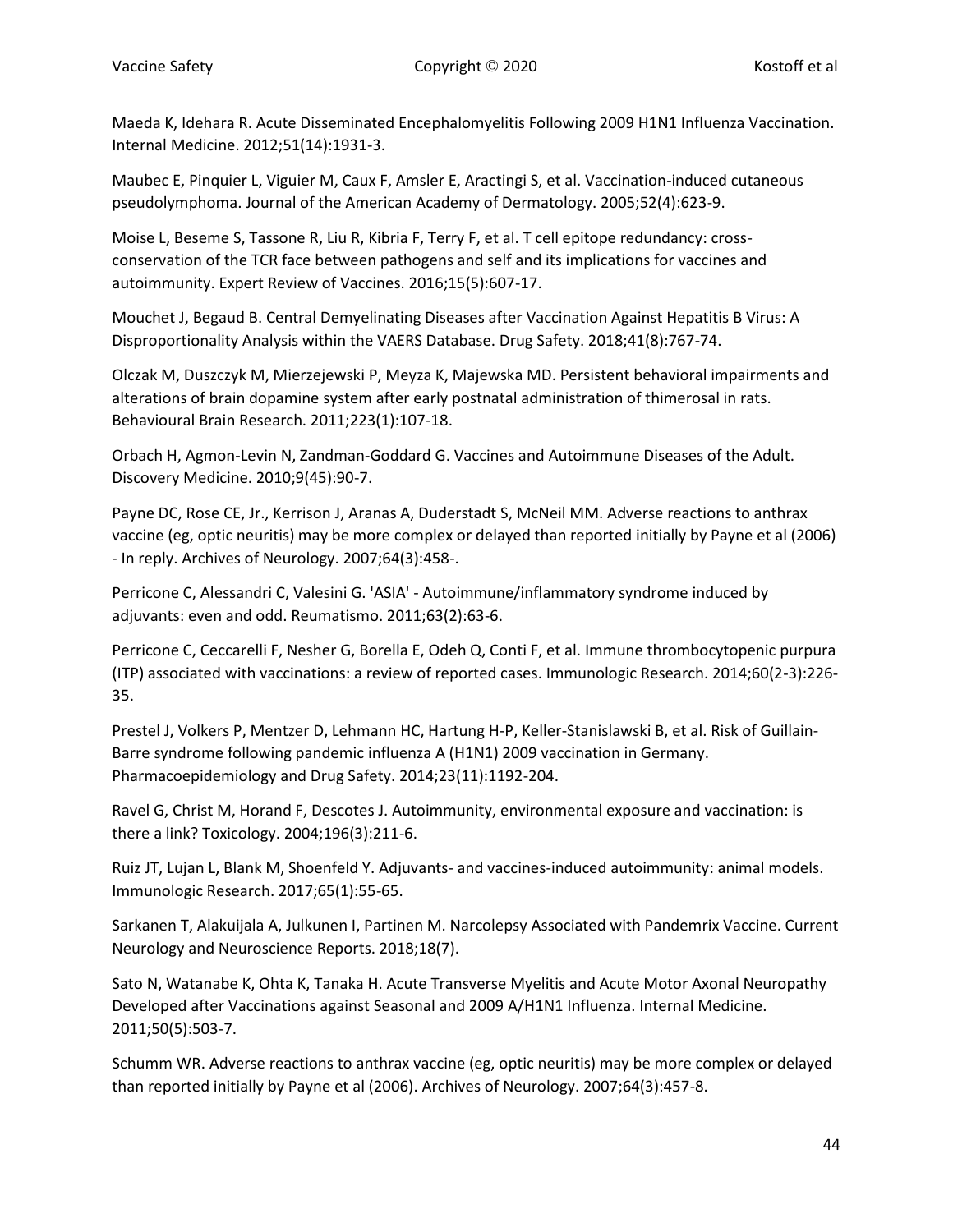Segal Y, Shoenfeld Y. Vaccine-induced autoimmunity: the role of molecular mimicry and immune crossreaction. Cellular & Molecular Immunology. 2018;15(6):586-94.

Shaw CA, Li Y, Tomljenovic L. Administration of aluminium to neonatal mice in vaccine-relevant amounts is associated with adverse long term neurological outcomes. Journal of Inorganic Biochemistry. 2013;128:237-44.

Shoenfeld Y, Agmon-Levin N. 'ASIA' - Autoimmune/inflammatory syndrome induced by adjuvants. Journal of Autoimmunity. 2011;36(1):4-8.

Shoenfeld Y, Aron-Maor A. Vaccination and autoimmunity - 'Vaccinosis': A dangerous liasion? Journal of Autoimmunity. 2000;14(1):1-10.

Shoenfeld Y. Infections, vaccines and autoimmunity. Lupus. 2009;18(13):1127-8.

Singh VK, Lin SX, Newell E, Nelson C. Abnormal measles-mumps-rubella antibodies and CNS autoimmunity in children with autism. Journal of Biomedical Science. 2002;9(4):359-64.

Singh VK, Lin SX, Yang VC. Serological association of measles virus and human herpesvirus-6 with brain autoantibodies in autism. Clinical Immunology and Immunopathology. 1998;89(1):105-8.

Soriano A. The Paradigm of ASIA (Autoimmune/Inflammatory Syndrome Induced by Adjuvants): A Concept in Evolution. Israel Medical Association Journal. 2014;16(2):113-4.

Tishler M, Shoenfeld Y. Vaccines and Autoimmunity. Rose NR, Mackay IR, editors2006. 309-16 p.

Tomljenovic L, Shaw CA. Mechanisms of aluminum adjuvant toxicity and autoimmunity in pediatric populations. Lupus. 2012;21(2):223-30.

Umeda Y, Morikawa M, Anzai M, Sumida Y, Kadowaki M, Ameshima S, et al. Acute Exacerbation of Idiopathic Pulmonary Fibrosis after Pandemic Influenza A (H1N1) Vaccination. Internal Medicine. 2010;49(21):2333-6.

Vadala M, Poddighe D, Laurino C, Palmieri B. Vaccination and autoimmune diseases: is prevention of adverse health effects on the horizon? Epma Journal. 2017;8(3):295-311.

Veerappan GR, Mulhall BP, Holtzmuller KC. Vaccination-induced autoimmune hepatitis. Digestive Diseases and Sciences. 2005;50(1):212-3.

Vera-Lastra O, Medina G, Del Pilar Cruz-Dominguez M, Jara LJ, Shoenfeld Y. Autoimmune/inflammatory syndrome induced by adjuvants (Shoenfeld's syndrome): clinical and immunological spectrum. Expert Review of Clinical Immunology. 2013;9(4):361-73.

Vial T, Descotes J. Autoimmune diseases and vaccinations. European Journal of Dermatology. 2004;14(2):86-90.

Vlachopoulos C, Xaplanteris P, Sambatakou H, Mariolis E, Bratsas A, Christoforatou E, et al. Acute systemic inflammation induced by influenza A (H1N1) vaccination causes a deterioration in endothelial function in HIV-infected patients. Hiv Medicine. 2011;12(10):594-601.